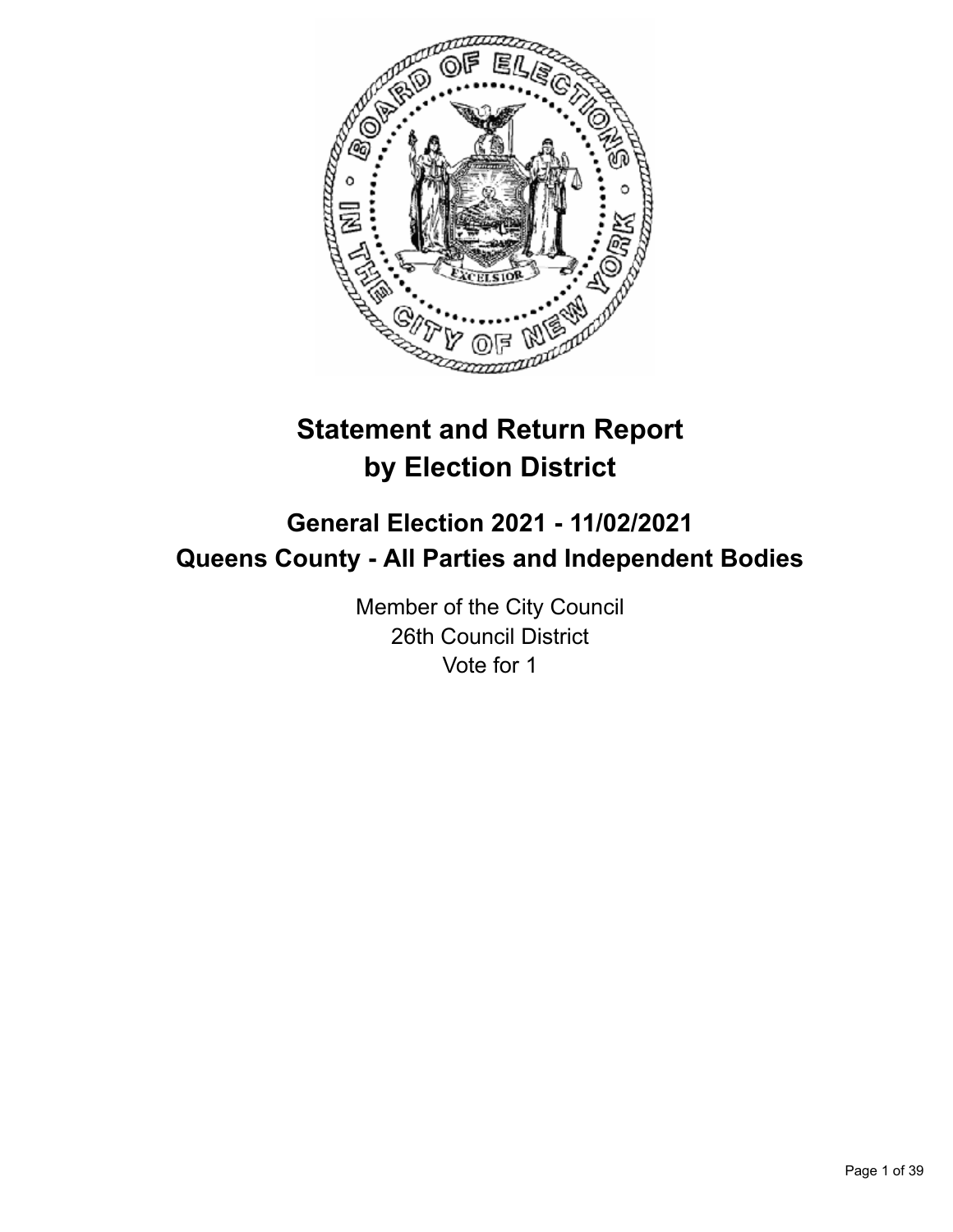

| PUBLIC COUNTER                                           | 189 |
|----------------------------------------------------------|-----|
| <b>MANUALLY COUNTED EMERGENCY</b>                        | 0   |
| ABSENTEE / MILITARY                                      | 6   |
| AFFIDAVIT                                                | 4   |
| <b>Total Ballots</b>                                     | 199 |
| Less - Inapplicable Federal/Special Presidential Ballots | 0   |
| <b>Total Applicable Ballots</b>                          | 199 |
| <b>JULIE WON (DEMOCRATIC)</b>                            | 144 |
| MARVIN R. JEFFCOAT (REPUBLICAN)                          | 41  |
|                                                          |     |
| MARVIN R. JEFFCOAT (CONSERVATIVE)                        | 6   |
| PAPERBOY LOVE PRINCE (WRITE-IN)                          | 1   |
| TATYANA PANN (WRITE-IN)                                  |     |
| <b>Total Votes</b>                                       | 193 |

## **039/30**

| PUBLIC COUNTER                                           | 382 |
|----------------------------------------------------------|-----|
| <b>MANUALLY COUNTED EMERGENCY</b>                        | 0   |
| <b>ABSENTEE / MILITARY</b>                               | 21  |
| <b>AFFIDAVIT</b>                                         |     |
| <b>Total Ballots</b>                                     | 404 |
| Less - Inapplicable Federal/Special Presidential Ballots | 0   |
| <b>Total Applicable Ballots</b>                          | 404 |
| <b>JULIE WON (DEMOCRATIC)</b>                            | 220 |
| MARVIN R. JEFFCOAT (REPUBLICAN)                          | 138 |
| MARVIN R. JEFFCOAT (CONSERVATIVE)                        | 15  |
| <b>BRENT O'LEARY (WRITE-IN)</b>                          | 1   |
| <b>Total Votes</b>                                       | 374 |
| Unrecorded                                               | 30  |

| <b>PUBLIC COUNTER</b>                                    | 167      |
|----------------------------------------------------------|----------|
| MANUALLY COUNTED EMERGENCY                               | 0        |
| ABSENTEE / MILITARY                                      | 4        |
| AFFIDAVIT                                                | $\Omega$ |
| <b>Total Ballots</b>                                     | 171      |
| Less - Inapplicable Federal/Special Presidential Ballots | $\Omega$ |
| <b>Total Applicable Ballots</b>                          | 171      |
| <b>JULIE WON (DEMOCRATIC)</b>                            | 87       |
| MARVIN R. JEFFCOAT (REPUBLICAN)                          | 66       |
| MARVIN R. JEFFCOAT (CONSERVATIVE)                        | 6        |
| <b>Total Votes</b>                                       | 159      |
| Unrecorded                                               | 12       |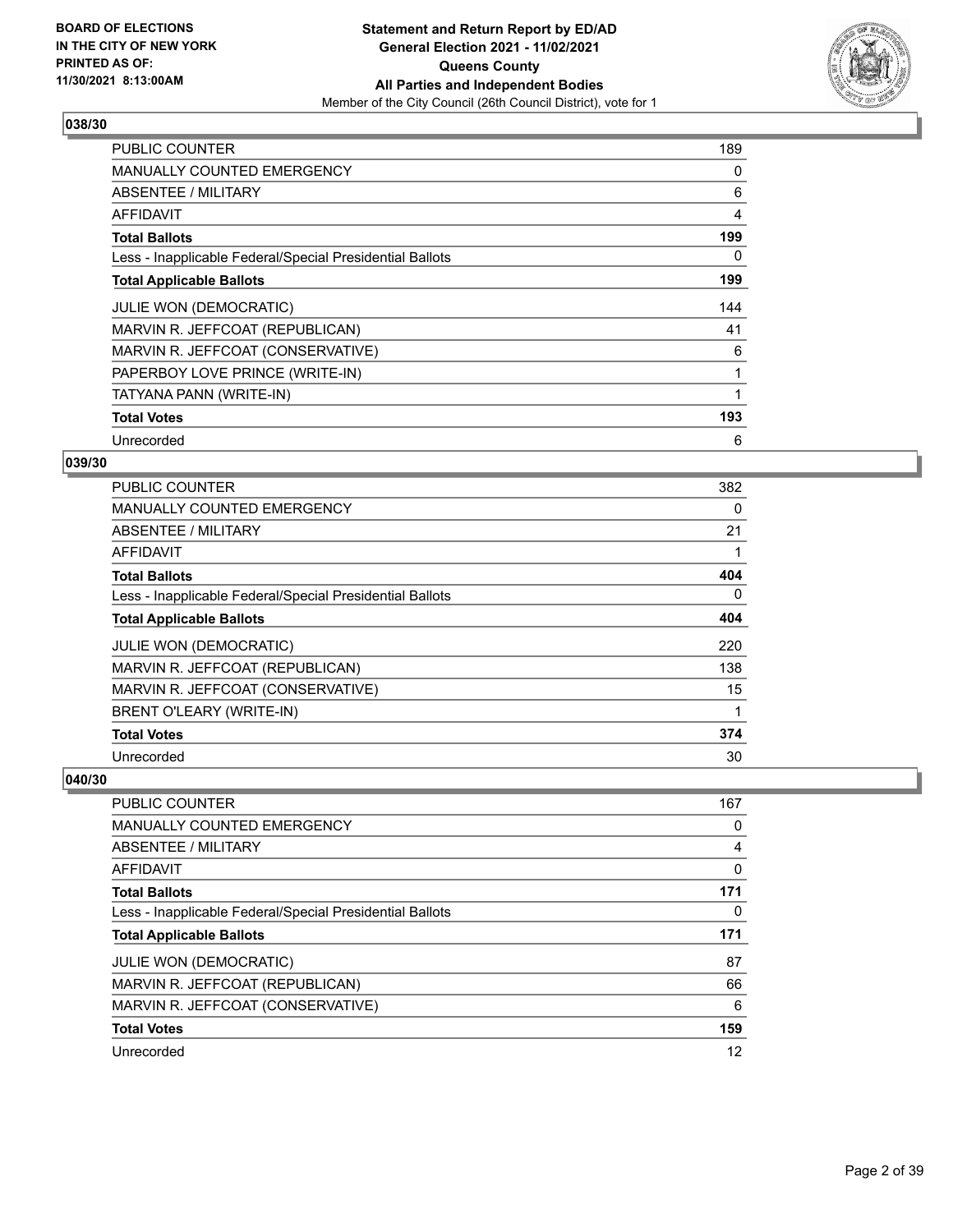

| <b>PUBLIC COUNTER</b>                                    | 187            |
|----------------------------------------------------------|----------------|
| <b>MANUALLY COUNTED EMERGENCY</b>                        | 0              |
| ABSENTEE / MILITARY                                      | 4              |
| <b>AFFIDAVIT</b>                                         | $\overline{2}$ |
| <b>Total Ballots</b>                                     | 193            |
| Less - Inapplicable Federal/Special Presidential Ballots | 0              |
| <b>Total Applicable Ballots</b>                          | 193            |
| <b>JULIE WON (DEMOCRATIC)</b>                            | 110            |
| MARVIN R. JEFFCOAT (REPUBLICAN)                          | 54             |
| MARVIN R. JEFFCOAT (CONSERVATIVE)                        | 12             |
| UNATTRIBUTABLE WRITE-IN (WRITE-IN)                       |                |
| <b>Total Votes</b>                                       | 177            |
| Unrecorded                                               | 16             |

## **043/30**

| <b>PUBLIC COUNTER</b>                                    | 152            |
|----------------------------------------------------------|----------------|
| MANUALLY COUNTED EMERGENCY                               | 0              |
| ABSENTEE / MILITARY                                      | $\overline{7}$ |
| AFFIDAVIT                                                | 0              |
| <b>Total Ballots</b>                                     | 159            |
| Less - Inapplicable Federal/Special Presidential Ballots | $\Omega$       |
| <b>Total Applicable Ballots</b>                          | 159            |
| JULIE WON (DEMOCRATIC)                                   | 94             |
| MARVIN R. JEFFCOAT (REPUBLICAN)                          | 49             |
| MARVIN R. JEFFCOAT (CONSERVATIVE)                        |                |
| JONATHAN BAILEY (WRITE-IN)                               |                |
| <b>Total Votes</b>                                       | 145            |
| Unrecorded                                               | 14             |

| PUBLIC COUNTER                                           | 202 |
|----------------------------------------------------------|-----|
| <b>MANUALLY COUNTED EMERGENCY</b>                        | 0   |
| ABSENTEE / MILITARY                                      | 19  |
| AFFIDAVIT                                                | 1   |
| <b>Total Ballots</b>                                     | 222 |
| Less - Inapplicable Federal/Special Presidential Ballots | 0   |
| <b>Total Applicable Ballots</b>                          | 222 |
| <b>JULIE WON (DEMOCRATIC)</b>                            | 155 |
| MARVIN R. JEFFCOAT (REPUBLICAN)                          | 46  |
| MARVIN R. JEFFCOAT (CONSERVATIVE)                        | 5   |
| <b>JULIA FORMAN (WRITE-IN)</b>                           | 1   |
| <b>Total Votes</b>                                       | 207 |
| Unrecorded                                               | 15  |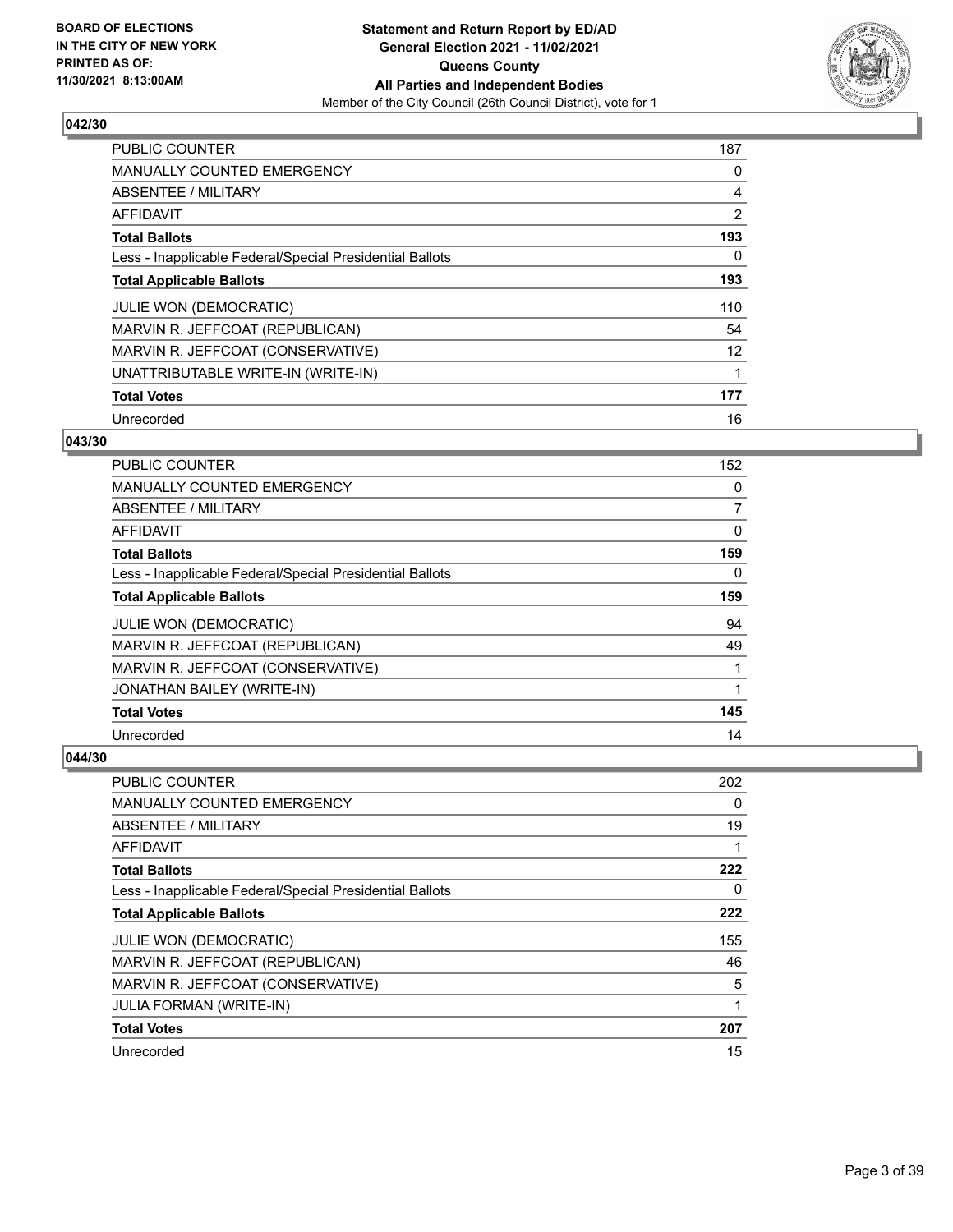

| PUBLIC COUNTER                                           | 197 |
|----------------------------------------------------------|-----|
| <b>MANUALLY COUNTED EMERGENCY</b>                        | 0   |
| ABSENTEE / MILITARY                                      | 11  |
| AFFIDAVIT                                                | 0   |
| <b>Total Ballots</b>                                     | 208 |
| Less - Inapplicable Federal/Special Presidential Ballots | 0   |
| <b>Total Applicable Ballots</b>                          | 208 |
| <b>JULIE WON (DEMOCRATIC)</b>                            | 143 |
| MARVIN R. JEFFCOAT (REPUBLICAN)                          | 48  |
| MARVIN R. JEFFCOAT (CONSERVATIVE)                        | 5   |
| EDWIN DEJESUS (WRITE-IN)                                 | 1   |
| TONY AVELLA (WRITE-IN)                                   |     |
| <b>Total Votes</b>                                       | 198 |
| Unrecorded                                               | 10  |

## **046/30**

| <b>PUBLIC COUNTER</b>                                    | 222      |
|----------------------------------------------------------|----------|
| <b>MANUALLY COUNTED EMERGENCY</b>                        | $\Omega$ |
| ABSENTEE / MILITARY                                      | 22       |
| AFFIDAVIT                                                | 4        |
| <b>Total Ballots</b>                                     | 248      |
| Less - Inapplicable Federal/Special Presidential Ballots | 0        |
| <b>Total Applicable Ballots</b>                          | 248      |
| <b>JULIE WON (DEMOCRATIC)</b>                            | 181      |
| MARVIN R. JEFFCOAT (REPUBLICAN)                          | 51       |
| MARVIN R. JEFFCOAT (CONSERVATIVE)                        | 7        |
| MICHELLE TAMAGAWA (WRITE-IN)                             |          |
| <b>Total Votes</b>                                       | 240      |
| Unrecorded                                               | 8        |

| <b>PUBLIC COUNTER</b>                                    | 241      |
|----------------------------------------------------------|----------|
| <b>MANUALLY COUNTED EMERGENCY</b>                        | 0        |
| ABSENTEE / MILITARY                                      | 15       |
| AFFIDAVIT                                                | 2        |
| <b>Total Ballots</b>                                     | 258      |
| Less - Inapplicable Federal/Special Presidential Ballots | $\Omega$ |
| <b>Total Applicable Ballots</b>                          | 258      |
| <b>JULIE WON (DEMOCRATIC)</b>                            | 178      |
| MARVIN R. JEFFCOAT (REPUBLICAN)                          | 54       |
| MARVIN R. JEFFCOAT (CONSERVATIVE)                        | 7        |
| AMIT BAGGA (WRITE-IN)                                    | 2        |
| <b>Total Votes</b>                                       | 241      |
| Unrecorded                                               | 17       |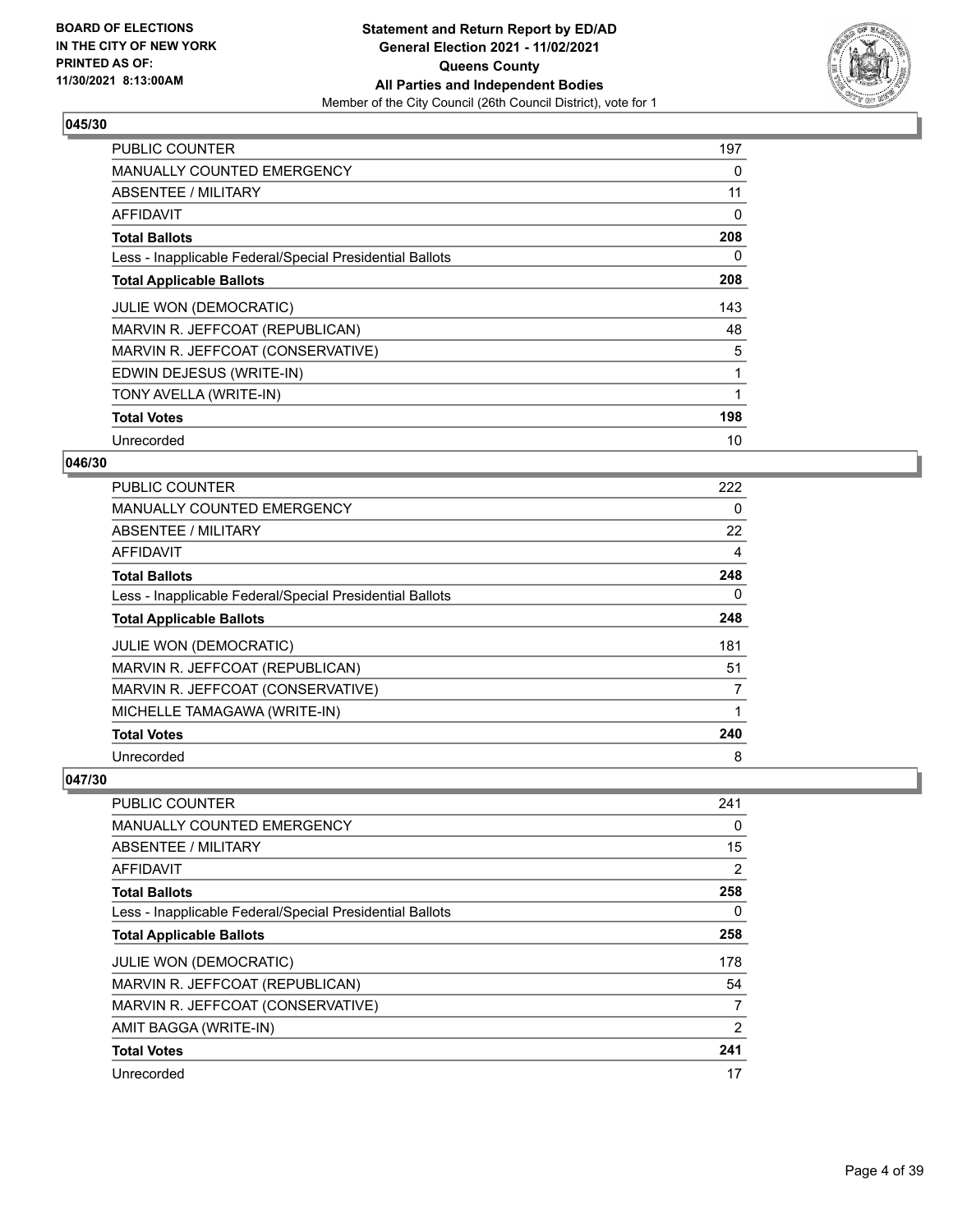

| <b>PUBLIC COUNTER</b>                                    | 477 |
|----------------------------------------------------------|-----|
| <b>MANUALLY COUNTED EMERGENCY</b>                        | 0   |
| ABSENTEE / MILITARY                                      | 35  |
| AFFIDAVIT                                                | 2   |
| <b>Total Ballots</b>                                     | 514 |
| Less - Inapplicable Federal/Special Presidential Ballots | 0   |
| <b>Total Applicable Ballots</b>                          | 514 |
| <b>JULIE WON (DEMOCRATIC)</b>                            | 284 |
| MARVIN R. JEFFCOAT (REPUBLICAN)                          | 160 |
| MARVIN R. JEFFCOAT (CONSERVATIVE)                        | 31  |
| DENISE KEEHAN SMITH (WRITE-IN)                           | 2   |
| JAMES VAN BRAMER (WRITE-IN)                              | 1   |
| LINDA KASAKYAN (WRITE-IN)                                | 1   |
| <b>Total Votes</b>                                       | 479 |
| Unrecorded                                               | 35  |

| PUBLIC COUNTER                                           | 310 |
|----------------------------------------------------------|-----|
| <b>MANUALLY COUNTED EMERGENCY</b>                        | 0   |
| ABSENTEE / MILITARY                                      | 24  |
| AFFIDAVIT                                                | 0   |
| <b>Total Ballots</b>                                     | 334 |
| Less - Inapplicable Federal/Special Presidential Ballots | 0   |
| <b>Total Applicable Ballots</b>                          | 334 |
| <b>JULIE WON (DEMOCRATIC)</b>                            | 236 |
| MARVIN R. JEFFCOAT (REPUBLICAN)                          | 67  |
| MARVIN R. JEFFCOAT (CONSERVATIVE)                        | 15  |
| BALTHAZAR B. TERLICKI (WRITE-IN)                         | 1   |
| BRENT O'LEARY (WRITE-IN)                                 | 1   |
| CRAIG B. GERAGHTY (WRITE-IN)                             | 1   |
| JOHN BRODERICK (WRITE-IN)                                | 1   |
| <b>Total Votes</b>                                       | 322 |
| Unrecorded                                               | 12  |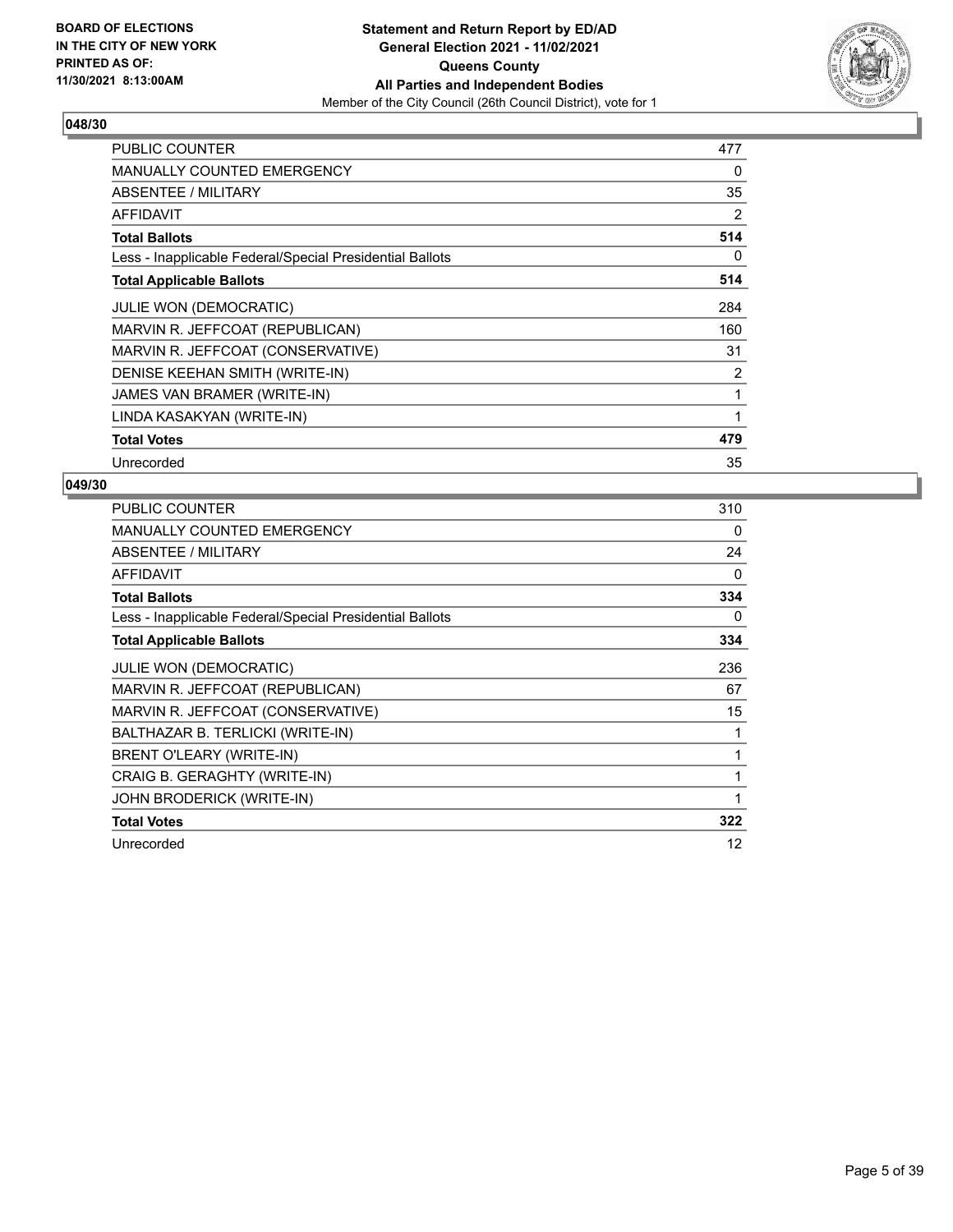

| PUBLIC COUNTER                                           | 332 |
|----------------------------------------------------------|-----|
| <b>MANUALLY COUNTED EMERGENCY</b>                        | 0   |
| ABSENTEE / MILITARY                                      | 22  |
| <b>AFFIDAVIT</b>                                         | 2   |
| <b>Total Ballots</b>                                     | 356 |
| Less - Inapplicable Federal/Special Presidential Ballots | 0   |
| <b>Total Applicable Ballots</b>                          | 356 |
| JULIE WON (DEMOCRATIC)                                   | 240 |
| MARVIN R. JEFFCOAT (REPUBLICAN)                          | 85  |
| MARVIN R. JEFFCOAT (CONSERVATIVE)                        | 14  |
| BRENT O'LEARY (WRITE-IN)                                 |     |
| FRANKLIN J. BRUNO (WRITE-IN)                             | 1   |
| HERBERT REYNOLDS (WRITE-IN)                              |     |
| <b>Total Votes</b>                                       | 342 |
| Unrecorded                                               | 14  |

## **051/30**

| PUBLIC COUNTER                                           | 226 |
|----------------------------------------------------------|-----|
| MANUALLY COUNTED EMERGENCY                               | 0   |
| ABSENTEE / MILITARY                                      | 11  |
| AFFIDAVIT                                                |     |
| <b>Total Ballots</b>                                     | 238 |
| Less - Inapplicable Federal/Special Presidential Ballots | 0   |
| <b>Total Applicable Ballots</b>                          | 238 |
| <b>JULIE WON (DEMOCRATIC)</b>                            | 164 |
| MARVIN R. JEFFCOAT (REPUBLICAN)                          | 54  |
| MARVIN R. JEFFCOAT (CONSERVATIVE)                        | 3   |
| HELEN MULVANY (WRITE-IN)                                 | 1   |
| <b>Total Votes</b>                                       | 222 |
| Unrecorded                                               | 16  |

| <b>PUBLIC COUNTER</b>                                    | 185 |
|----------------------------------------------------------|-----|
| MANUALLY COUNTED EMERGENCY                               | 0   |
| ABSENTEE / MILITARY                                      | 9   |
| AFFIDAVIT                                                | 2   |
| <b>Total Ballots</b>                                     | 196 |
| Less - Inapplicable Federal/Special Presidential Ballots | 0   |
| <b>Total Applicable Ballots</b>                          | 196 |
| <b>JULIE WON (DEMOCRATIC)</b>                            | 132 |
| MARVIN R. JEFFCOAT (REPUBLICAN)                          | 48  |
| MARVIN R. JEFFCOAT (CONSERVATIVE)                        | 4   |
| <b>Total Votes</b>                                       | 184 |
| Unrecorded                                               | 12  |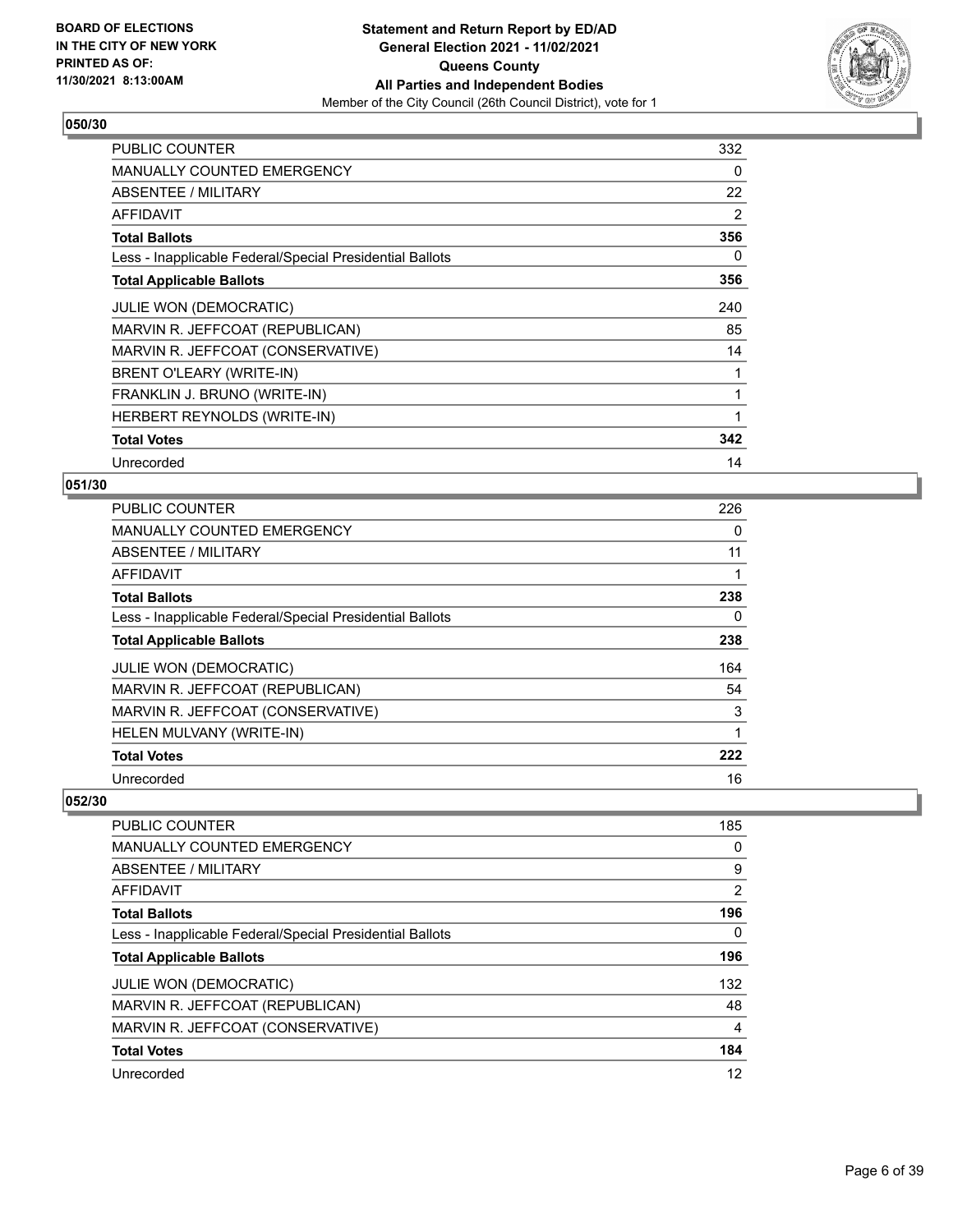

| <b>PUBLIC COUNTER</b>                                    | 169      |
|----------------------------------------------------------|----------|
| MANUALLY COUNTED EMERGENCY                               | $\Omega$ |
| ABSENTEE / MILITARY                                      |          |
| AFFIDAVIT                                                | 0        |
| <b>Total Ballots</b>                                     | 176      |
| Less - Inapplicable Federal/Special Presidential Ballots | 0        |
| <b>Total Applicable Ballots</b>                          | 176      |
| <b>JULIE WON (DEMOCRATIC)</b>                            | 110      |
| MARVIN R. JEFFCOAT (REPUBLICAN)                          | 49       |
| MARVIN R. JEFFCOAT (CONSERVATIVE)                        | 6        |
| <b>Total Votes</b>                                       | 165      |
| Unrecorded                                               | 11       |

#### **054/30**

| <b>PUBLIC COUNTER</b>                                    | 23       |
|----------------------------------------------------------|----------|
| <b>MANUALLY COUNTED EMERGENCY</b>                        | $\Omega$ |
| ABSENTEE / MILITARY                                      | 3        |
| <b>AFFIDAVIT</b>                                         | $\Omega$ |
| <b>Total Ballots</b>                                     | 26       |
| Less - Inapplicable Federal/Special Presidential Ballots | $\Omega$ |
| <b>Total Applicable Ballots</b>                          | 26       |
| <b>JULIE WON (DEMOCRATIC)</b>                            | 20       |
| MARVIN R. JEFFCOAT (REPUBLICAN)                          | 5        |
| MARVIN R. JEFFCOAT (CONSERVATIVE)                        | $\Omega$ |
| <b>Total Votes</b>                                       | 25       |
| Unrecorded                                               |          |

| <b>PUBLIC COUNTER</b>                                    | 176      |
|----------------------------------------------------------|----------|
| <b>MANUALLY COUNTED EMERGENCY</b>                        | $\Omega$ |
| ABSENTEE / MILITARY                                      | 15       |
| AFFIDAVIT                                                |          |
| <b>Total Ballots</b>                                     | 192      |
| Less - Inapplicable Federal/Special Presidential Ballots | 0        |
| <b>Total Applicable Ballots</b>                          | 192      |
| <b>JULIE WON (DEMOCRATIC)</b>                            | 126      |
| MARVIN R. JEFFCOAT (REPUBLICAN)                          | 46       |
| MARVIN R. JEFFCOAT (CONSERVATIVE)                        | 11       |
| <b>Total Votes</b>                                       | 183      |
| Unrecorded                                               | 9        |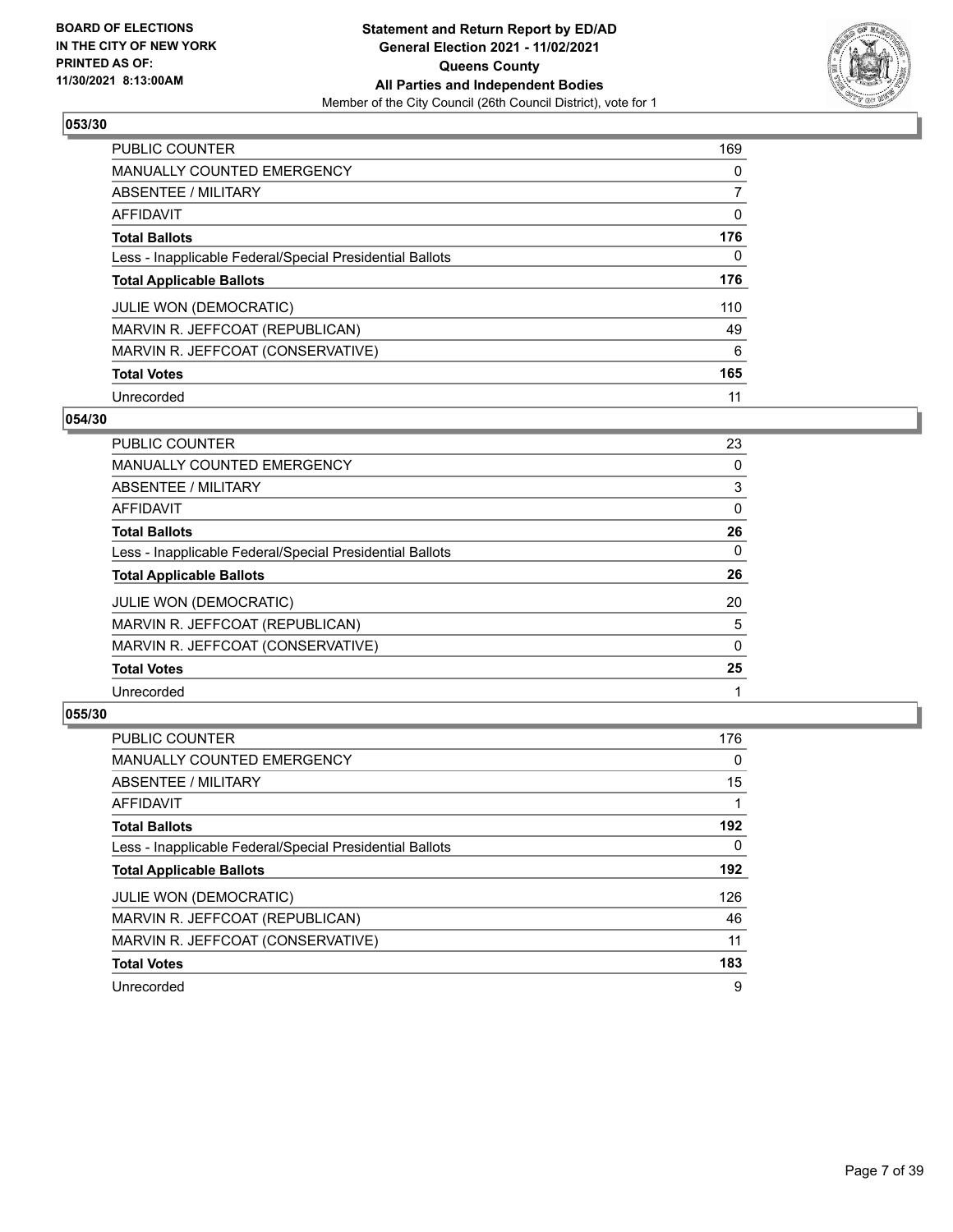

| <b>PUBLIC COUNTER</b>                                    | 217 |
|----------------------------------------------------------|-----|
| <b>MANUALLY COUNTED EMERGENCY</b>                        | 0   |
| <b>ABSENTEE / MILITARY</b>                               | 17  |
| AFFIDAVIT                                                | 3   |
| <b>Total Ballots</b>                                     | 237 |
| Less - Inapplicable Federal/Special Presidential Ballots | 0   |
| <b>Total Applicable Ballots</b>                          | 237 |
| JULIE WON (DEMOCRATIC)                                   | 173 |
| MARVIN R. JEFFCOAT (REPUBLICAN)                          | 44  |
| MARVIN R. JEFFCOAT (CONSERVATIVE)                        | 10  |
| STEVEN RAGA (WRITE-IN)                                   | 1   |
| UNATTRIBUTABLE WRITE-IN (WRITE-IN)                       |     |
| <b>Total Votes</b>                                       | 229 |
|                                                          |     |

## **057/30**

| <b>PUBLIC COUNTER</b>                                    | 134 |
|----------------------------------------------------------|-----|
| <b>MANUALLY COUNTED EMERGENCY</b>                        | 0   |
| ABSENTEE / MILITARY                                      | 7   |
| AFFIDAVIT                                                | 0   |
| <b>Total Ballots</b>                                     | 141 |
| Less - Inapplicable Federal/Special Presidential Ballots | 0   |
| <b>Total Applicable Ballots</b>                          | 141 |
| <b>JULIE WON (DEMOCRATIC)</b>                            | 106 |
| MARVIN R. JEFFCOAT (REPUBLICAN)                          | 20  |
| MARVIN R. JEFFCOAT (CONSERVATIVE)                        | 4   |
| BRENT O'LEARY (WRITE-IN)                                 | 1   |
| UNATTRIBUTABLE WRITE-IN (WRITE-IN)                       |     |
| <b>Total Votes</b>                                       | 132 |
| Unrecorded                                               | 9   |

| 133 |
|-----|
| 0   |
| 10  |
| 3   |
| 146 |
| 0   |
| 146 |
| 113 |
| 14  |
| 2   |
| 129 |
| 17  |
|     |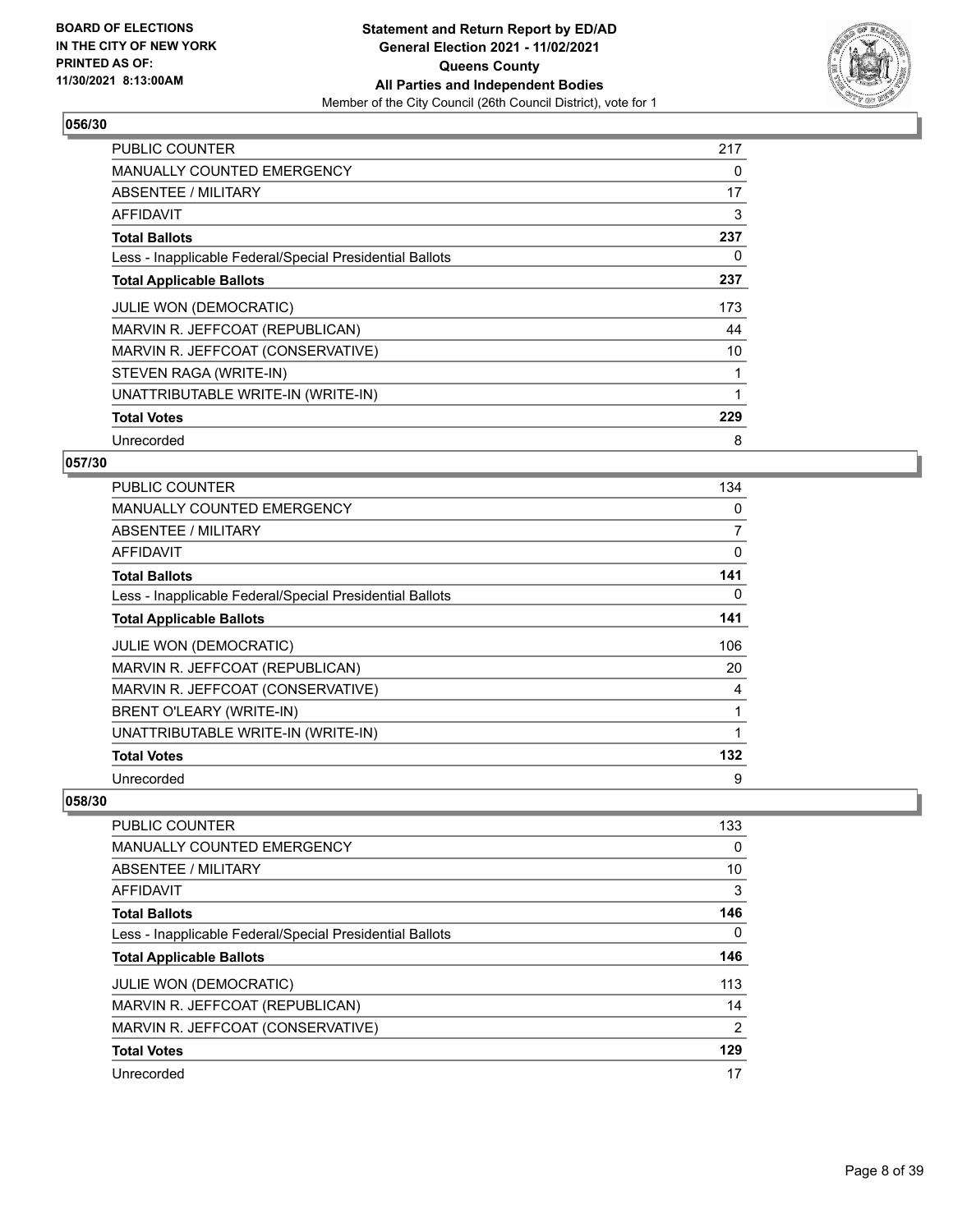

| <b>PUBLIC COUNTER</b>                                    | 187      |
|----------------------------------------------------------|----------|
| <b>MANUALLY COUNTED EMERGENCY</b>                        | $\Omega$ |
| ABSENTEE / MILITARY                                      | 12       |
| AFFIDAVIT                                                |          |
| <b>Total Ballots</b>                                     | 200      |
| Less - Inapplicable Federal/Special Presidential Ballots | 0        |
| <b>Total Applicable Ballots</b>                          | 200      |
| <b>JULIE WON (DEMOCRATIC)</b>                            | 157      |
| MARVIN R. JEFFCOAT (REPUBLICAN)                          | 20       |
| MARVIN R. JEFFCOAT (CONSERVATIVE)                        | 7        |
| <b>Total Votes</b>                                       | 184      |
| Unrecorded                                               | 16       |

#### **062/30**

| <b>PUBLIC COUNTER</b>                                    | 140      |
|----------------------------------------------------------|----------|
| <b>MANUALLY COUNTED EMERGENCY</b>                        | 0        |
| ABSENTEE / MILITARY                                      | 15       |
| <b>AFFIDAVIT</b>                                         | 3        |
| <b>Total Ballots</b>                                     | 158      |
| Less - Inapplicable Federal/Special Presidential Ballots | $\Omega$ |
| <b>Total Applicable Ballots</b>                          | 158      |
| <b>JULIE WON (DEMOCRATIC)</b>                            | 109      |
| MARVIN R. JEFFCOAT (REPUBLICAN)                          | 35       |
| MARVIN R. JEFFCOAT (CONSERVATIVE)                        | 7        |
| <b>Total Votes</b>                                       | 151      |
| Unrecorded                                               |          |

| <b>PUBLIC COUNTER</b>                                    | 113      |
|----------------------------------------------------------|----------|
| <b>MANUALLY COUNTED EMERGENCY</b>                        | 0        |
| ABSENTEE / MILITARY                                      | 13       |
| <b>AFFIDAVIT</b>                                         |          |
| <b>Total Ballots</b>                                     | 127      |
| Less - Inapplicable Federal/Special Presidential Ballots | $\Omega$ |
| <b>Total Applicable Ballots</b>                          | 127      |
| <b>JULIE WON (DEMOCRATIC)</b>                            | 94       |
| MARVIN R. JEFFCOAT (REPUBLICAN)                          | 25       |
| MARVIN R. JEFFCOAT (CONSERVATIVE)                        | 0        |
| MARCUS ROSE (WRITE-IN)                                   |          |
| <b>Total Votes</b>                                       | 120      |
| Unrecorded                                               | 7        |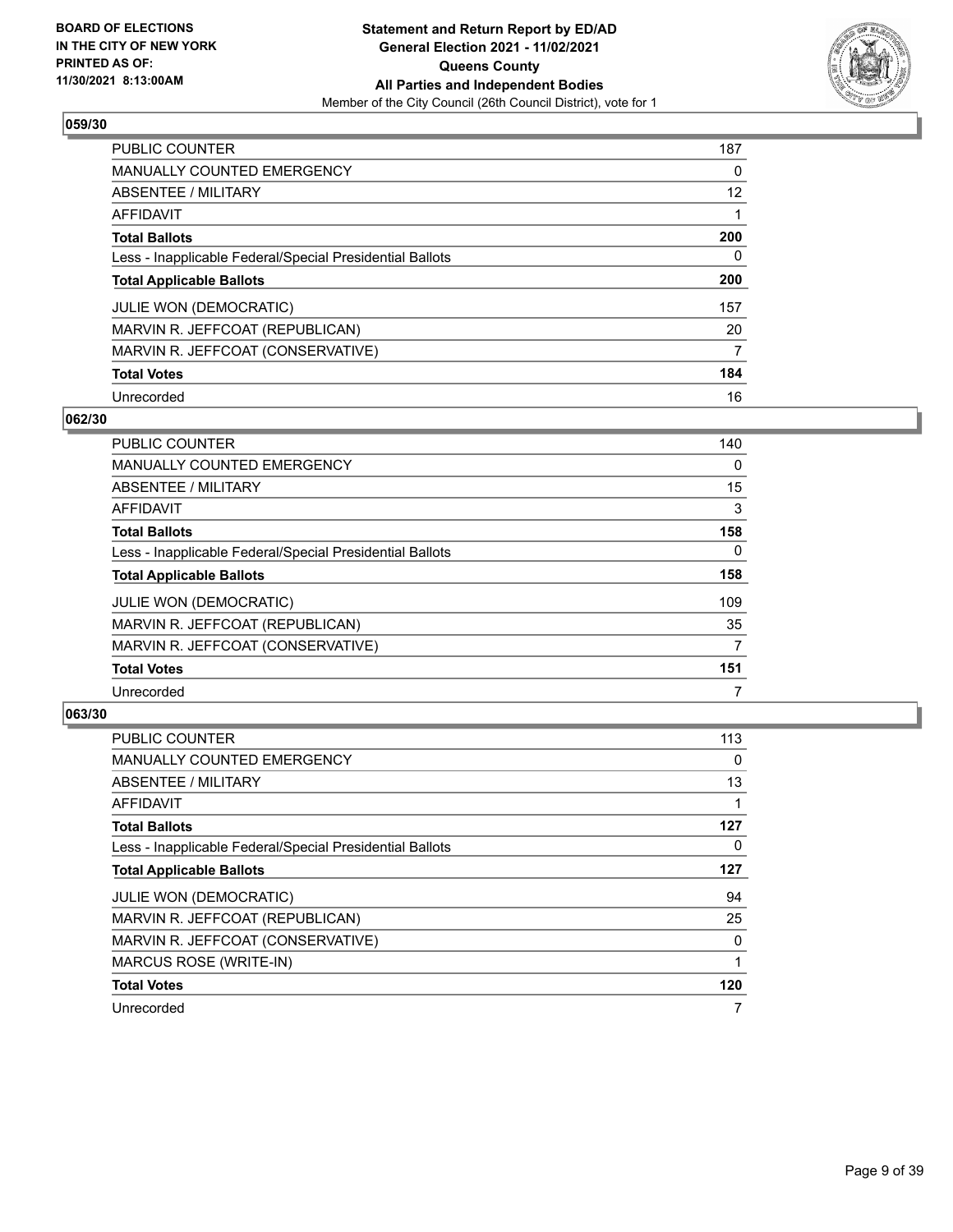

| <b>PUBLIC COUNTER</b>                                    | 238      |
|----------------------------------------------------------|----------|
| MANUALLY COUNTED EMERGENCY                               | $\Omega$ |
| ABSENTEE / MILITARY                                      | 8        |
| AFFIDAVIT                                                | 0        |
| <b>Total Ballots</b>                                     | 246      |
| Less - Inapplicable Federal/Special Presidential Ballots | 0        |
| <b>Total Applicable Ballots</b>                          | 246      |
| JULIE WON (DEMOCRATIC)                                   | 183      |
| MARVIN R. JEFFCOAT (REPUBLICAN)                          | 50       |
| MARVIN R. JEFFCOAT (CONSERVATIVE)                        | 7        |
| <b>Total Votes</b>                                       | 240      |
| Unrecorded                                               | 6        |

#### **066/30**

| <b>PUBLIC COUNTER</b>                                    | 207            |
|----------------------------------------------------------|----------------|
| <b>MANUALLY COUNTED EMERGENCY</b>                        | 0              |
| ABSENTEE / MILITARY                                      | 14             |
| <b>AFFIDAVIT</b>                                         | $\overline{2}$ |
| <b>Total Ballots</b>                                     | 223            |
| Less - Inapplicable Federal/Special Presidential Ballots | 0              |
| <b>Total Applicable Ballots</b>                          | 223            |
| <b>JULIE WON (DEMOCRATIC)</b>                            | 157            |
| MARVIN R. JEFFCOAT (REPUBLICAN)                          | 42             |
| MARVIN R. JEFFCOAT (CONSERVATIVE)                        | 8              |
| AMIT BAGGA (WRITE-IN)                                    | 1              |
| PETRI MONGELUZO (WRITE-IN)                               | 1              |
| SAM SPARKS (WRITE-IN)                                    | 1              |
| UNATTRIBUTABLE WRITE-IN (WRITE-IN)                       | $\mathbf{1}$   |
| <b>Total Votes</b>                                       | 211            |
| Unrecorded                                               | 12             |

| PUBLIC COUNTER                                           | 190 |
|----------------------------------------------------------|-----|
| <b>MANUALLY COUNTED EMERGENCY</b>                        | 0   |
| <b>ABSENTEE / MILITARY</b>                               | 3   |
| AFFIDAVIT                                                | 4   |
| <b>Total Ballots</b>                                     | 197 |
| Less - Inapplicable Federal/Special Presidential Ballots | 0   |
| <b>Total Applicable Ballots</b>                          | 197 |
| <b>JULIE WON (DEMOCRATIC)</b>                            | 139 |
| MARVIN R. JEFFCOAT (REPUBLICAN)                          | 45  |
| MARVIN R. JEFFCOAT (CONSERVATIVE)                        | 7   |
| FELICIA KALAN (WRITE-IN)                                 |     |
| UNATTRIBUTABLE WRITE-IN (WRITE-IN)                       |     |
| <b>Total Votes</b>                                       | 193 |
| Unrecorded                                               | 4   |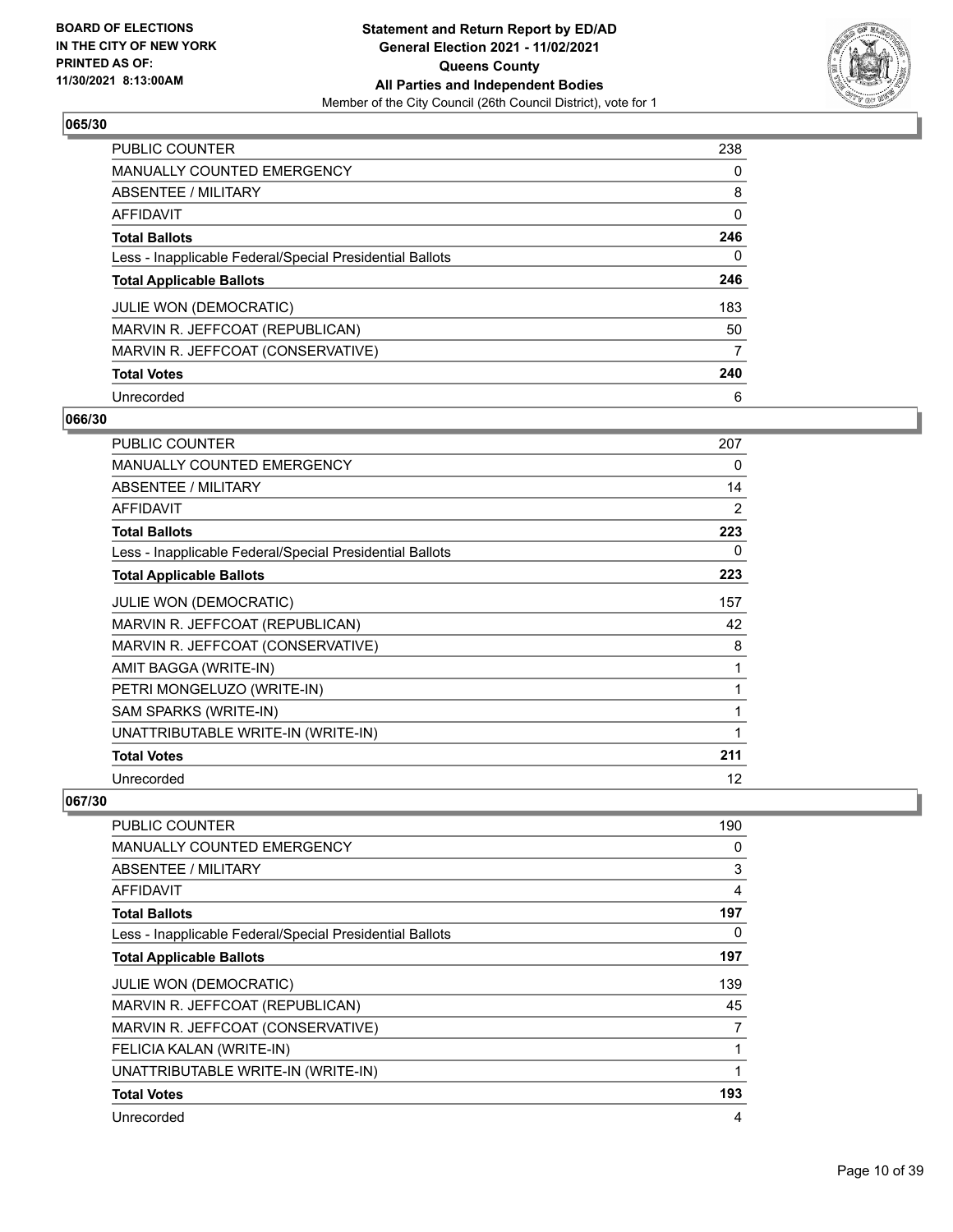

| <b>PUBLIC COUNTER</b>                                    | 217      |
|----------------------------------------------------------|----------|
| <b>MANUALLY COUNTED EMERGENCY</b>                        | $\Omega$ |
| ABSENTEE / MILITARY                                      | 13       |
| AFFIDAVIT                                                | 3        |
| <b>Total Ballots</b>                                     | 233      |
| Less - Inapplicable Federal/Special Presidential Ballots | 0        |
| <b>Total Applicable Ballots</b>                          | 233      |
| <b>JULIE WON (DEMOCRATIC)</b>                            | 190      |
| MARVIN R. JEFFCOAT (REPUBLICAN)                          | 31       |
| MARVIN R. JEFFCOAT (CONSERVATIVE)                        | 3        |
| <b>Total Votes</b>                                       | 224      |
| Unrecorded                                               | 9        |

#### **069/30**

| <b>PUBLIC COUNTER</b>                                    | 231      |
|----------------------------------------------------------|----------|
| MANUALLY COUNTED EMERGENCY                               | 0        |
| ABSENTEE / MILITARY                                      | 18       |
| <b>AFFIDAVIT</b>                                         | 2        |
| <b>Total Ballots</b>                                     | 251      |
| Less - Inapplicable Federal/Special Presidential Ballots | $\Omega$ |
| <b>Total Applicable Ballots</b>                          | 251      |
| JULIE WON (DEMOCRATIC)                                   | 183      |
| MARVIN R. JEFFCOAT (REPUBLICAN)                          | 46       |
| MARVIN R. JEFFCOAT (CONSERVATIVE)                        | 8        |
| <b>Total Votes</b>                                       | 237      |
| Unrecorded                                               | 14       |

| PUBLIC COUNTER                                           | 317 |
|----------------------------------------------------------|-----|
| <b>MANUALLY COUNTED EMERGENCY</b>                        | 0   |
| ABSENTEE / MILITARY                                      | 27  |
| AFFIDAVIT                                                | 1   |
| <b>Total Ballots</b>                                     | 345 |
| Less - Inapplicable Federal/Special Presidential Ballots | 0   |
| <b>Total Applicable Ballots</b>                          | 345 |
| JULIE WON (DEMOCRATIC)                                   | 231 |
| MARVIN R. JEFFCOAT (REPUBLICAN)                          | 84  |
| MARVIN R. JEFFCOAT (CONSERVATIVE)                        | 15  |
| ANTHONY FAUCI (WRITE-IN)                                 | 1   |
| DENISE KEEHAH-SMITH (WRITE-IN)                           | 1   |
| DENISE KEEHAN SMITH (WRITE-IN)                           | 1   |
| <b>Total Votes</b>                                       | 333 |
| Unrecorded                                               | 12  |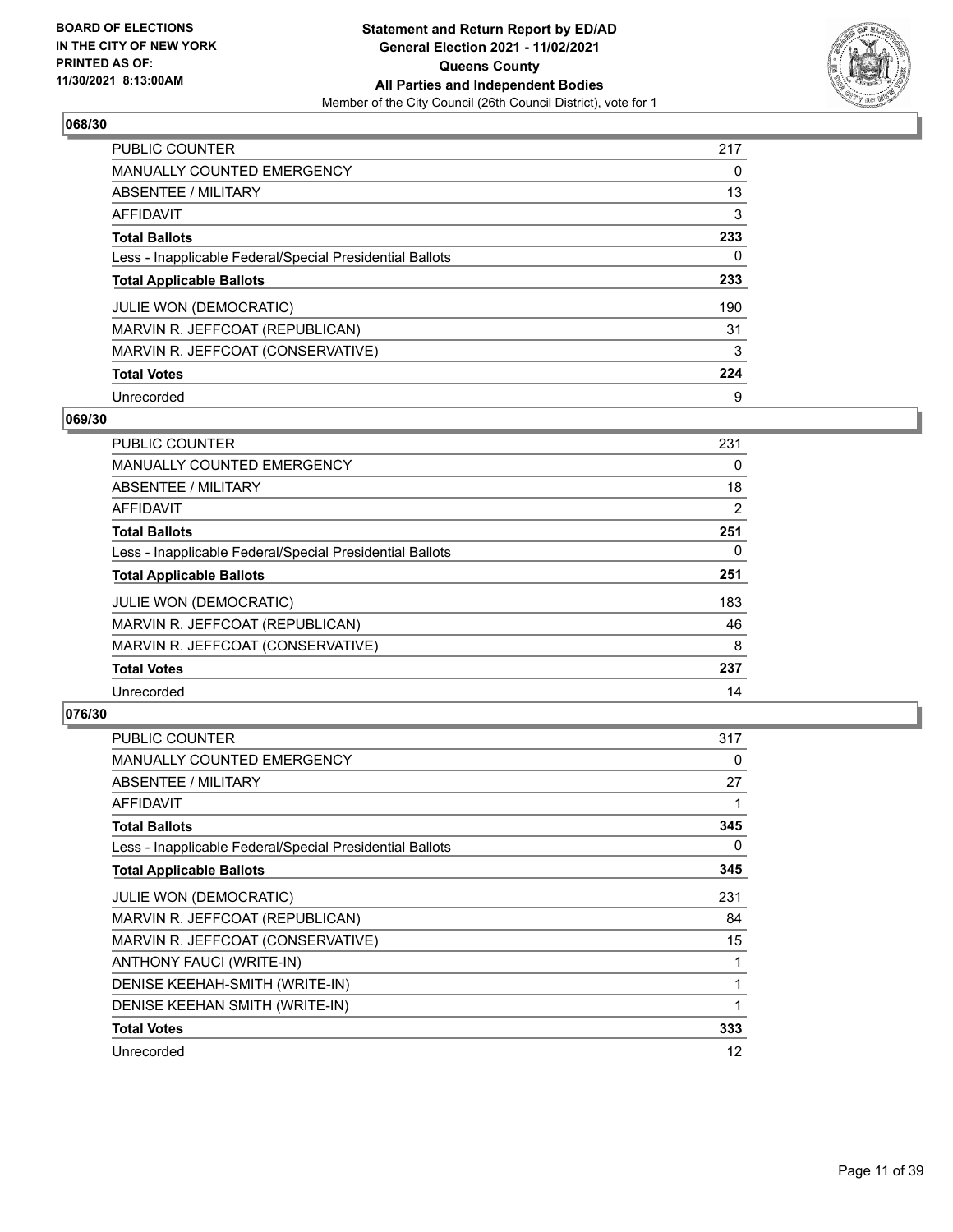

| <b>PUBLIC COUNTER</b>                                    | 249 |
|----------------------------------------------------------|-----|
| <b>MANUALLY COUNTED EMERGENCY</b>                        | 0   |
| <b>ABSENTEE / MILITARY</b>                               | 4   |
| AFFIDAVIT                                                | 3   |
| <b>Total Ballots</b>                                     | 256 |
| Less - Inapplicable Federal/Special Presidential Ballots | 0   |
| <b>Total Applicable Ballots</b>                          | 256 |
| JULIE WON (DEMOCRATIC)                                   | 155 |
| MARVIN R. JEFFCOAT (REPUBLICAN)                          | 72  |
| MARVIN R. JEFFCOAT (CONSERVATIVE)                        | 8   |
| BALTHAZAR B. TERLICKI (WRITE-IN)                         | 1   |
| <b>JULIA FORMAN (WRITE-IN)</b>                           |     |
| <b>Total Votes</b>                                       | 237 |
| Unrecorded                                               | 19  |

## **079/30**

| <b>PUBLIC COUNTER</b>                                    | 146      |
|----------------------------------------------------------|----------|
| MANUALLY COUNTED EMERGENCY                               | 0        |
| ABSENTEE / MILITARY                                      | 9        |
| AFFIDAVIT                                                | 4        |
| <b>Total Ballots</b>                                     | 159      |
| Less - Inapplicable Federal/Special Presidential Ballots | $\Omega$ |
| <b>Total Applicable Ballots</b>                          | 159      |
| <b>JULIE WON (DEMOCRATIC)</b>                            | 131      |
| MARVIN R. JEFFCOAT (REPUBLICAN)                          | 21       |
| MARVIN R. JEFFCOAT (CONSERVATIVE)                        |          |
| SULTAN MARUF (WRITE-IN)                                  | 1        |
| <b>Total Votes</b>                                       | 154      |
| Unrecorded                                               | 5        |

| <b>PUBLIC COUNTER</b>                                    | 148 |
|----------------------------------------------------------|-----|
| <b>MANUALLY COUNTED EMERGENCY</b>                        | 0   |
| ABSENTEE / MILITARY                                      | 8   |
| AFFIDAVIT                                                | 2   |
| <b>Total Ballots</b>                                     | 158 |
| Less - Inapplicable Federal/Special Presidential Ballots | 0   |
| <b>Total Applicable Ballots</b>                          | 158 |
| JULIE WON (DEMOCRATIC)                                   | 112 |
| MARVIN R. JEFFCOAT (REPUBLICAN)                          | 28  |
| MARVIN R. JEFFCOAT (CONSERVATIVE)                        | 9   |
| EMILY SHARPE (WRITE-IN)                                  | 1   |
| UNATTRIBUTABLE WRITE-IN (WRITE-IN)                       |     |
| <b>Total Votes</b>                                       | 151 |
| Unrecorded                                               | 7   |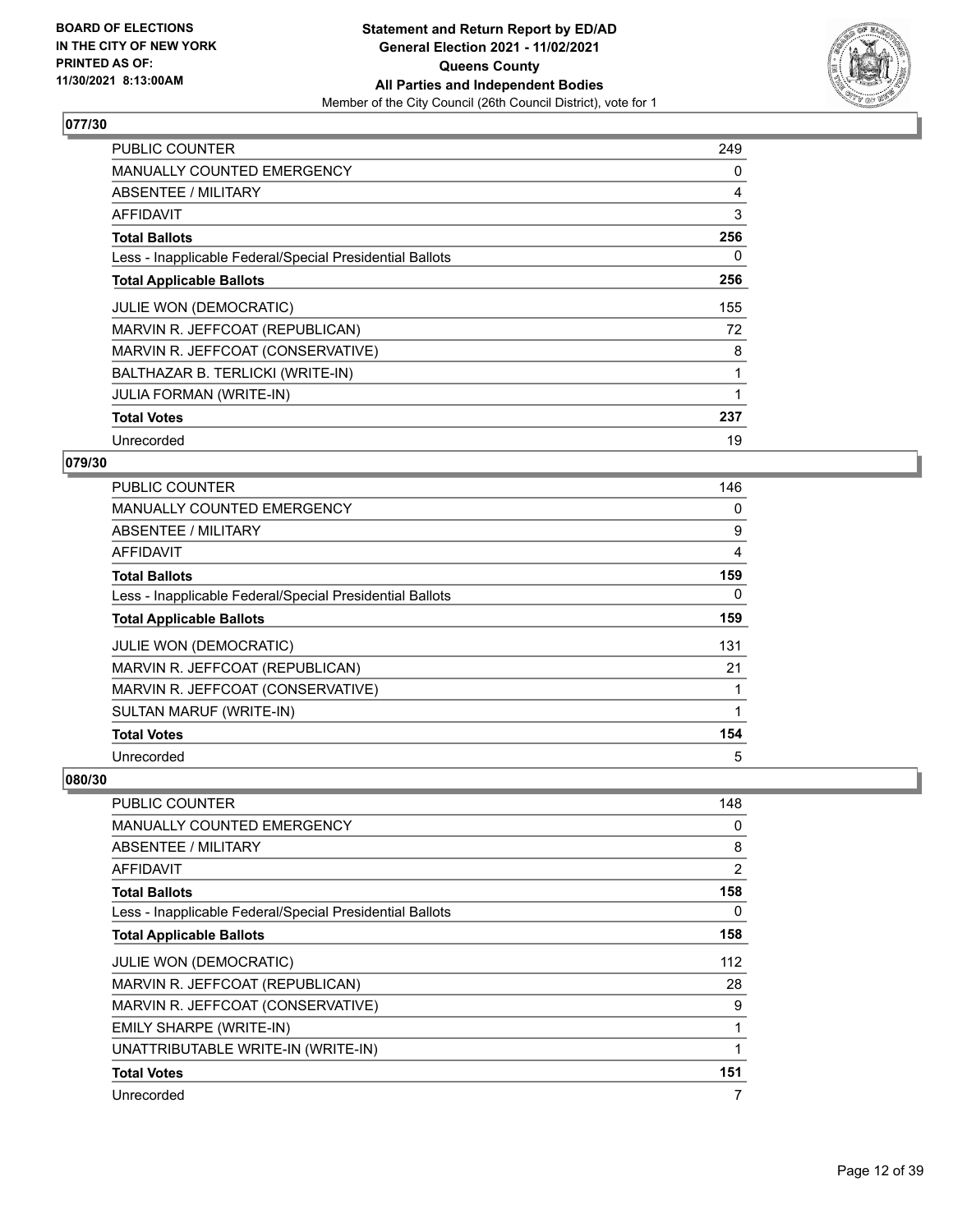

| <b>PUBLIC COUNTER</b>                                    | 209      |
|----------------------------------------------------------|----------|
| <b>MANUALLY COUNTED EMERGENCY</b>                        | $\Omega$ |
| <b>ABSENTEE / MILITARY</b>                               | 12       |
| <b>AFFIDAVIT</b>                                         | 0        |
| <b>Total Ballots</b>                                     | 221      |
| Less - Inapplicable Federal/Special Presidential Ballots | 0        |
| <b>Total Applicable Ballots</b>                          | 221      |
| <b>JULIE WON (DEMOCRATIC)</b>                            | 121      |
| MARVIN R. JEFFCOAT (REPUBLICAN)                          | 71       |
| MARVIN R. JEFFCOAT (CONSERVATIVE)                        | 7        |
| DENISE KEEHAN-SMITH (WRITE-IN)                           |          |
| <b>Total Votes</b>                                       | 200      |
| Unrecorded                                               | 21       |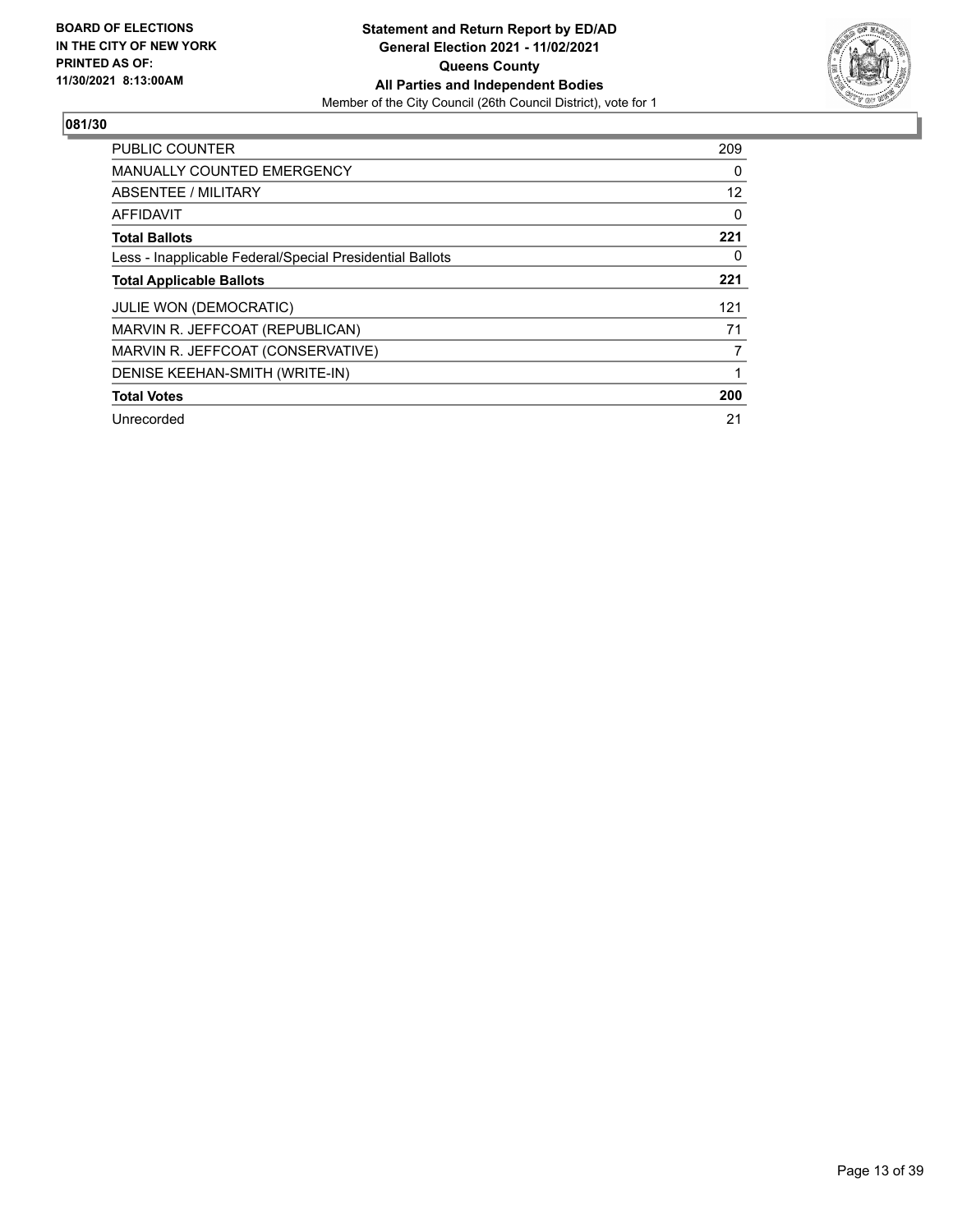

| PUBLIC COUNTER                                           | 77       |
|----------------------------------------------------------|----------|
| <b>MANUALLY COUNTED EMERGENCY</b>                        | 0        |
| ABSENTEE / MILITARY                                      | 6        |
| AFFIDAVIT                                                |          |
| <b>Total Ballots</b>                                     | 84       |
| Less - Inapplicable Federal/Special Presidential Ballots | $\Omega$ |
| <b>Total Applicable Ballots</b>                          | 84       |
| <b>JULIE WON (DEMOCRATIC)</b>                            | 63       |
| MARVIN R. JEFFCOAT (REPUBLICAN)                          | 15       |
| MARVIN R. JEFFCOAT (CONSERVATIVE)                        | 1        |
| <b>Total Votes</b>                                       | 79       |
| Unrecorded                                               | 5        |

#### **044/34**

| PUBLIC COUNTER                                           | 50       |
|----------------------------------------------------------|----------|
| MANUALLY COUNTED EMERGENCY                               | $\Omega$ |
| ABSENTEE / MILITARY                                      |          |
| AFFIDAVIT                                                | $\Omega$ |
| <b>Total Ballots</b>                                     | 51       |
| Less - Inapplicable Federal/Special Presidential Ballots | 0        |
| <b>Total Applicable Ballots</b>                          | 51       |
| <b>JULIE WON (DEMOCRATIC)</b>                            | 37       |
| MARVIN R. JEFFCOAT (REPUBLICAN)                          | 12       |
| MARVIN R. JEFFCOAT (CONSERVATIVE)                        | 2        |
| <b>Total Votes</b>                                       | 51       |

| <b>PUBLIC COUNTER</b>                                    | 189            |
|----------------------------------------------------------|----------------|
| <b>MANUALLY COUNTED EMERGENCY</b>                        | 0              |
| ABSENTEE / MILITARY                                      | 8              |
| <b>AFFIDAVIT</b>                                         |                |
| <b>Total Ballots</b>                                     | 198            |
| Less - Inapplicable Federal/Special Presidential Ballots | $\Omega$       |
| <b>Total Applicable Ballots</b>                          | 198            |
| <b>JULIE WON (DEMOCRATIC)</b>                            | 136            |
| MARVIN R. JEFFCOAT (REPUBLICAN)                          | 43             |
| MARVIN R. JEFFCOAT (CONSERVATIVE)                        | $\overline{4}$ |
| <b>Total Votes</b>                                       | 183            |
| Unrecorded                                               | 15             |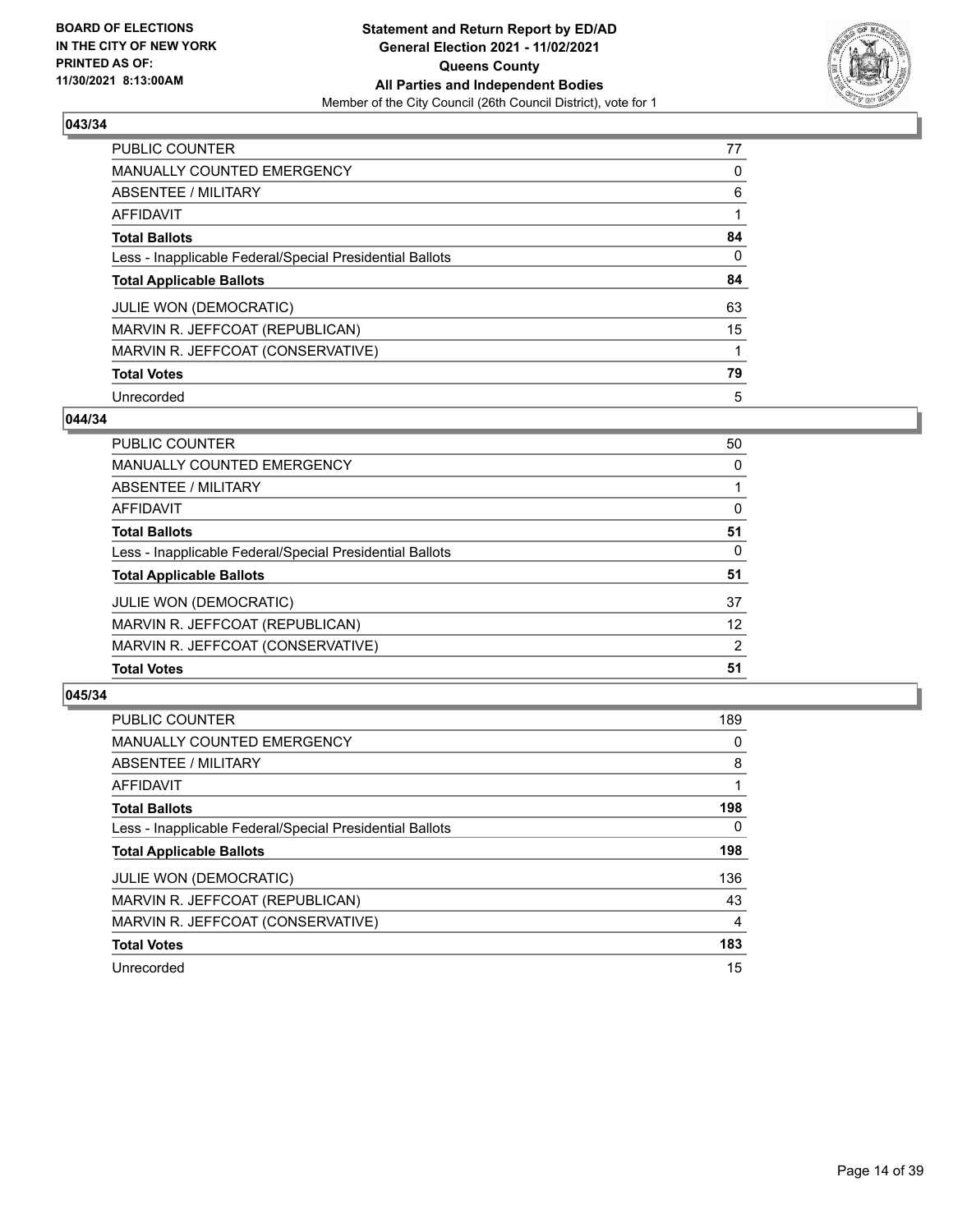

| PUBLIC COUNTER                                           | 158 |
|----------------------------------------------------------|-----|
| <b>MANUALLY COUNTED EMERGENCY</b>                        | 0   |
| ABSENTEE / MILITARY                                      | 5   |
| <b>AFFIDAVIT</b>                                         | 1   |
| <b>Total Ballots</b>                                     | 164 |
| Less - Inapplicable Federal/Special Presidential Ballots | 0   |
| <b>Total Applicable Ballots</b>                          | 164 |
| JULIE WON (DEMOCRATIC)                                   | 117 |
| MARVIN R. JEFFCOAT (REPUBLICAN)                          | 36  |
| MARVIN R. JEFFCOAT (CONSERVATIVE)                        | 3   |
| UNATTRIBUTABLE WRITE-IN (WRITE-IN)                       | 1   |
| <b>Total Votes</b>                                       | 157 |
| Unrecorded                                               | 7   |
|                                                          |     |

#### **047/34 COMBINED into: 022/39**

#### **048/34**

| <b>PUBLIC COUNTER</b>                                    | 83       |
|----------------------------------------------------------|----------|
| <b>MANUALLY COUNTED EMERGENCY</b>                        | 0        |
| ABSENTEE / MILITARY                                      | 5        |
| AFFIDAVIT                                                | $\Omega$ |
| <b>Total Ballots</b>                                     | 88       |
| Less - Inapplicable Federal/Special Presidential Ballots | 0        |
| <b>Total Applicable Ballots</b>                          | 88       |
| <b>JULIE WON (DEMOCRATIC)</b>                            | 51       |
| MARVIN R. JEFFCOAT (REPUBLICAN)                          | 31       |
| MARVIN R. JEFFCOAT (CONSERVATIVE)                        |          |
| <b>Total Votes</b>                                       | 83       |
| Unrecorded                                               | 5        |

| PUBLIC COUNTER                                           | 147 |
|----------------------------------------------------------|-----|
| MANUALLY COUNTED EMERGENCY                               | 0   |
| ABSENTEE / MILITARY                                      | 10  |
| AFFIDAVIT                                                | 3   |
| <b>Total Ballots</b>                                     | 160 |
| Less - Inapplicable Federal/Special Presidential Ballots | 0   |
| <b>Total Applicable Ballots</b>                          | 160 |
| <b>JULIE WON (DEMOCRATIC)</b>                            | 95  |
| MARVIN R. JEFFCOAT (REPUBLICAN)                          | 52  |
| MARVIN R. JEFFCOAT (CONSERVATIVE)                        | 5   |
| BRENT O'LEARY (WRITE-IN)                                 |     |
| <b>Total Votes</b>                                       | 153 |
| Unrecorded                                               | 7   |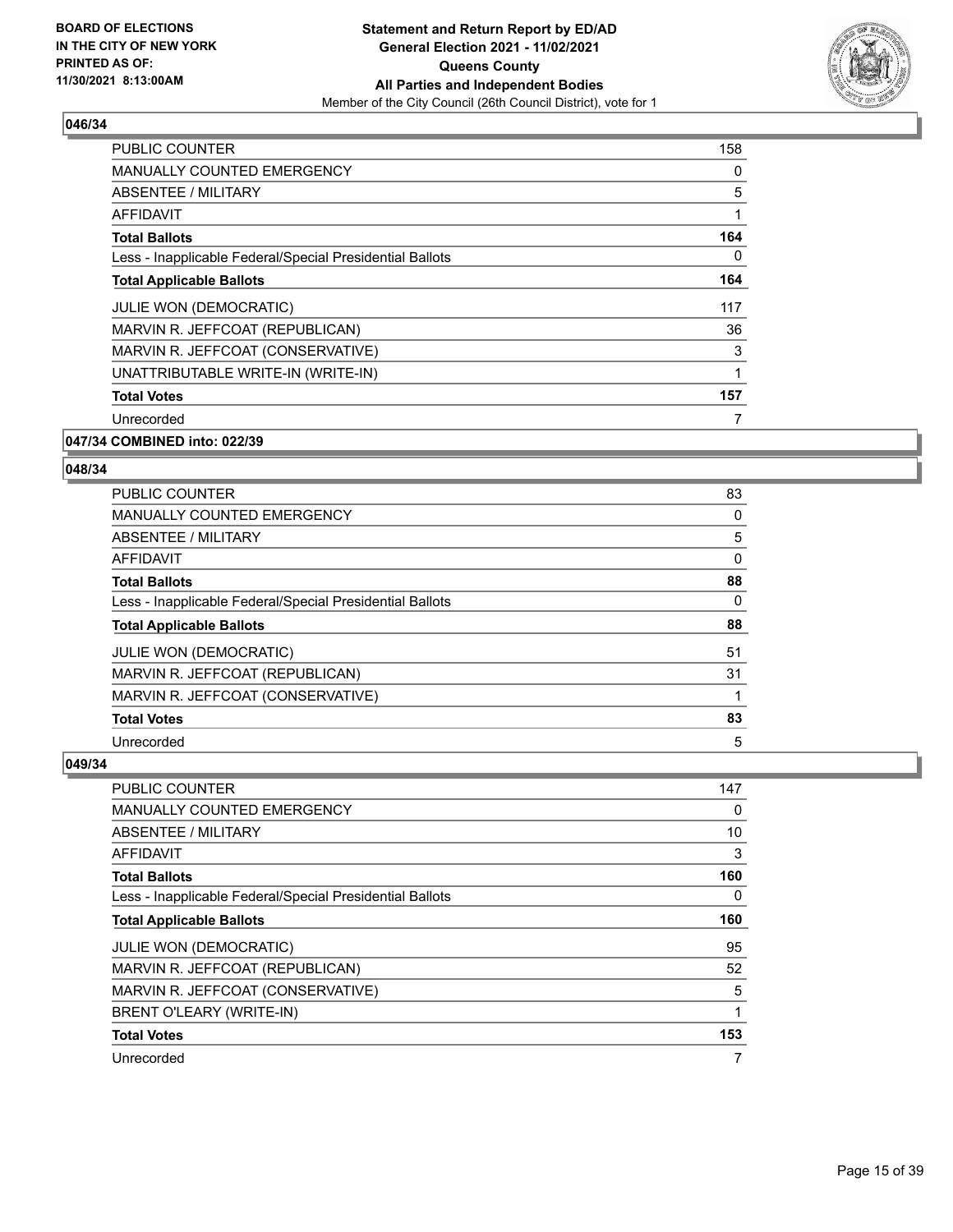

| PUBLIC COUNTER                                           | 139 |
|----------------------------------------------------------|-----|
| <b>MANUALLY COUNTED EMERGENCY</b>                        | 0   |
| ABSENTEE / MILITARY                                      | 14  |
| <b>AFFIDAVIT</b>                                         | 0   |
| <b>Total Ballots</b>                                     | 153 |
| Less - Inapplicable Federal/Special Presidential Ballots | 0   |
| <b>Total Applicable Ballots</b>                          | 153 |
| <b>JULIE WON (DEMOCRATIC)</b>                            | 114 |
| MARVIN R. JEFFCOAT (REPUBLICAN)                          | 22  |
| MARVIN R. JEFFCOAT (CONSERVATIVE)                        | 4   |
| UNATTRIBUTABLE WRITE-IN (WRITE-IN)                       | 1   |
| <b>Total Votes</b>                                       | 141 |
| Unrecorded                                               | 12  |

## **051/34**

| <b>PUBLIC COUNTER</b>                                    | 156 |
|----------------------------------------------------------|-----|
| <b>MANUALLY COUNTED EMERGENCY</b>                        | 0   |
| ABSENTEE / MILITARY                                      | 5   |
| AFFIDAVIT                                                | 0   |
| <b>Total Ballots</b>                                     | 161 |
| Less - Inapplicable Federal/Special Presidential Ballots | 0   |
| <b>Total Applicable Ballots</b>                          | 161 |
| <b>JULIE WON (DEMOCRATIC)</b>                            | 101 |
| MARVIN R. JEFFCOAT (REPUBLICAN)                          | 39  |
| MARVIN R. JEFFCOAT (CONSERVATIVE)                        | 7   |
| SURAJ JASWAL (WRITE-IN)                                  |     |
| <b>Total Votes</b>                                       | 148 |
| Unrecorded                                               | 13  |

| PUBLIC COUNTER                                           | 161 |
|----------------------------------------------------------|-----|
| MANUALLY COUNTED EMERGENCY                               | 0   |
| ABSENTEE / MILITARY                                      | 5   |
| AFFIDAVIT                                                | 2   |
| <b>Total Ballots</b>                                     | 168 |
| Less - Inapplicable Federal/Special Presidential Ballots | 0   |
| <b>Total Applicable Ballots</b>                          | 168 |
| <b>JULIE WON (DEMOCRATIC)</b>                            | 121 |
| MARVIN R. JEFFCOAT (REPUBLICAN)                          | 34  |
| MARVIN R. JEFFCOAT (CONSERVATIVE)                        | 6   |
| UNATTRIBUTABLE WRITE-IN (WRITE-IN)                       | 1   |
| <b>Total Votes</b>                                       | 162 |
| Unrecorded                                               | 6   |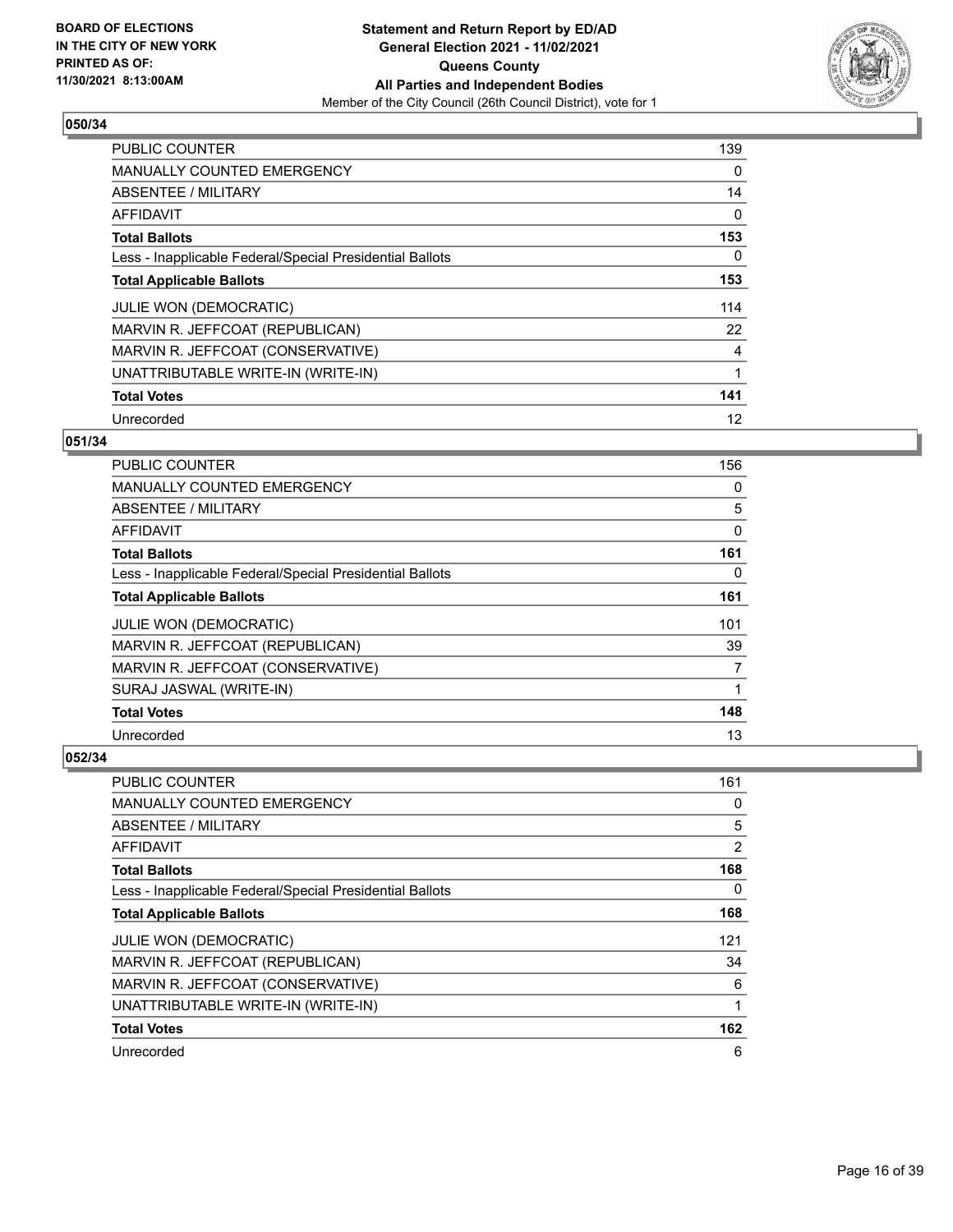

| <b>Total Votes</b>                                       | $\mathbf{2}$   |
|----------------------------------------------------------|----------------|
| MARVIN R. JEFFCOAT (CONSERVATIVE)                        |                |
| MARVIN R. JEFFCOAT (REPUBLICAN)                          |                |
| <b>JULIE WON (DEMOCRATIC)</b>                            | $\Omega$       |
| <b>Total Applicable Ballots</b>                          | $\mathbf{2}$   |
| Less - Inapplicable Federal/Special Presidential Ballots | $\Omega$       |
| <b>Total Ballots</b>                                     | $\mathbf{2}$   |
| <b>AFFIDAVIT</b>                                         | $\Omega$       |
| <b>ABSENTEE / MILITARY</b>                               | $\Omega$       |
| <b>MANUALLY COUNTED EMERGENCY</b>                        | 0              |
| PUBLIC COUNTER                                           | $\overline{2}$ |

#### **057/34**

| PUBLIC COUNTER                                           | 35           |
|----------------------------------------------------------|--------------|
| <b>MANUALLY COUNTED EMERGENCY</b>                        | 0            |
| ABSENTEE / MILITARY                                      | 0            |
| AFFIDAVIT                                                | 0            |
| <b>Total Ballots</b>                                     | 35           |
| Less - Inapplicable Federal/Special Presidential Ballots | $\Omega$     |
| <b>Total Applicable Ballots</b>                          | 35           |
| <b>JULIE WON (DEMOCRATIC)</b>                            | 29           |
| MARVIN R. JEFFCOAT (REPUBLICAN)                          | 5            |
| MARVIN R. JEFFCOAT (CONSERVATIVE)                        | $\mathbf{0}$ |
| <b>Total Votes</b>                                       | 34           |
| Unrecorded                                               |              |
|                                                          |              |

| <b>PUBLIC COUNTER</b>                                    | 135            |
|----------------------------------------------------------|----------------|
| <b>MANUALLY COUNTED EMERGENCY</b>                        | 0              |
| ABSENTEE / MILITARY                                      | 3              |
| AFFIDAVIT                                                | $\overline{2}$ |
| <b>Total Ballots</b>                                     | 140            |
| Less - Inapplicable Federal/Special Presidential Ballots | 0              |
| <b>Total Applicable Ballots</b>                          | 140            |
| <b>JULIE WON (DEMOCRATIC)</b>                            | 100            |
| MARVIN R. JEFFCOAT (REPUBLICAN)                          | 31             |
| MARVIN R. JEFFCOAT (CONSERVATIVE)                        | 4              |
| EBONY YOUNG (WRITE-IN)                                   |                |
| <b>Total Votes</b>                                       | 136            |
| Unrecorded                                               | 4              |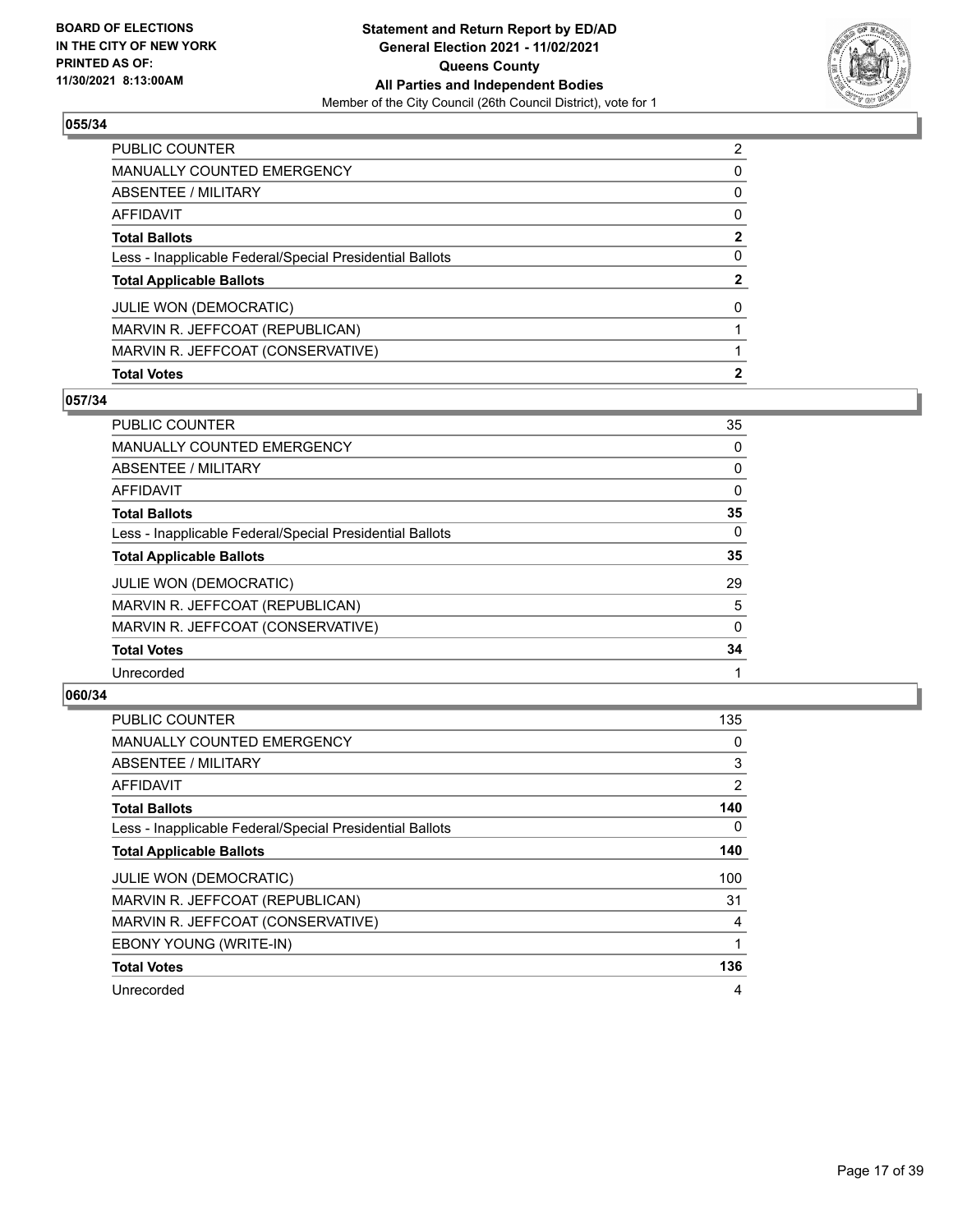

| PUBLIC COUNTER                                           | 62 |
|----------------------------------------------------------|----|
| <b>MANUALLY COUNTED EMERGENCY</b>                        | 0  |
| ABSENTEE / MILITARY                                      | 4  |
| <b>AFFIDAVIT</b>                                         | 0  |
| <b>Total Ballots</b>                                     | 66 |
| Less - Inapplicable Federal/Special Presidential Ballots | 0  |
| <b>Total Applicable Ballots</b>                          | 66 |
| <b>JULIE WON (DEMOCRATIC)</b>                            | 51 |
| MARVIN R. JEFFCOAT (REPUBLICAN)                          | 11 |
| MARVIN R. JEFFCOAT (CONSERVATIVE)                        | 0  |
| STEVEN RAGA (WRITE-IN)                                   |    |
| <b>Total Votes</b>                                       | 63 |
| Unrecorded                                               | 3  |

| <b>PUBLIC COUNTER</b>                                    | 151 |
|----------------------------------------------------------|-----|
| <b>MANUALLY COUNTED EMERGENCY</b>                        | 0   |
| ABSENTEE / MILITARY                                      | 11  |
| AFFIDAVIT                                                |     |
| <b>Total Ballots</b>                                     | 163 |
| Less - Inapplicable Federal/Special Presidential Ballots | 0   |
| <b>Total Applicable Ballots</b>                          | 163 |
| <b>JULIE WON (DEMOCRATIC)</b>                            | 122 |
| MARVIN R. JEFFCOAT (REPUBLICAN)                          | 28  |
| MARVIN R. JEFFCOAT (CONSERVATIVE)                        | 2   |
| <b>Total Votes</b>                                       | 152 |
| Unrecorded                                               | 11  |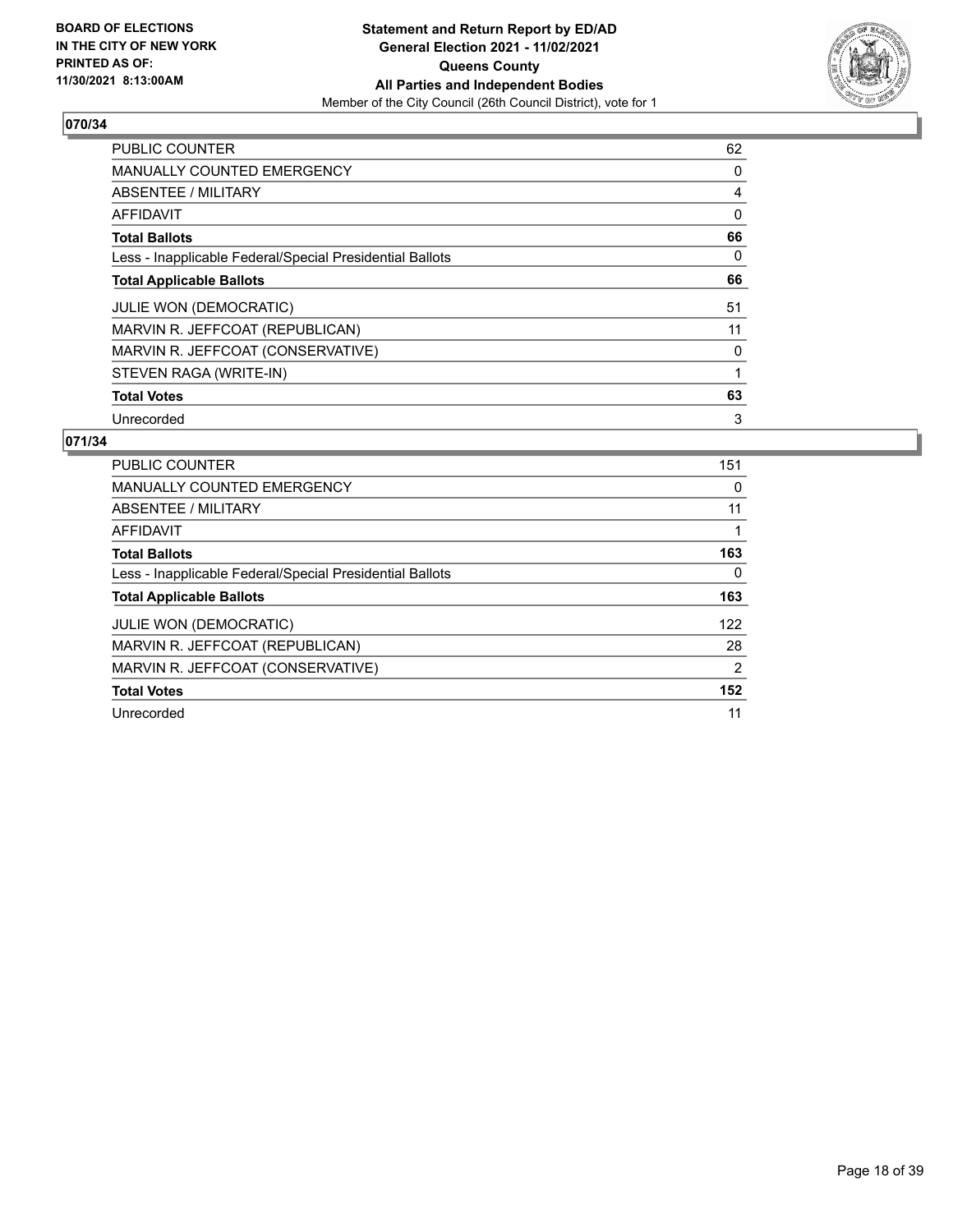

| <b>PUBLIC COUNTER</b>                                    | 177 |
|----------------------------------------------------------|-----|
| <b>MANUALLY COUNTED EMERGENCY</b>                        | 0   |
| ABSENTEE / MILITARY                                      | 12  |
| <b>AFFIDAVIT</b>                                         |     |
| <b>Total Ballots</b>                                     | 190 |
| Less - Inapplicable Federal/Special Presidential Ballots | 0   |
| <b>Total Applicable Ballots</b>                          | 190 |
| <b>JULIE WON (DEMOCRATIC)</b>                            | 127 |
| MARVIN R. JEFFCOAT (REPUBLICAN)                          | 48  |
| MARVIN R. JEFFCOAT (CONSERVATIVE)                        | 7   |
| UNCOUNTED WRITE-IN PER STATUTE (WRITE-IN)                |     |
| <b>Total Votes</b>                                       | 183 |
| Unrecorded                                               | 7   |

## **028/36**

| <b>PUBLIC COUNTER</b>                                    | 192 |
|----------------------------------------------------------|-----|
| <b>MANUALLY COUNTED EMERGENCY</b>                        | 0   |
| ABSENTEE / MILITARY                                      | 16  |
| <b>AFFIDAVIT</b>                                         | 1   |
| <b>Total Ballots</b>                                     | 209 |
| Less - Inapplicable Federal/Special Presidential Ballots | 0   |
| <b>Total Applicable Ballots</b>                          | 209 |
| JULIE WON (DEMOCRATIC)                                   | 131 |
| MARVIN R. JEFFCOAT (REPUBLICAN)                          | 52  |
| MARVIN R. JEFFCOAT (CONSERVATIVE)                        | 10  |
| EDWIN DEJESUS (WRITE-IN)                                 | 1   |
| VICKIE PALADINO (WRITE-IN)                               | 2   |
| <b>Total Votes</b>                                       | 196 |
| Unrecorded                                               | 13  |

| PUBLIC COUNTER                                           | 233 |
|----------------------------------------------------------|-----|
| MANUALLY COUNTED EMERGENCY                               | 0   |
| ABSENTEE / MILITARY                                      | 9   |
| AFFIDAVIT                                                | 3   |
| <b>Total Ballots</b>                                     | 245 |
| Less - Inapplicable Federal/Special Presidential Ballots | 0   |
| <b>Total Applicable Ballots</b>                          | 245 |
| <b>JULIE WON (DEMOCRATIC)</b>                            | 200 |
| MARVIN R. JEFFCOAT (REPUBLICAN)                          | 29  |
| MARVIN R. JEFFCOAT (CONSERVATIVE)                        | 6   |
| <b>JIMMY VAN BRAMER (WRITE-IN)</b>                       |     |
| <b>Total Votes</b>                                       | 236 |
| Unrecorded                                               | 9   |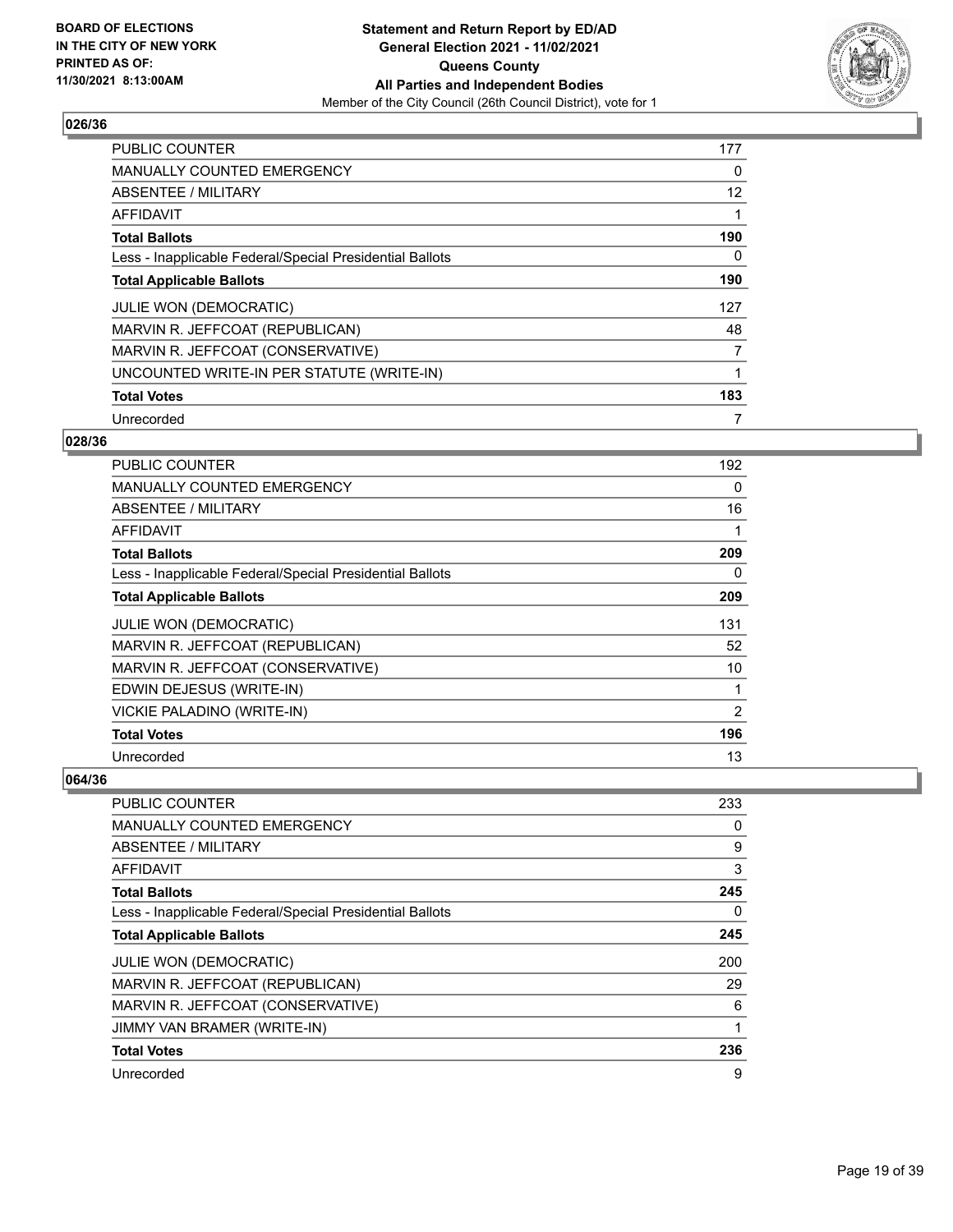

| <b>PUBLIC COUNTER</b>                                    | 76 |
|----------------------------------------------------------|----|
| <b>MANUALLY COUNTED EMERGENCY</b>                        | 0  |
| ABSENTEE / MILITARY                                      | 3  |
| <b>AFFIDAVIT</b>                                         |    |
| <b>Total Ballots</b>                                     | 80 |
| Less - Inapplicable Federal/Special Presidential Ballots | 0  |
| <b>Total Applicable Ballots</b>                          | 80 |
| <b>JULIE WON (DEMOCRATIC)</b>                            | 70 |
| MARVIN R. JEFFCOAT (REPUBLICAN)                          | 6  |
| MARVIN R. JEFFCOAT (CONSERVATIVE)                        | 1  |
| <b>Total Votes</b>                                       | 77 |
| Unrecorded                                               | 3  |

# **068/36 COMBINED into: 065/36**

| <b>PUBLIC COUNTER</b>                                    | 0 |
|----------------------------------------------------------|---|
| <b>MANUALLY COUNTED EMERGENCY</b>                        | 0 |
| ABSENTEE / MILITARY                                      | 0 |
| AFFIDAVIT                                                | 0 |
| <b>Total Ballots</b>                                     | 0 |
| Less - Inapplicable Federal/Special Presidential Ballots | 0 |
| <b>Total Applicable Ballots</b>                          | 0 |
| <b>JULIE WON (DEMOCRATIC)</b>                            | 0 |
| MARVIN R. JEFFCOAT (REPUBLICAN)                          | 0 |
| MARVIN R. JEFFCOAT (CONSERVATIVE)                        | 0 |
| <b>Total Votes</b>                                       | 0 |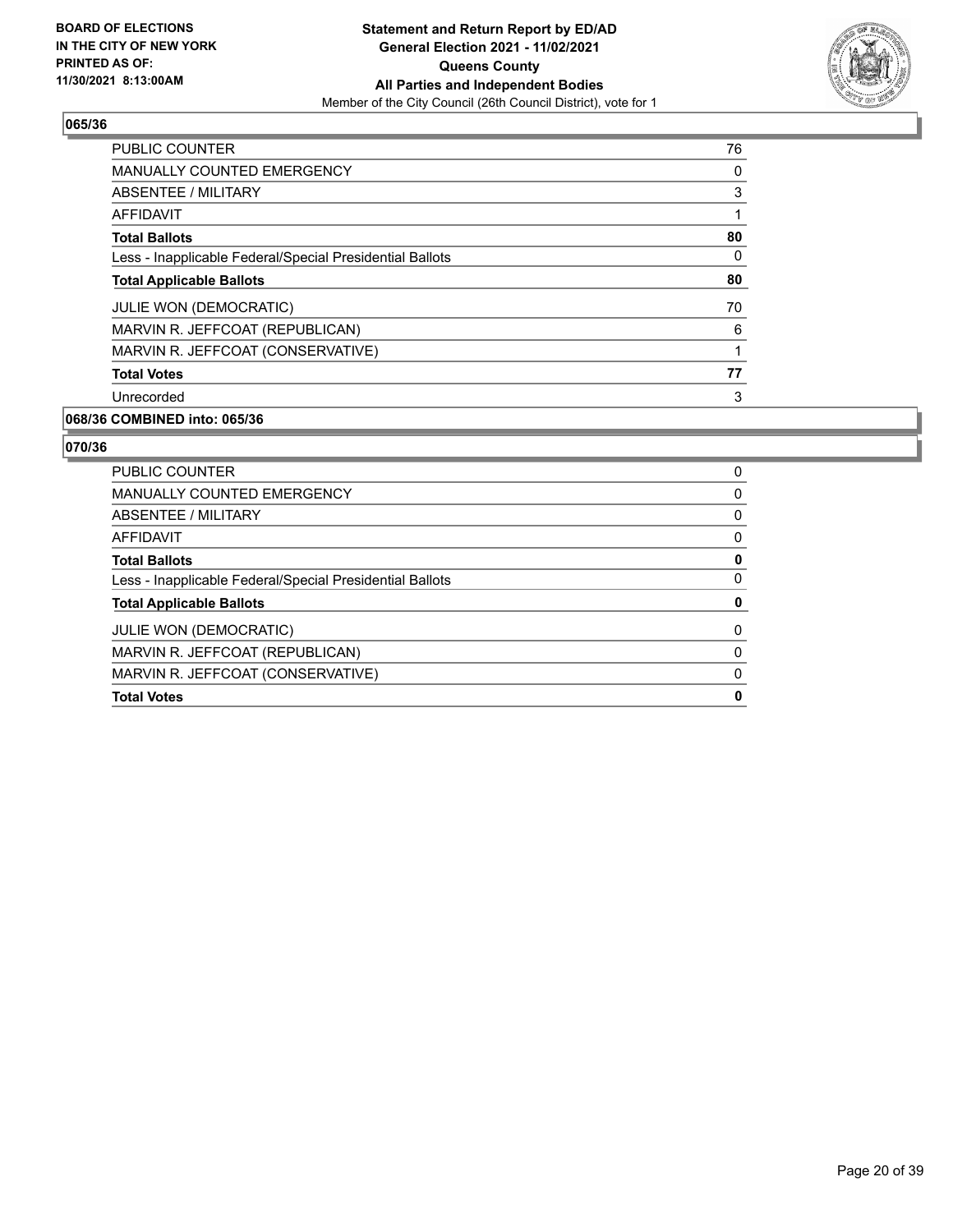

| <b>PUBLIC COUNTER</b>                                    | 190               |
|----------------------------------------------------------|-------------------|
| <b>MANUALLY COUNTED EMERGENCY</b>                        | 0                 |
| ABSENTEE / MILITARY                                      | $12 \overline{ }$ |
| <b>AFFIDAVIT</b>                                         |                   |
| <b>Total Ballots</b>                                     | 203               |
| Less - Inapplicable Federal/Special Presidential Ballots | 0                 |
| <b>Total Applicable Ballots</b>                          | 203               |
| <b>JULIE WON (DEMOCRATIC)</b>                            | 158               |
| MARVIN R. JEFFCOAT (REPUBLICAN)                          | 27                |
| MARVIN R. JEFFCOAT (CONSERVATIVE)                        | 8                 |
| BRENT O'LEARY (WRITE-IN)                                 |                   |
| <b>Total Votes</b>                                       | 194               |
| Unrecorded                                               | 9                 |

## **006/37**

| <b>PUBLIC COUNTER</b>                                    | 116 |
|----------------------------------------------------------|-----|
| <b>MANUALLY COUNTED EMERGENCY</b>                        | 0   |
| ABSENTEE / MILITARY                                      | 6   |
| AFFIDAVIT                                                | 0   |
| <b>Total Ballots</b>                                     | 122 |
| Less - Inapplicable Federal/Special Presidential Ballots | 0   |
| <b>Total Applicable Ballots</b>                          | 122 |
| <b>JULIE WON (DEMOCRATIC)</b>                            | 74  |
| MARVIN R. JEFFCOAT (REPUBLICAN)                          | 35  |
| MARVIN R. JEFFCOAT (CONSERVATIVE)                        | 6   |
| UNATTRIBUTABLE WRITE-IN (WRITE-IN)                       | 1   |
| <b>Total Votes</b>                                       | 116 |
| Unrecorded                                               | 6   |

| <b>PUBLIC COUNTER</b>                                    | 114 |
|----------------------------------------------------------|-----|
| <b>MANUALLY COUNTED EMERGENCY</b>                        | 0   |
| ABSENTEE / MILITARY                                      | 6   |
| AFFIDAVIT                                                | 0   |
| <b>Total Ballots</b>                                     | 120 |
| Less - Inapplicable Federal/Special Presidential Ballots | 0   |
|                                                          |     |
| <b>Total Applicable Ballots</b>                          | 120 |
| JULIE WON (DEMOCRATIC)                                   | 91  |
| MARVIN R. JEFFCOAT (REPUBLICAN)                          | 14  |
| MARVIN R. JEFFCOAT (CONSERVATIVE)                        |     |
| <b>Total Votes</b>                                       | 106 |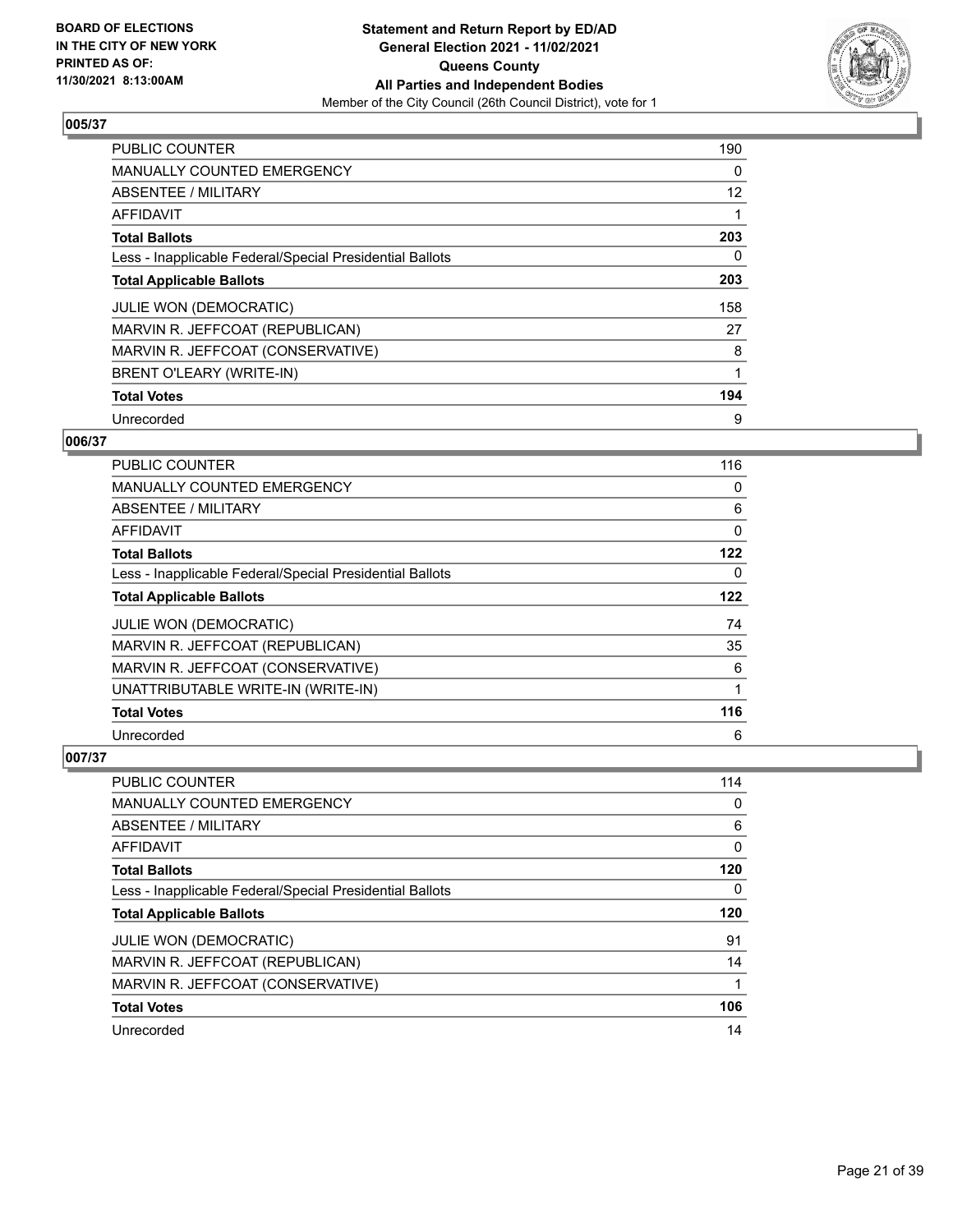

| <b>PUBLIC COUNTER</b>                                    | 174 |
|----------------------------------------------------------|-----|
| <b>MANUALLY COUNTED EMERGENCY</b>                        | 0   |
| ABSENTEE / MILITARY                                      | 11  |
| AFFIDAVIT                                                |     |
| <b>Total Ballots</b>                                     | 186 |
| Less - Inapplicable Federal/Special Presidential Ballots | 0   |
| <b>Total Applicable Ballots</b>                          | 186 |
| JULIE WON (DEMOCRATIC)                                   | 140 |
| MARVIN R. JEFFCOAT (REPUBLICAN)                          | 17  |
| MARVIN R. JEFFCOAT (CONSERVATIVE)                        |     |
| EDWIN DE JESUS (WRITE-IN)                                |     |
| UNATTRIBUTABLE WRITE-IN (WRITE-IN)                       |     |
|                                                          |     |
| <b>Total Votes</b>                                       | 160 |

## **009/37**

| <b>PUBLIC COUNTER</b>                                    | 113 |
|----------------------------------------------------------|-----|
| <b>MANUALLY COUNTED EMERGENCY</b>                        | 0   |
| ABSENTEE / MILITARY                                      | 8   |
| <b>AFFIDAVIT</b>                                         |     |
| <b>Total Ballots</b>                                     | 122 |
| Less - Inapplicable Federal/Special Presidential Ballots | 0   |
| <b>Total Applicable Ballots</b>                          | 122 |
| <b>JULIE WON (DEMOCRATIC)</b>                            | 91  |
| MARVIN R. JEFFCOAT (REPUBLICAN)                          | 16  |
| MARVIN R. JEFFCOAT (CONSERVATIVE)                        |     |
| <b>Total Votes</b>                                       | 108 |
| Unrecorded                                               | 14  |

| PUBLIC COUNTER                                           | 155 |
|----------------------------------------------------------|-----|
| MANUALLY COUNTED EMERGENCY                               | 0   |
| ABSENTEE / MILITARY                                      | 19  |
| AFFIDAVIT                                                | 0   |
| <b>Total Ballots</b>                                     | 174 |
| Less - Inapplicable Federal/Special Presidential Ballots | 0   |
| <b>Total Applicable Ballots</b>                          | 174 |
| <b>JULIE WON (DEMOCRATIC)</b>                            | 131 |
| MARVIN R. JEFFCOAT (REPUBLICAN)                          | 16  |
| MARVIN R. JEFFCOAT (CONSERVATIVE)                        | 6   |
| <b>Total Votes</b>                                       | 153 |
| Unrecorded                                               | 21  |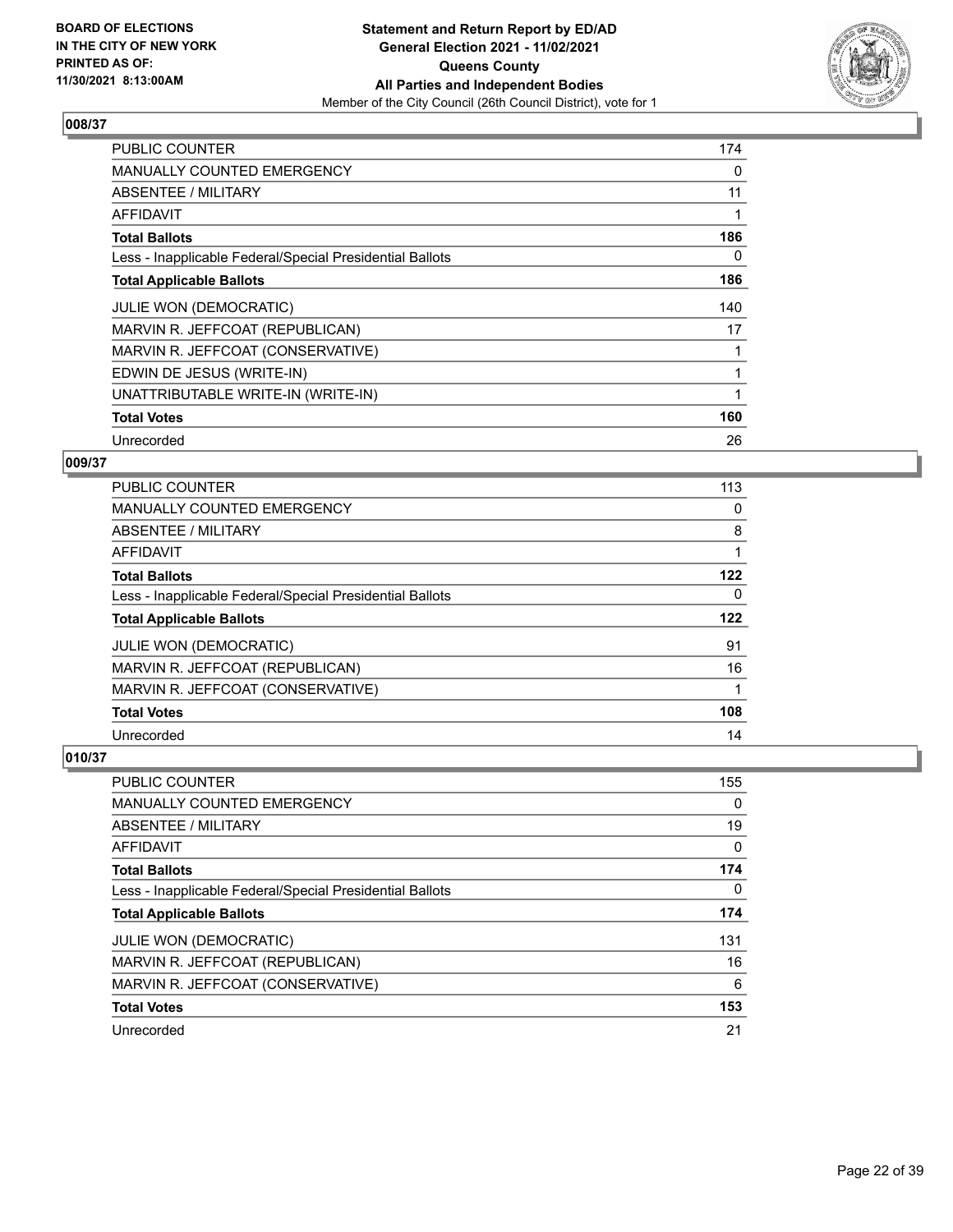

| <b>PUBLIC COUNTER</b>                                    | 173      |
|----------------------------------------------------------|----------|
| <b>MANUALLY COUNTED EMERGENCY</b>                        | 0        |
| ABSENTEE / MILITARY                                      | 16       |
| <b>AFFIDAVIT</b>                                         | 3        |
| <b>Total Ballots</b>                                     | 192      |
| Less - Inapplicable Federal/Special Presidential Ballots | $\Omega$ |
| <b>Total Applicable Ballots</b>                          | 192      |
| <b>JULIE WON (DEMOCRATIC)</b>                            | 165      |
| MARVIN R. JEFFCOAT (REPUBLICAN)                          | 21       |
| MARVIN R. JEFFCOAT (CONSERVATIVE)                        | 2        |
| CATHERINE ROJAS (WRITE-IN)                               |          |
| <b>Total Votes</b>                                       | 189      |
| Unrecorded                                               | 3        |

## **012/37**

| <b>PUBLIC COUNTER</b>                                    | 142      |
|----------------------------------------------------------|----------|
| <b>MANUALLY COUNTED EMERGENCY</b>                        | 0        |
| ABSENTEE / MILITARY                                      | 6        |
| AFFIDAVIT                                                | $\Omega$ |
| <b>Total Ballots</b>                                     | 148      |
| Less - Inapplicable Federal/Special Presidential Ballots | $\Omega$ |
| <b>Total Applicable Ballots</b>                          | 148      |
| <b>JULIE WON (DEMOCRATIC)</b>                            | 113      |
| MARVIN R. JEFFCOAT (REPUBLICAN)                          | 18       |
| MARVIN R. JEFFCOAT (CONSERVATIVE)                        | 3        |
| <b>Total Votes</b>                                       | 134      |
| Unrecorded                                               | 14       |

| <b>PUBLIC COUNTER</b>                                    | 137 |
|----------------------------------------------------------|-----|
| <b>MANUALLY COUNTED EMERGENCY</b>                        | 0   |
| ABSENTEE / MILITARY                                      | 4   |
| AFFIDAVIT                                                | 1   |
| <b>Total Ballots</b>                                     | 142 |
| Less - Inapplicable Federal/Special Presidential Ballots | 0   |
| <b>Total Applicable Ballots</b>                          | 142 |
| <b>JULIE WON (DEMOCRATIC)</b>                            | 114 |
| MARVIN R. JEFFCOAT (REPUBLICAN)                          | 12  |
| MARVIN R. JEFFCOAT (CONSERVATIVE)                        | 4   |
| CEIL WITHERSPOON (WRITE-IN)                              | 1   |
| UNATTRIBUTABLE WRITE-IN (WRITE-IN)                       | 1   |
| <b>Total Votes</b>                                       | 132 |
| Unrecorded                                               | 10  |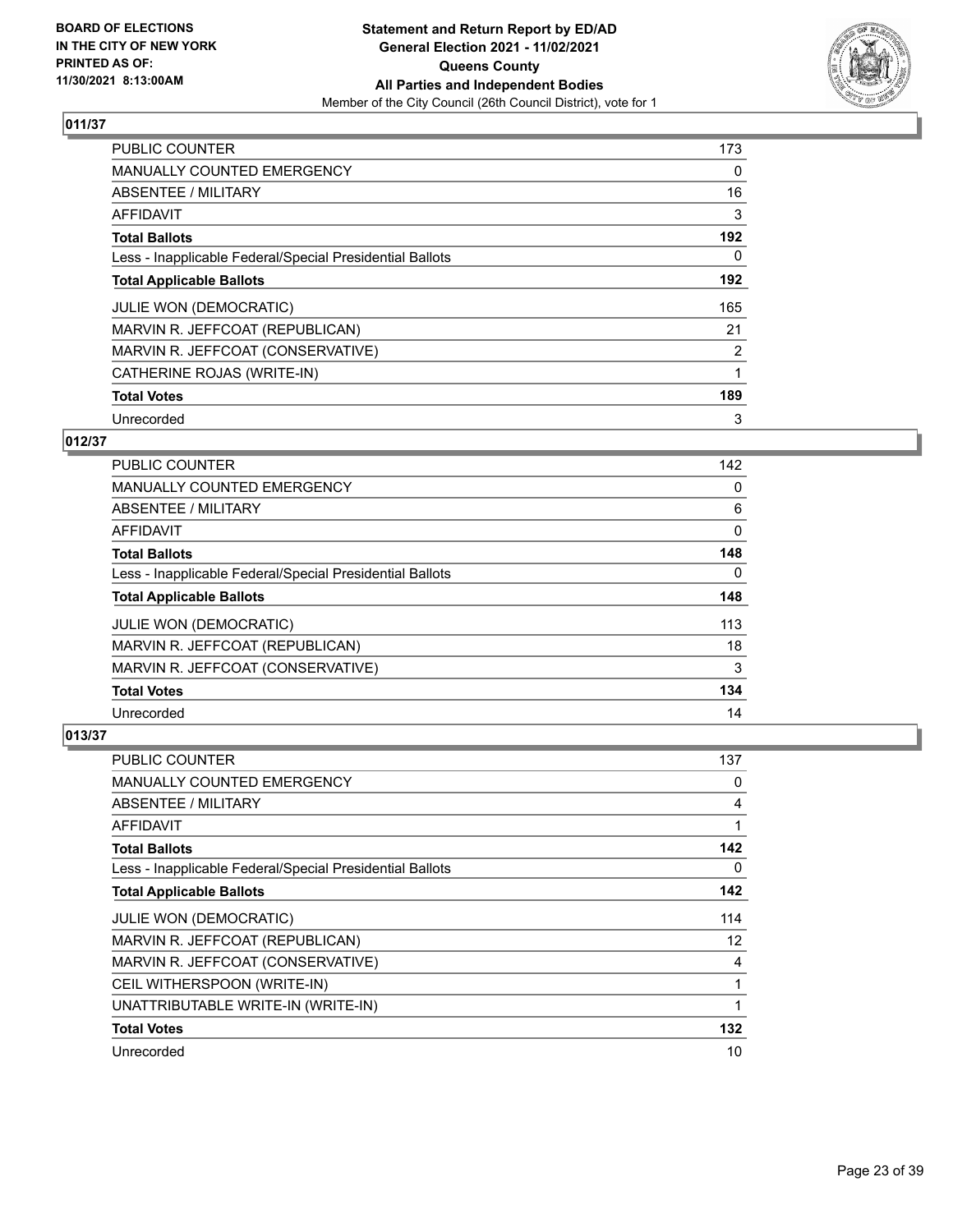

| <b>PUBLIC COUNTER</b>                                    | 131      |
|----------------------------------------------------------|----------|
| <b>MANUALLY COUNTED EMERGENCY</b>                        | $\Omega$ |
| ABSENTEE / MILITARY                                      | 12       |
| AFFIDAVIT                                                | $\Omega$ |
| <b>Total Ballots</b>                                     | 143      |
| Less - Inapplicable Federal/Special Presidential Ballots | 0        |
| <b>Total Applicable Ballots</b>                          | 143      |
| <b>JULIE WON (DEMOCRATIC)</b>                            | 112      |
| MARVIN R. JEFFCOAT (REPUBLICAN)                          | 9        |
| MARVIN R. JEFFCOAT (CONSERVATIVE)                        | 2        |
| <b>Total Votes</b>                                       | 123      |
| Unrecorded                                               | 20       |

#### **015/37**

| <b>PUBLIC COUNTER</b>                                    | 130      |
|----------------------------------------------------------|----------|
| MANUALLY COUNTED EMERGENCY                               | 0        |
| ABSENTEE / MILITARY                                      | 8        |
| <b>AFFIDAVIT</b>                                         | 0        |
| <b>Total Ballots</b>                                     | 138      |
| Less - Inapplicable Federal/Special Presidential Ballots | $\Omega$ |
| <b>Total Applicable Ballots</b>                          | 138      |
| <b>JULIE WON (DEMOCRATIC)</b>                            | 107      |
| MARVIN R. JEFFCOAT (REPUBLICAN)                          | 10       |
| MARVIN R. JEFFCOAT (CONSERVATIVE)                        | 0        |
| <b>Total Votes</b>                                       | 117      |
| Unrecorded                                               | 21       |

| <b>PUBLIC COUNTER</b>                                    | 150 |
|----------------------------------------------------------|-----|
| <b>MANUALLY COUNTED EMERGENCY</b>                        | 0   |
| ABSENTEE / MILITARY                                      | 8   |
| AFFIDAVIT                                                | 0   |
| <b>Total Ballots</b>                                     | 158 |
| Less - Inapplicable Federal/Special Presidential Ballots | 0   |
| <b>Total Applicable Ballots</b>                          | 158 |
| <b>JULIE WON (DEMOCRATIC)</b>                            | 121 |
| MARVIN R. JEFFCOAT (REPUBLICAN)                          | 16  |
| MARVIN R. JEFFCOAT (CONSERVATIVE)                        | 3   |
| UNATTRIBUTABLE WRITE-IN (WRITE-IN)                       |     |
| <b>Total Votes</b>                                       | 141 |
| Unrecorded                                               | 17  |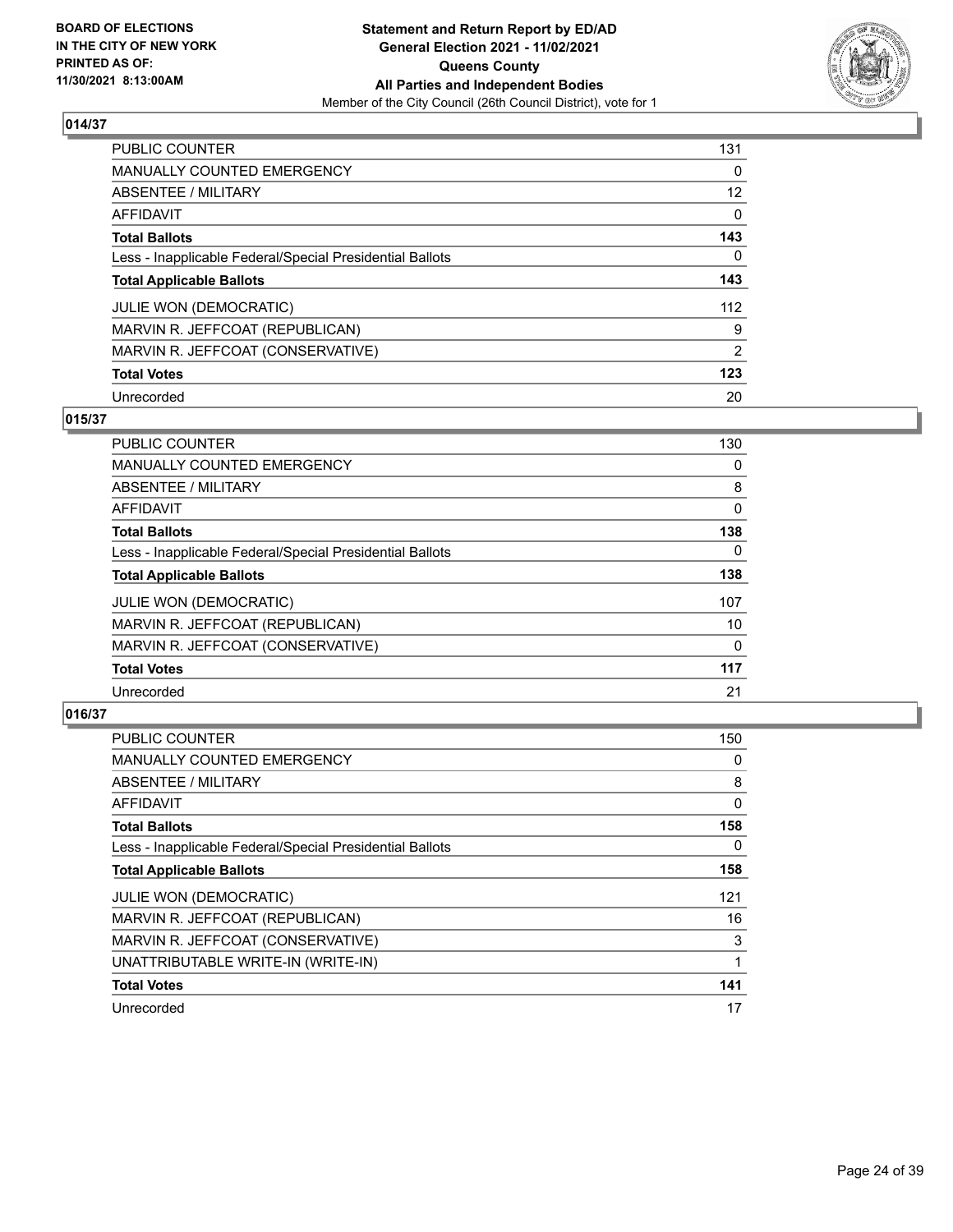

| <b>PUBLIC COUNTER</b>                                    | 162 |
|----------------------------------------------------------|-----|
| <b>MANUALLY COUNTED EMERGENCY</b>                        | 0   |
| ABSENTEE / MILITARY                                      | 11  |
| <b>AFFIDAVIT</b>                                         |     |
| <b>Total Ballots</b>                                     | 174 |
| Less - Inapplicable Federal/Special Presidential Ballots | 0   |
| <b>Total Applicable Ballots</b>                          | 174 |
| <b>JULIE WON (DEMOCRATIC)</b>                            | 136 |
| MARVIN R. JEFFCOAT (REPUBLICAN)                          | 10  |
| MARVIN R. JEFFCOAT (CONSERVATIVE)                        | 3   |
| ANGELA GLOVER (WRITE-IN)                                 |     |
| <b>Total Votes</b>                                       | 150 |
| Unrecorded                                               | 24  |

## **018/37**

| <b>PUBLIC COUNTER</b>                                    | 229 |
|----------------------------------------------------------|-----|
| <b>MANUALLY COUNTED EMERGENCY</b>                        | 0   |
| ABSENTEE / MILITARY                                      | 13  |
| AFFIDAVIT                                                | 3   |
| <b>Total Ballots</b>                                     | 245 |
| Less - Inapplicable Federal/Special Presidential Ballots | 0   |
| <b>Total Applicable Ballots</b>                          | 245 |
| JULIE WON (DEMOCRATIC)                                   | 204 |
| MARVIN R. JEFFCOAT (REPUBLICAN)                          | 26  |
| MARVIN R. JEFFCOAT (CONSERVATIVE)                        | 3   |
| <b>Total Votes</b>                                       | 233 |
| Unrecorded                                               | 12  |

| <b>PUBLIC COUNTER</b>                                    | 234 |
|----------------------------------------------------------|-----|
| <b>MANUALLY COUNTED EMERGENCY</b>                        | 0   |
| ABSENTEE / MILITARY                                      | 16  |
| AFFIDAVIT                                                | 5   |
| <b>Total Ballots</b>                                     | 255 |
| Less - Inapplicable Federal/Special Presidential Ballots | 0   |
| <b>Total Applicable Ballots</b>                          | 255 |
| <b>JULIE WON (DEMOCRATIC)</b>                            | 201 |
| MARVIN R. JEFFCOAT (REPUBLICAN)                          | 44  |
| MARVIN R. JEFFCOAT (CONSERVATIVE)                        | 5   |
| <b>Total Votes</b>                                       | 250 |
| Unrecorded                                               | 5   |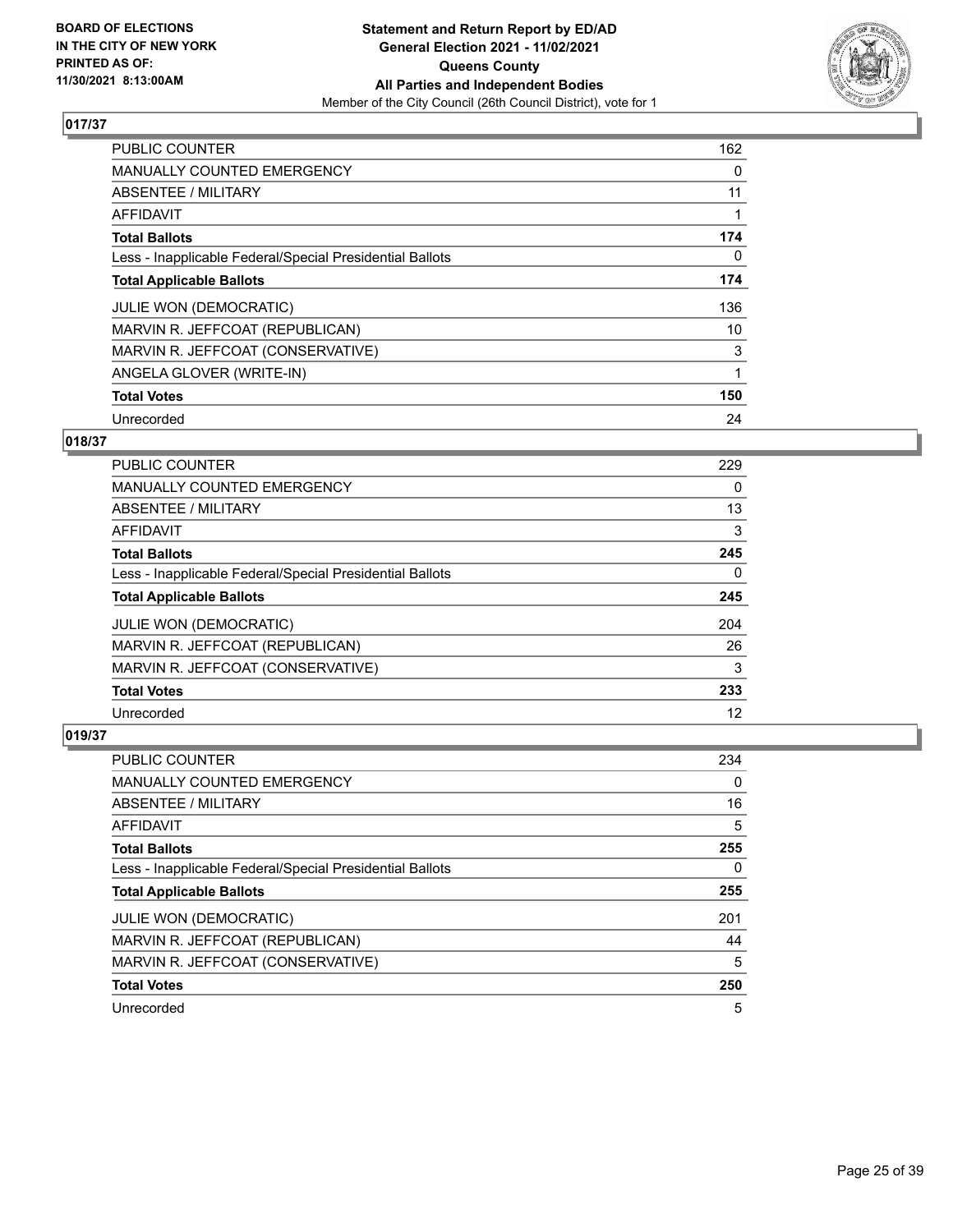

| PUBLIC COUNTER                                           | 168      |
|----------------------------------------------------------|----------|
| <b>MANUALLY COUNTED EMERGENCY</b>                        | $\Omega$ |
| ABSENTEE / MILITARY                                      | 9        |
| AFFIDAVIT                                                | 3        |
| <b>Total Ballots</b>                                     | 180      |
| Less - Inapplicable Federal/Special Presidential Ballots | 0        |
| <b>Total Applicable Ballots</b>                          | 180      |
| <b>JULIE WON (DEMOCRATIC)</b>                            | 159      |
| MARVIN R. JEFFCOAT (REPUBLICAN)                          | 13       |
| MARVIN R. JEFFCOAT (CONSERVATIVE)                        | 2        |
| <b>Total Votes</b>                                       | 174      |
| Unrecorded                                               | 6        |

#### **021/37**

| <b>PUBLIC COUNTER</b>                                    | 318      |
|----------------------------------------------------------|----------|
| <b>MANUALLY COUNTED EMERGENCY</b>                        | $\Omega$ |
| ABSENTEE / MILITARY                                      | 17       |
| AFFIDAVIT                                                | 5        |
| <b>Total Ballots</b>                                     | 340      |
| Less - Inapplicable Federal/Special Presidential Ballots | $\Omega$ |
| <b>Total Applicable Ballots</b>                          | 340      |
| JULIE WON (DEMOCRATIC)                                   | 270      |
| MARVIN R. JEFFCOAT (REPUBLICAN)                          | 52       |
| MARVIN R. JEFFCOAT (CONSERVATIVE)                        | 4        |
| <b>BRENT O'LEARY (WRITE-IN)</b>                          | 1        |
| <b>Total Votes</b>                                       | 327      |
| Unrecorded                                               | 13       |

| <b>PUBLIC COUNTER</b>                                    | 347 |
|----------------------------------------------------------|-----|
| <b>MANUALLY COUNTED EMERGENCY</b>                        | 0   |
| ABSENTEE / MILITARY                                      | 18  |
| AFFIDAVIT                                                | 4   |
| <b>Total Ballots</b>                                     | 369 |
| Less - Inapplicable Federal/Special Presidential Ballots | 0   |
| <b>Total Applicable Ballots</b>                          | 369 |
| <b>JULIE WON (DEMOCRATIC)</b>                            | 296 |
| MARVIN R. JEFFCOAT (REPUBLICAN)                          | 49  |
| MARVIN R. JEFFCOAT (CONSERVATIVE)                        | 9   |
| <b>Total Votes</b>                                       | 354 |
| Unrecorded                                               | 15  |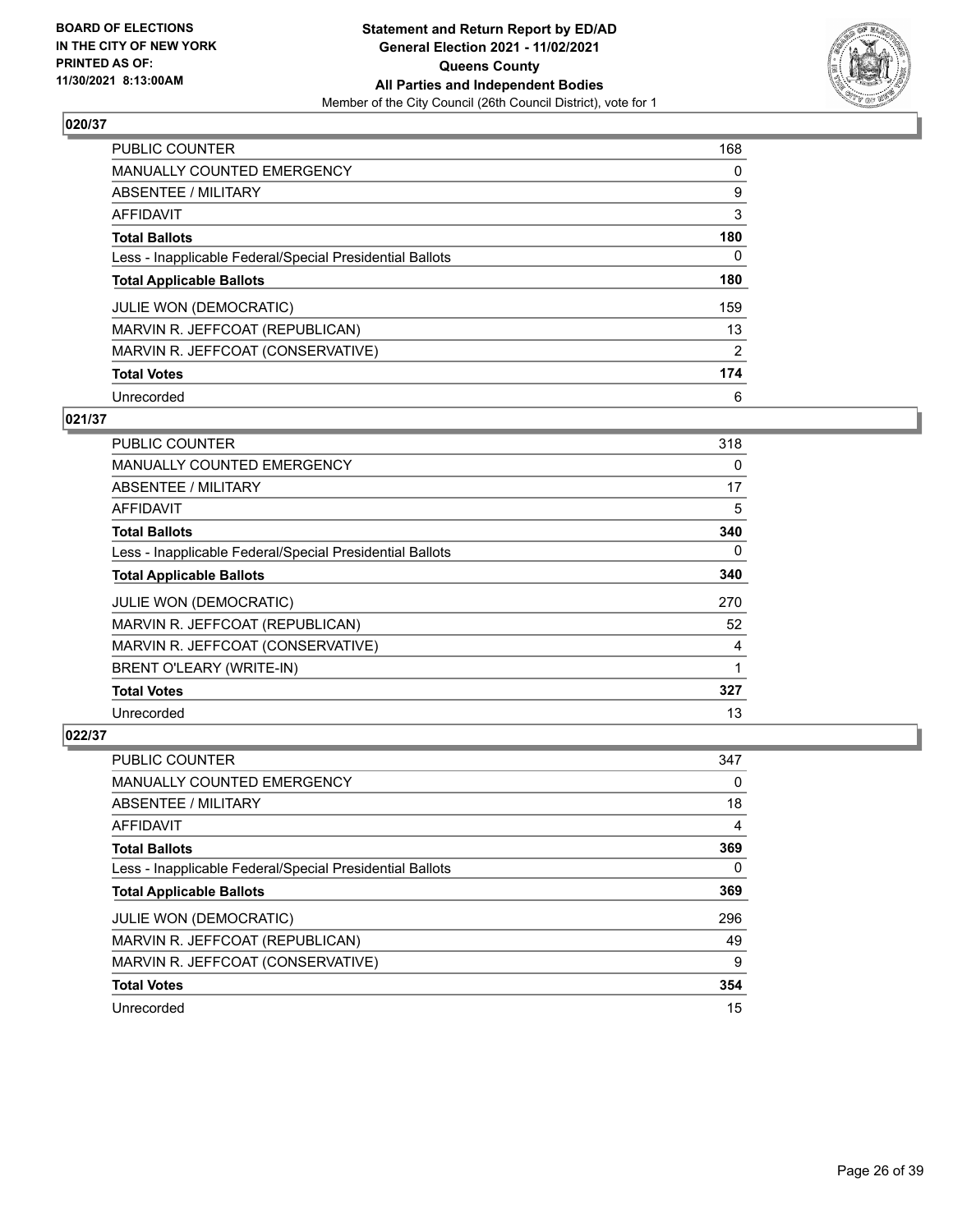

| <b>PUBLIC COUNTER</b>                                    | 352 |
|----------------------------------------------------------|-----|
| <b>MANUALLY COUNTED EMERGENCY</b>                        | 0   |
| <b>ABSENTEE / MILITARY</b>                               | 36  |
| AFFIDAVIT                                                | 11  |
| <b>Total Ballots</b>                                     | 399 |
| Less - Inapplicable Federal/Special Presidential Ballots | 0   |
| <b>Total Applicable Ballots</b>                          | 399 |
| JULIE WON (DEMOCRATIC)                                   | 325 |
| MARVIN R. JEFFCOAT (REPUBLICAN)                          | 53  |
| MARVIN R. JEFFCOAT (CONSERVATIVE)                        | 6   |
| LEONARD BATES (WRITE-IN)                                 | 1   |
| STEVE ZECHOWSKI (WRITE-IN)                               |     |
| <b>Total Votes</b>                                       | 386 |
| Unrecorded                                               | 13  |

## **024/37**

| PUBLIC COUNTER                                           | 430      |
|----------------------------------------------------------|----------|
| <b>MANUALLY COUNTED EMERGENCY</b>                        | 0        |
| <b>ABSENTEE / MILITARY</b>                               | 47       |
| <b>AFFIDAVIT</b>                                         | 15       |
| <b>Total Ballots</b>                                     | 492      |
| Less - Inapplicable Federal/Special Presidential Ballots | $\Omega$ |
| <b>Total Applicable Ballots</b>                          | 492      |
| <b>JULIE WON (DEMOCRATIC)</b>                            | 430      |
| MARVIN R. JEFFCOAT (REPUBLICAN)                          | 40       |
| MARVIN R. JEFFCOAT (CONSERVATIVE)                        | 10       |
| AMIT BAGGA (WRITE-IN)                                    | 1        |
| EMILY SHARPE (WRITE-IN)                                  |          |
| <b>Total Votes</b>                                       | 482      |
| Unrecorded                                               | 10       |

| <b>PUBLIC COUNTER</b>                                    | 25             |
|----------------------------------------------------------|----------------|
| <b>MANUALLY COUNTED EMERGENCY</b>                        | 0              |
| ABSENTEE / MILITARY                                      | $\overline{2}$ |
| <b>AFFIDAVIT</b>                                         | $\Omega$       |
| <b>Total Ballots</b>                                     | 27             |
| Less - Inapplicable Federal/Special Presidential Ballots | 0              |
| <b>Total Applicable Ballots</b>                          | 27             |
| <b>JULIE WON (DEMOCRATIC)</b>                            | 21             |
| MARVIN R. JEFFCOAT (REPUBLICAN)                          | 3              |
| MARVIN R. JEFFCOAT (CONSERVATIVE)                        | 3              |
| <b>Total Votes</b>                                       | 27             |
|                                                          |                |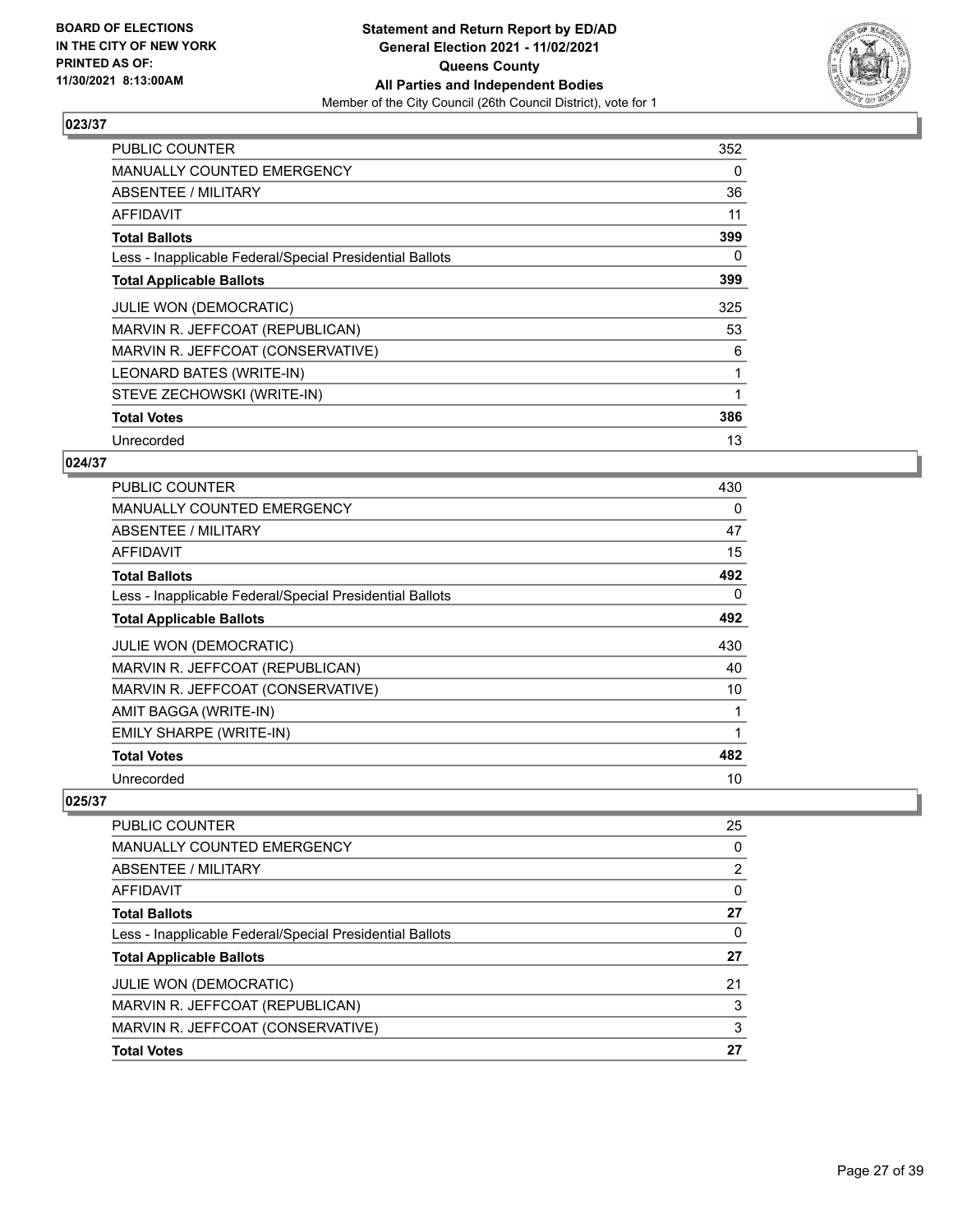

| <b>PUBLIC COUNTER</b>                                    | 399            |
|----------------------------------------------------------|----------------|
| <b>MANUALLY COUNTED EMERGENCY</b>                        | 0              |
| ABSENTEE / MILITARY                                      | 28             |
| <b>AFFIDAVIT</b>                                         | 1              |
| <b>Total Ballots</b>                                     | 428            |
| Less - Inapplicable Federal/Special Presidential Ballots | 0              |
| <b>Total Applicable Ballots</b>                          | 428            |
| <b>JULIE WON (DEMOCRATIC)</b>                            | 336            |
| MARVIN R. JEFFCOAT (REPUBLICAN)                          | 56             |
| MARVIN R. JEFFCOAT (CONSERVATIVE)                        | 12             |
| AHMET KUCULE (WRITE-IN)                                  | 1              |
| <b>BRENT O'LEARY (WRITE-IN)</b>                          | $\overline{2}$ |
| DENISE KEEHAN-SMITH (WRITE-IN)                           | 1              |
| <b>JOLIE CUMINALE (WRITE-IN)</b>                         | 1              |
| MICHAEL KILPATRICK (WRITE-IN)                            | 1              |
| UNATTRIBUTABLE WRITE-IN (WRITE-IN)                       | 2              |
| <b>Total Votes</b>                                       | 412            |
| Unrecorded                                               | 16             |

| <b>PUBLIC COUNTER</b>                                    | 341            |
|----------------------------------------------------------|----------------|
| <b>MANUALLY COUNTED EMERGENCY</b>                        | 0              |
| ABSENTEE / MILITARY                                      | 20             |
| AFFIDAVIT                                                |                |
| <b>Total Ballots</b>                                     | 362            |
| Less - Inapplicable Federal/Special Presidential Ballots | 0              |
| <b>Total Applicable Ballots</b>                          | 362            |
| <b>JULIE WON (DEMOCRATIC)</b>                            | 291            |
| MARVIN R. JEFFCOAT (REPUBLICAN)                          | 55             |
| MARVIN R. JEFFCOAT (CONSERVATIVE)                        | 5              |
| JONATHAN BAILEY (WRITE-IN)                               | $\overline{2}$ |
| NATHANIEL BEATI (WRITE-IN)                               | 1              |
| <b>Total Votes</b>                                       | 354            |
| Unrecorded                                               | 8              |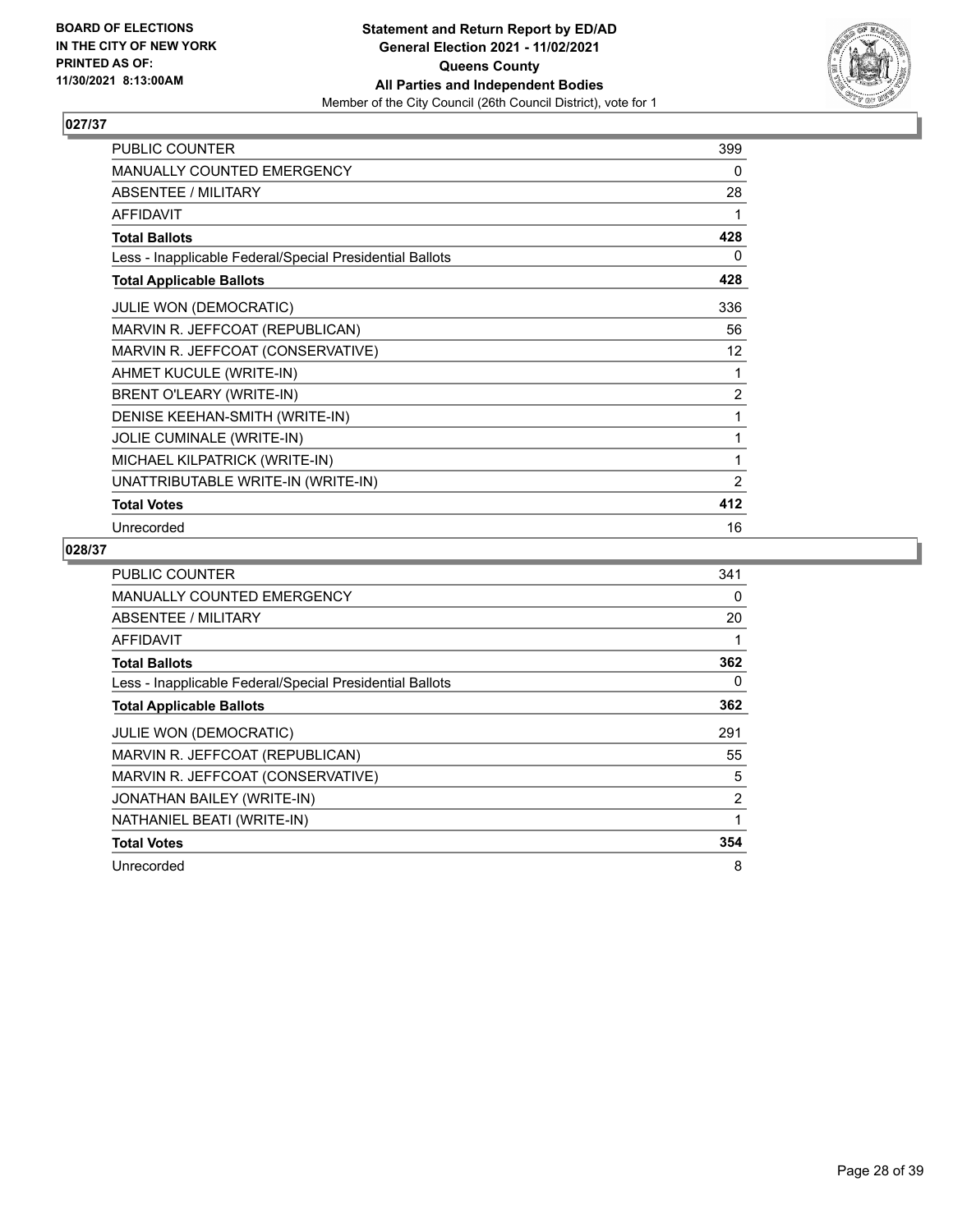

| <b>PUBLIC COUNTER</b>                                    | 282      |
|----------------------------------------------------------|----------|
| <b>MANUALLY COUNTED EMERGENCY</b>                        | $\Omega$ |
| ABSENTEE / MILITARY                                      | 14       |
| <b>AFFIDAVIT</b>                                         | 2        |
| <b>Total Ballots</b>                                     | 298      |
| Less - Inapplicable Federal/Special Presidential Ballots | $\Omega$ |
| <b>Total Applicable Ballots</b>                          | 298      |
| JULIE WON (DEMOCRATIC)                                   | 235      |
| MARVIN R. JEFFCOAT (REPUBLICAN)                          | 47       |
| MARVIN R. JEFFCOAT (CONSERVATIVE)                        | 7        |
| UNATTRIBUTABLE WRITE-IN (WRITE-IN)                       |          |
| <b>Total Votes</b>                                       | 290      |
| Unrecorded                                               | 8        |

## **030/37**

| <b>PUBLIC COUNTER</b>                                    | 255 |
|----------------------------------------------------------|-----|
| MANUALLY COUNTED EMERGENCY                               | 0   |
| ABSENTEE / MILITARY                                      | 12  |
| AFFIDAVIT                                                | 0   |
| <b>Total Ballots</b>                                     | 267 |
| Less - Inapplicable Federal/Special Presidential Ballots | 0   |
| <b>Total Applicable Ballots</b>                          | 267 |
| <b>JULIE WON (DEMOCRATIC)</b>                            | 187 |
| MARVIN R. JEFFCOAT (REPUBLICAN)                          | 53  |
| MARVIN R. JEFFCOAT (CONSERVATIVE)                        | 10  |
| AMIT BAGGA (WRITE-IN)                                    |     |
| <b>Total Votes</b>                                       | 251 |
| Unrecorded                                               | 16  |

| <b>PUBLIC COUNTER</b>                                    | 271      |
|----------------------------------------------------------|----------|
| MANUALLY COUNTED EMERGENCY                               | 0        |
| ABSENTEE / MILITARY                                      | 12       |
| AFFIDAVIT                                                | 4        |
| <b>Total Ballots</b>                                     | 287      |
| Less - Inapplicable Federal/Special Presidential Ballots | $\Omega$ |
| <b>Total Applicable Ballots</b>                          | 287      |
| JULIE WON (DEMOCRATIC)                                   | 224      |
| MARVIN R. JEFFCOAT (REPUBLICAN)                          | 42       |
| MARVIN R. JEFFCOAT (CONSERVATIVE)                        | 3        |
| ALBERT PRISACANIV (WRITE-IN)                             |          |
| BRENT O'LEARY (WRITE-IN)                                 | 1        |
| <b>Total Votes</b>                                       | 271      |
| Unrecorded                                               | 16       |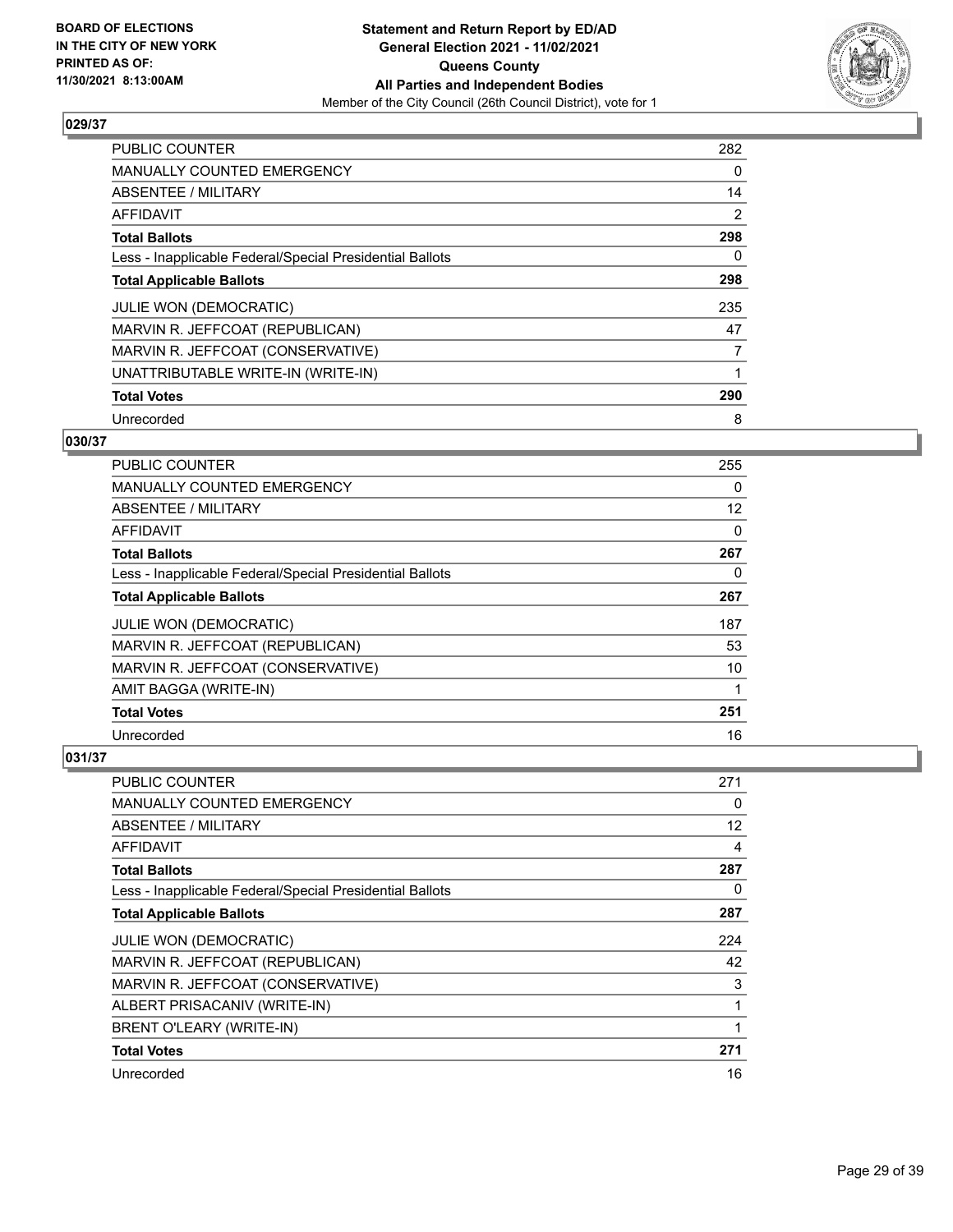

| <b>PUBLIC COUNTER</b>                                    | 247 |
|----------------------------------------------------------|-----|
| <b>MANUALLY COUNTED EMERGENCY</b>                        | 0   |
| ABSENTEE / MILITARY                                      | 9   |
| AFFIDAVIT                                                | 2   |
| <b>Total Ballots</b>                                     | 258 |
| Less - Inapplicable Federal/Special Presidential Ballots | 0   |
| <b>Total Applicable Ballots</b>                          | 258 |
| JULIE WON (DEMOCRATIC)                                   | 195 |
| MARVIN R. JEFFCOAT (REPUBLICAN)                          | 44  |
| MARVIN R. JEFFCOAT (CONSERVATIVE)                        | 4   |
| <b>GRACE FRUTOS (WRITE-IN)</b>                           | 2   |
| JANISIA HACHICHA (WRITE-IN)                              | 1   |
| LORENZO BREA (WRITE-IN)                                  |     |
| <b>Total Votes</b>                                       | 247 |
| Unrecorded                                               | 11  |

## **033/37**

| PUBLIC COUNTER                                           | 220               |
|----------------------------------------------------------|-------------------|
| <b>MANUALLY COUNTED EMERGENCY</b>                        | 0                 |
| <b>ABSENTEE / MILITARY</b>                               | 2                 |
| <b>AFFIDAVIT</b>                                         | 0                 |
| <b>Total Ballots</b>                                     | 222               |
| Less - Inapplicable Federal/Special Presidential Ballots | 0                 |
| <b>Total Applicable Ballots</b>                          | 222               |
| <b>JULIE WON (DEMOCRATIC)</b>                            | 160               |
| MARVIN R. JEFFCOAT (REPUBLICAN)                          | 38                |
| MARVIN R. JEFFCOAT (CONSERVATIVE)                        | $12 \overline{ }$ |
| <b>Total Votes</b>                                       | 210               |
| Unrecorded                                               | 12                |

| <b>PUBLIC COUNTER</b>                                    | 171 |
|----------------------------------------------------------|-----|
| <b>MANUALLY COUNTED EMERGENCY</b>                        | 0   |
| ABSENTEE / MILITARY                                      | 5   |
| AFFIDAVIT                                                |     |
| <b>Total Ballots</b>                                     | 177 |
| Less - Inapplicable Federal/Special Presidential Ballots | 0   |
| <b>Total Applicable Ballots</b>                          | 177 |
| <b>JULIE WON (DEMOCRATIC)</b>                            | 120 |
| MARVIN R. JEFFCOAT (REPUBLICAN)                          | 35  |
| MARVIN R. JEFFCOAT (CONSERVATIVE)                        | 5   |
| <b>Total Votes</b>                                       | 160 |
| Unrecorded                                               | 17  |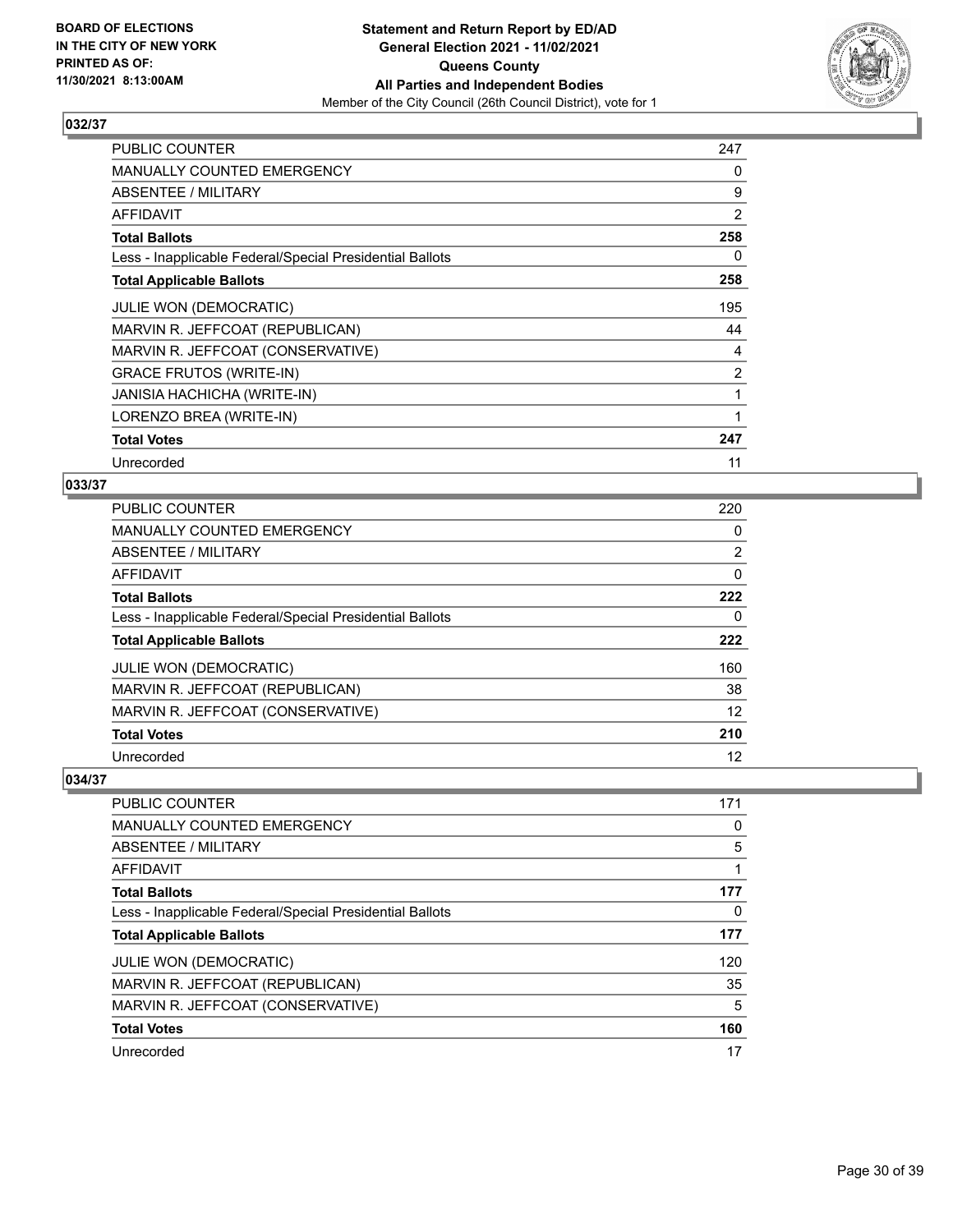

| <b>PUBLIC COUNTER</b>                                    | 176 |
|----------------------------------------------------------|-----|
| <b>MANUALLY COUNTED EMERGENCY</b>                        | 0   |
| ABSENTEE / MILITARY                                      | 5   |
| <b>AFFIDAVIT</b>                                         | 0   |
| <b>Total Ballots</b>                                     | 181 |
| Less - Inapplicable Federal/Special Presidential Ballots | 0   |
| <b>Total Applicable Ballots</b>                          | 181 |
| <b>JULIE WON (DEMOCRATIC)</b>                            | 127 |
| MARVIN R. JEFFCOAT (REPUBLICAN)                          | 31  |
| MARVIN R. JEFFCOAT (CONSERVATIVE)                        | 4   |
| UNATTRIBUTABLE WRITE-IN (WRITE-IN)                       |     |
| <b>Total Votes</b>                                       | 163 |
| Unrecorded                                               | 18  |

## **036/37**

| <b>PUBLIC COUNTER</b>                                    | 253      |
|----------------------------------------------------------|----------|
| <b>MANUALLY COUNTED EMERGENCY</b>                        | 0        |
| ABSENTEE / MILITARY                                      | 17       |
| <b>AFFIDAVIT</b>                                         | $\Omega$ |
| <b>Total Ballots</b>                                     | 270      |
| Less - Inapplicable Federal/Special Presidential Ballots | $\Omega$ |
| <b>Total Applicable Ballots</b>                          | 270      |
| <b>JULIE WON (DEMOCRATIC)</b>                            | 183      |
| MARVIN R. JEFFCOAT (REPUBLICAN)                          | 65       |
| MARVIN R. JEFFCOAT (CONSERVATIVE)                        | 8        |
| <b>Total Votes</b>                                       | 256      |
| Unrecorded                                               | 14       |

| <b>PUBLIC COUNTER</b>                                    | 268 |
|----------------------------------------------------------|-----|
| <b>MANUALLY COUNTED EMERGENCY</b>                        | 0   |
| ABSENTEE / MILITARY                                      | 33  |
| AFFIDAVIT                                                |     |
| <b>Total Ballots</b>                                     | 302 |
| Less - Inapplicable Federal/Special Presidential Ballots | 0   |
| <b>Total Applicable Ballots</b>                          | 302 |
| <b>JULIE WON (DEMOCRATIC)</b>                            | 218 |
| MARVIN R. JEFFCOAT (REPUBLICAN)                          | 60  |
| MARVIN R. JEFFCOAT (CONSERVATIVE)                        | 9   |
| SULTAN MARUF (WRITE-IN)                                  |     |
| <b>Total Votes</b>                                       | 288 |
| Unrecorded                                               | 14  |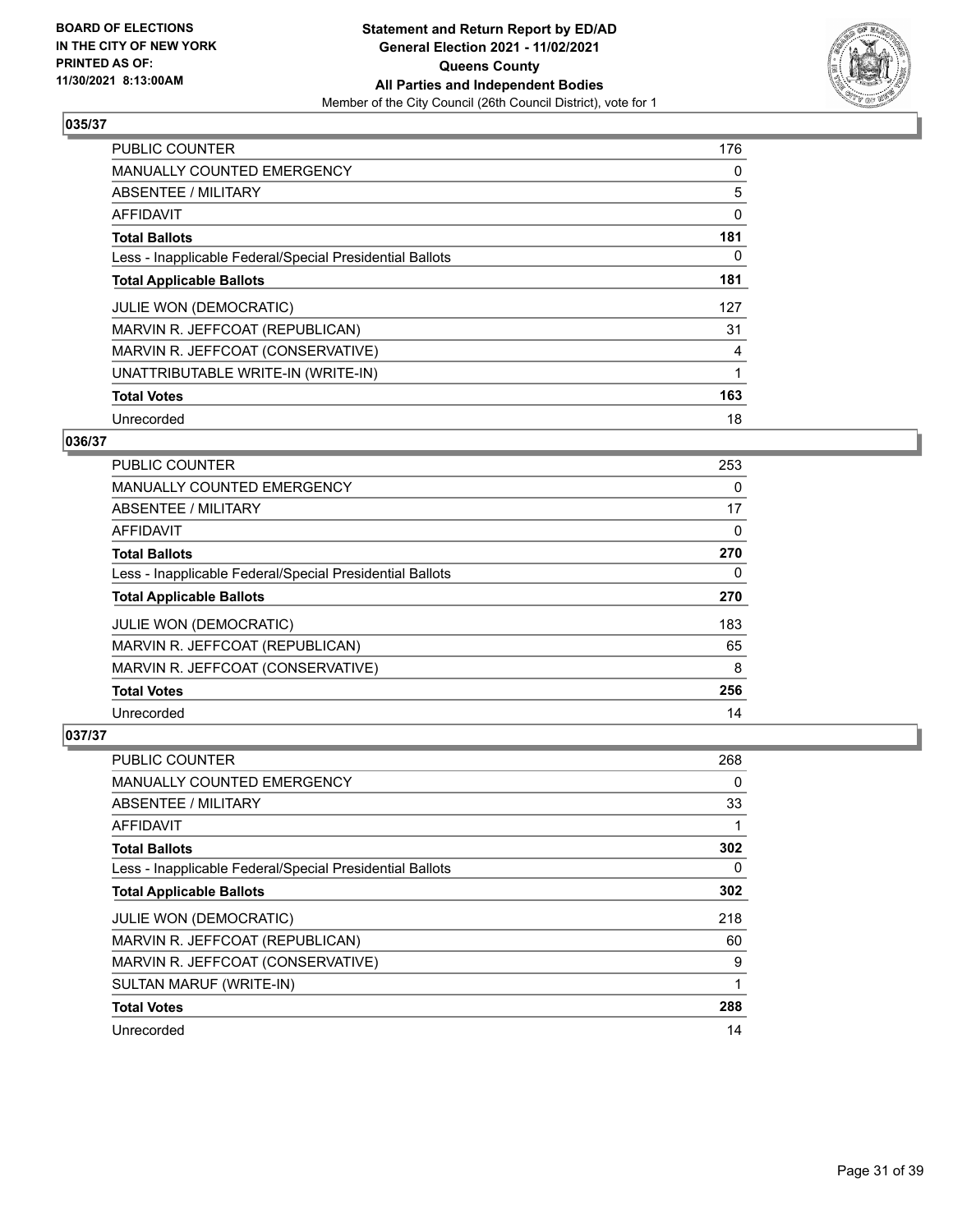

| <b>PUBLIC COUNTER</b>                                    | 233 |
|----------------------------------------------------------|-----|
| MANUALLY COUNTED EMERGENCY                               | 0   |
| ABSENTEE / MILITARY                                      | 12  |
| AFFIDAVIT                                                |     |
| <b>Total Ballots</b>                                     | 246 |
| Less - Inapplicable Federal/Special Presidential Ballots | 0   |
| <b>Total Applicable Ballots</b>                          | 246 |
| <b>JULIE WON (DEMOCRATIC)</b>                            | 194 |
| MARVIN R. JEFFCOAT (REPUBLICAN)                          | 27  |
| MARVIN R. JEFFCOAT (CONSERVATIVE)                        | 8   |
| ANDREW Q. KOLLER (WRITE-IN)                              |     |
| JIMMY VAN BRAMER (WRITE-IN)                              |     |
| JUMAANE D. WILLIAMS (WRITE-IN)                           |     |
| <b>Total Votes</b>                                       | 232 |
| Unrecorded                                               | 14  |

#### **039/37**

| <b>PUBLIC COUNTER</b>                                    | 264 |
|----------------------------------------------------------|-----|
| <b>MANUALLY COUNTED EMERGENCY</b>                        | 0   |
| ABSENTEE / MILITARY                                      | 4   |
| <b>AFFIDAVIT</b>                                         |     |
| <b>Total Ballots</b>                                     | 269 |
| Less - Inapplicable Federal/Special Presidential Ballots | 0   |
| <b>Total Applicable Ballots</b>                          | 269 |
| <b>JULIE WON (DEMOCRATIC)</b>                            | 201 |
| MARVIN R. JEFFCOAT (REPUBLICAN)                          | 46  |
| MARVIN R. JEFFCOAT (CONSERVATIVE)                        | 7   |
| <b>Total Votes</b>                                       | 254 |
| Unrecorded                                               | 15  |

| <b>PUBLIC COUNTER</b>                                    | 210 |
|----------------------------------------------------------|-----|
| <b>MANUALLY COUNTED EMERGENCY</b>                        | 0   |
| ABSENTEE / MILITARY                                      | 7   |
| AFFIDAVIT                                                | 0   |
| <b>Total Ballots</b>                                     | 217 |
| Less - Inapplicable Federal/Special Presidential Ballots | 0   |
| <b>Total Applicable Ballots</b>                          | 217 |
| <b>JULIE WON (DEMOCRATIC)</b>                            | 166 |
| MARVIN R. JEFFCOAT (REPUBLICAN)                          | 36  |
| MARVIN R. JEFFCOAT (CONSERVATIVE)                        | 8   |
| <b>Total Votes</b>                                       | 210 |
| Unrecorded                                               | 7   |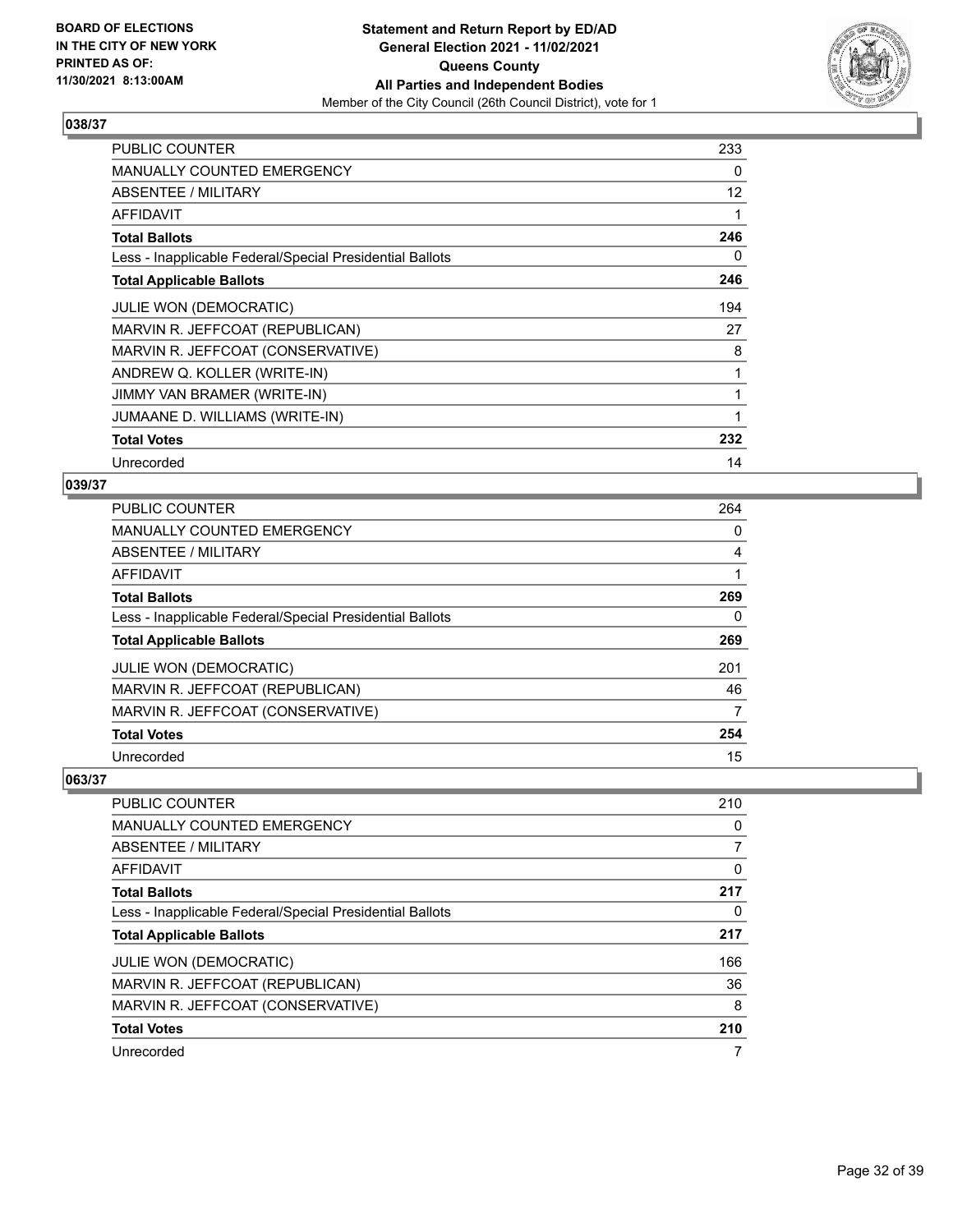

| <b>PUBLIC COUNTER</b>                                    | 338 |
|----------------------------------------------------------|-----|
| <b>MANUALLY COUNTED EMERGENCY</b>                        | 0   |
| ABSENTEE / MILITARY                                      | 30  |
| AFFIDAVIT                                                | 0   |
| <b>Total Ballots</b>                                     | 368 |
| Less - Inapplicable Federal/Special Presidential Ballots | 0   |
| <b>Total Applicable Ballots</b>                          | 368 |
| JULIE WON (DEMOCRATIC)                                   | 283 |
| MARVIN R. JEFFCOAT (REPUBLICAN)                          | 69  |
| MARVIN R. JEFFCOAT (CONSERVATIVE)                        | 5   |
| AMIT BAGGA (WRITE-IN)                                    | 1   |
| BRENT O'LEARY (WRITE-IN)                                 |     |
| <b>Total Votes</b>                                       | 359 |
| Unrecorded                                               | 9   |

## **065/37**

| <b>PUBLIC COUNTER</b>                                    | 236 |
|----------------------------------------------------------|-----|
| <b>MANUALLY COUNTED EMERGENCY</b>                        | 0   |
| ABSENTEE / MILITARY                                      | 15  |
| AFFIDAVIT                                                | 0   |
| <b>Total Ballots</b>                                     | 251 |
| Less - Inapplicable Federal/Special Presidential Ballots | 0   |
| <b>Total Applicable Ballots</b>                          | 251 |
| JULIE WON (DEMOCRATIC)                                   | 158 |
| MARVIN R. JEFFCOAT (REPUBLICAN)                          | 67  |
| MARVIN R. JEFFCOAT (CONSERVATIVE)                        | 9   |
| <b>BRENT O'LEARY (WRITE-IN)</b>                          |     |
| JIMMY VAN BRAMER (WRITE-IN)                              |     |
| UNATTRIBUTABLE WRITE-IN (WRITE-IN)                       | 1   |
| <b>Total Votes</b>                                       | 237 |
| Unrecorded                                               | 14  |

| 0 |
|---|
| 0 |
| 0 |
| 0 |
| 0 |
| 0 |
| 0 |
| 0 |
| 0 |
| 0 |
| 0 |
|   |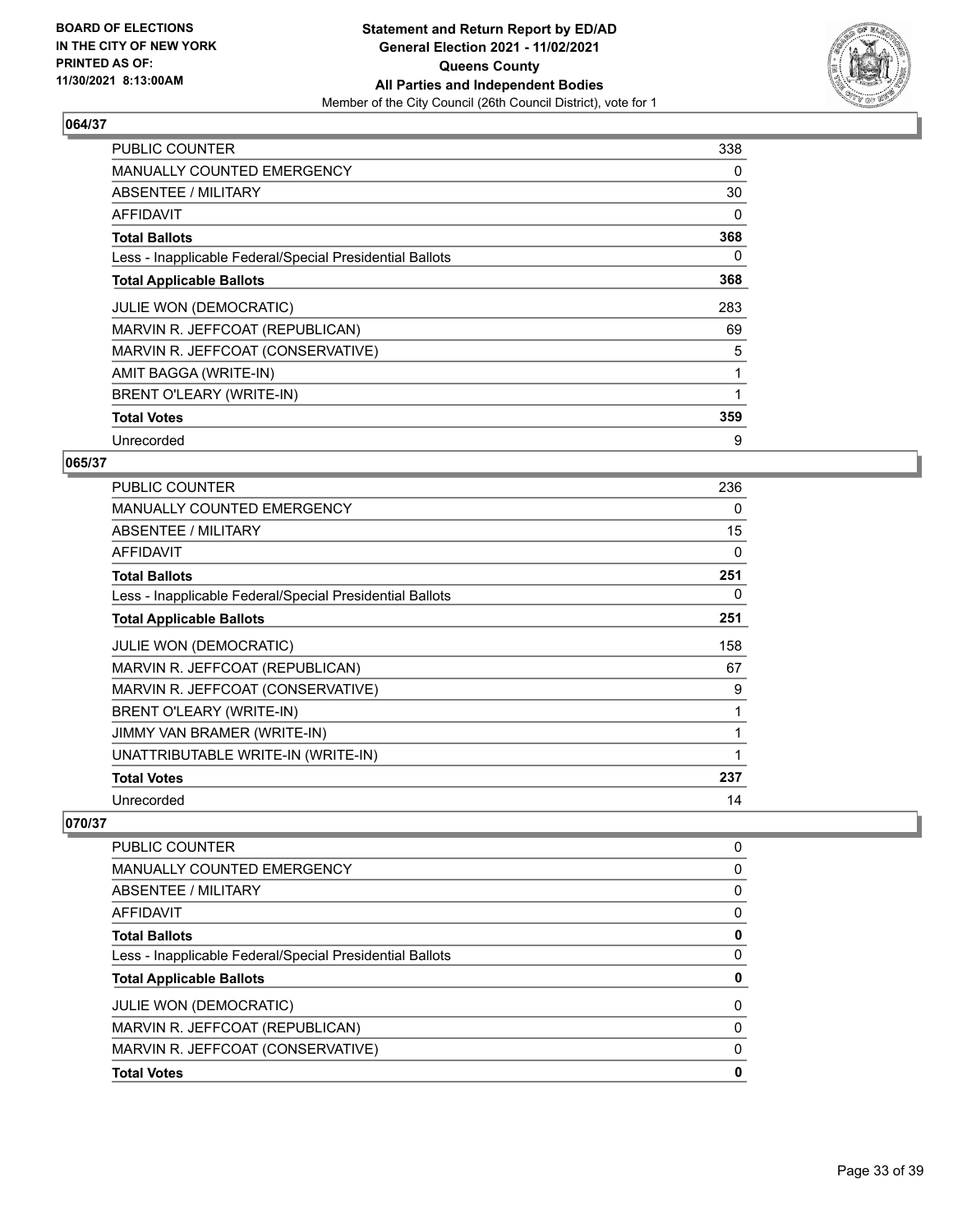

| <b>PUBLIC COUNTER</b>                                    | 0        |
|----------------------------------------------------------|----------|
| <b>MANUALLY COUNTED EMERGENCY</b>                        | 0        |
| ABSENTEE / MILITARY                                      | $\Omega$ |
| AFFIDAVIT                                                | $\Omega$ |
| <b>Total Ballots</b>                                     | 0        |
| Less - Inapplicable Federal/Special Presidential Ballots | 0        |
| <b>Total Applicable Ballots</b>                          | 0        |
| <b>JULIE WON (DEMOCRATIC)</b>                            | $\Omega$ |
| MARVIN R. JEFFCOAT (REPUBLICAN)                          | $\Omega$ |
| MARVIN R. JEFFCOAT (CONSERVATIVE)                        | 0        |
| <b>Total Votes</b>                                       | 0        |

## **074/37 COMBINED into: 070/37**

## **075/37**

| <b>PUBLIC COUNTER</b>                                    | 232      |
|----------------------------------------------------------|----------|
| <b>MANUALLY COUNTED EMERGENCY</b>                        | $\Omega$ |
| ABSENTEE / MILITARY                                      | 20       |
| AFFIDAVIT                                                | 0        |
| <b>Total Ballots</b>                                     | 252      |
| Less - Inapplicable Federal/Special Presidential Ballots | 0        |
| <b>Total Applicable Ballots</b>                          | 252      |
| <b>JULIE WON (DEMOCRATIC)</b>                            | 217      |
| MARVIN R. JEFFCOAT (REPUBLICAN)                          | 28       |
| MARVIN R. JEFFCOAT (CONSERVATIVE)                        | 2        |
| <b>Total Votes</b>                                       | 247      |
| Unrecorded                                               | 5        |

| <b>PUBLIC COUNTER</b>                                    | 128      |
|----------------------------------------------------------|----------|
| <b>MANUALLY COUNTED EMERGENCY</b>                        | 0        |
| ABSENTEE / MILITARY                                      | 7        |
| AFFIDAVIT                                                | 3        |
| <b>Total Ballots</b>                                     | 138      |
| Less - Inapplicable Federal/Special Presidential Ballots | 0        |
| <b>Total Applicable Ballots</b>                          | 138      |
| <b>JULIE WON (DEMOCRATIC)</b>                            | 101      |
| MARVIN R. JEFFCOAT (REPUBLICAN)                          | 26       |
| MARVIN R. JEFFCOAT (CONSERVATIVE)                        | $\Omega$ |
| LORENZO BREA (WRITE-IN)                                  |          |
| <b>Total Votes</b>                                       | 128      |
| Unrecorded                                               | 10       |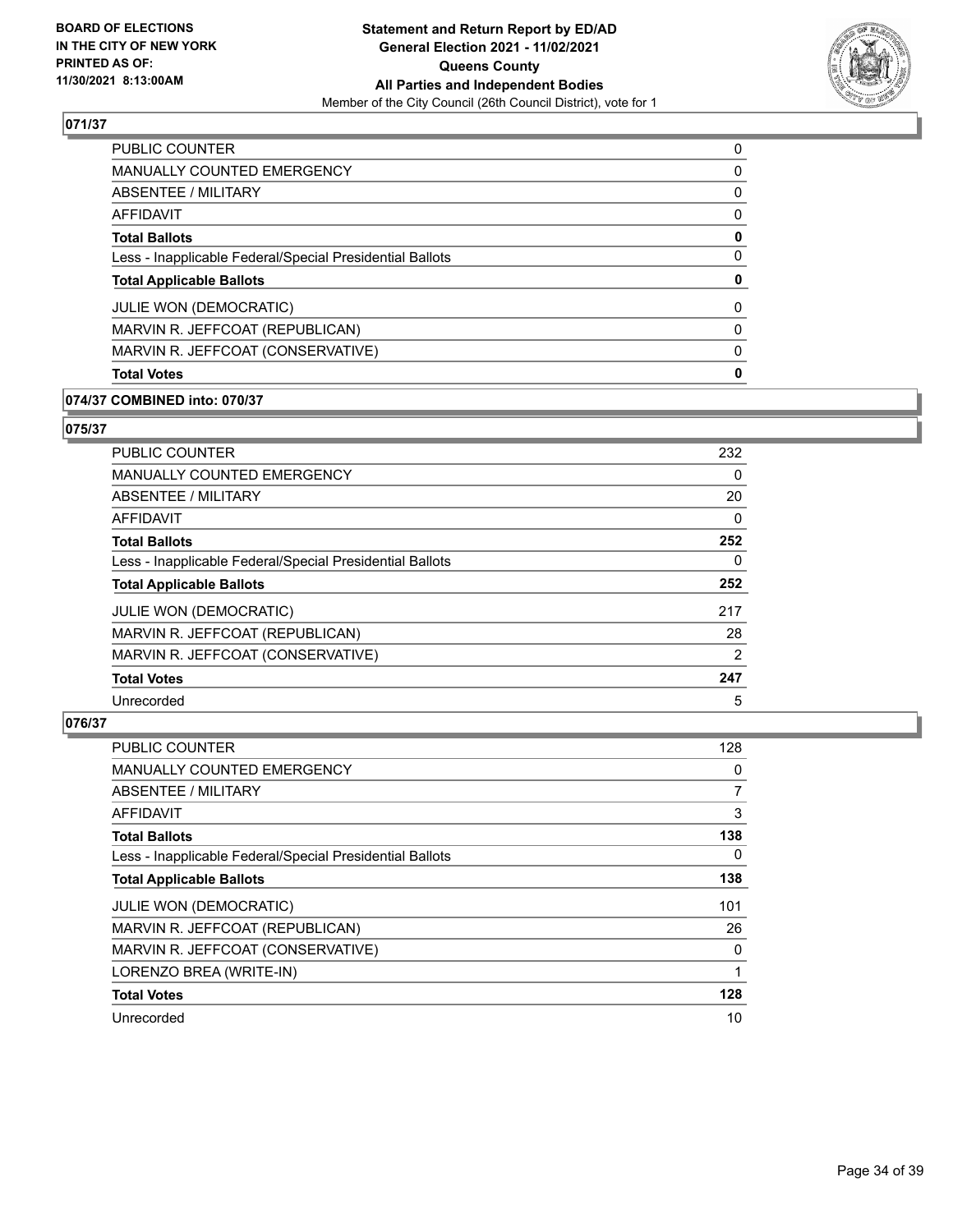

| PUBLIC COUNTER                                           | 221 |
|----------------------------------------------------------|-----|
| <b>MANUALLY COUNTED EMERGENCY</b>                        | 0   |
| ABSENTEE / MILITARY                                      | 16  |
| AFFIDAVIT                                                | 4   |
| <b>Total Ballots</b>                                     | 241 |
| Less - Inapplicable Federal/Special Presidential Ballots | 0   |
| <b>Total Applicable Ballots</b>                          | 241 |
| <b>JULIE WON (DEMOCRATIC)</b>                            | 171 |
| MARVIN R. JEFFCOAT (REPUBLICAN)                          | 48  |
| MARVIN R. JEFFCOAT (CONSERVATIVE)                        | 4   |
| <b>Total Votes</b>                                       | 223 |
| Unrecorded                                               | 18  |

#### **078/37**

| <b>PUBLIC COUNTER</b>                                    | 356 |
|----------------------------------------------------------|-----|
| <b>MANUALLY COUNTED EMERGENCY</b>                        | 0   |
| ABSENTEE / MILITARY                                      | 17  |
| <b>AFFIDAVIT</b>                                         | 6   |
| <b>Total Ballots</b>                                     | 379 |
| Less - Inapplicable Federal/Special Presidential Ballots | 0   |
| <b>Total Applicable Ballots</b>                          | 379 |
| <b>JULIE WON (DEMOCRATIC)</b>                            | 318 |
| MARVIN R. JEFFCOAT (REPUBLICAN)                          | 45  |
| MARVIN R. JEFFCOAT (CONSERVATIVE)                        | 5   |
| AMIT BAGGA (WRITE-IN)                                    | 2   |
| CATHERINE ROJAS (WRITE-IN)                               | 1   |
| <b>MACED MARON (WRITE-IN)</b>                            | 1   |
| SAGAR CHADA (WRITE-IN)                                   | 1   |
| <b>Total Votes</b>                                       | 373 |
| Unrecorded                                               | 6   |

| <b>PUBLIC COUNTER</b>                                    | 301 |
|----------------------------------------------------------|-----|
| MANUALLY COUNTED EMERGENCY                               | 0   |
| ABSENTEE / MILITARY                                      | 31  |
| AFFIDAVIT                                                | 7   |
| <b>Total Ballots</b>                                     | 339 |
| Less - Inapplicable Federal/Special Presidential Ballots | 0   |
| <b>Total Applicable Ballots</b>                          | 339 |
| <b>JULIE WON (DEMOCRATIC)</b>                            | 298 |
| MARVIN R. JEFFCOAT (REPUBLICAN)                          | 26  |
| MARVIN R. JEFFCOAT (CONSERVATIVE)                        | 4   |
| <b>Total Votes</b>                                       | 328 |
| Unrecorded                                               | 11  |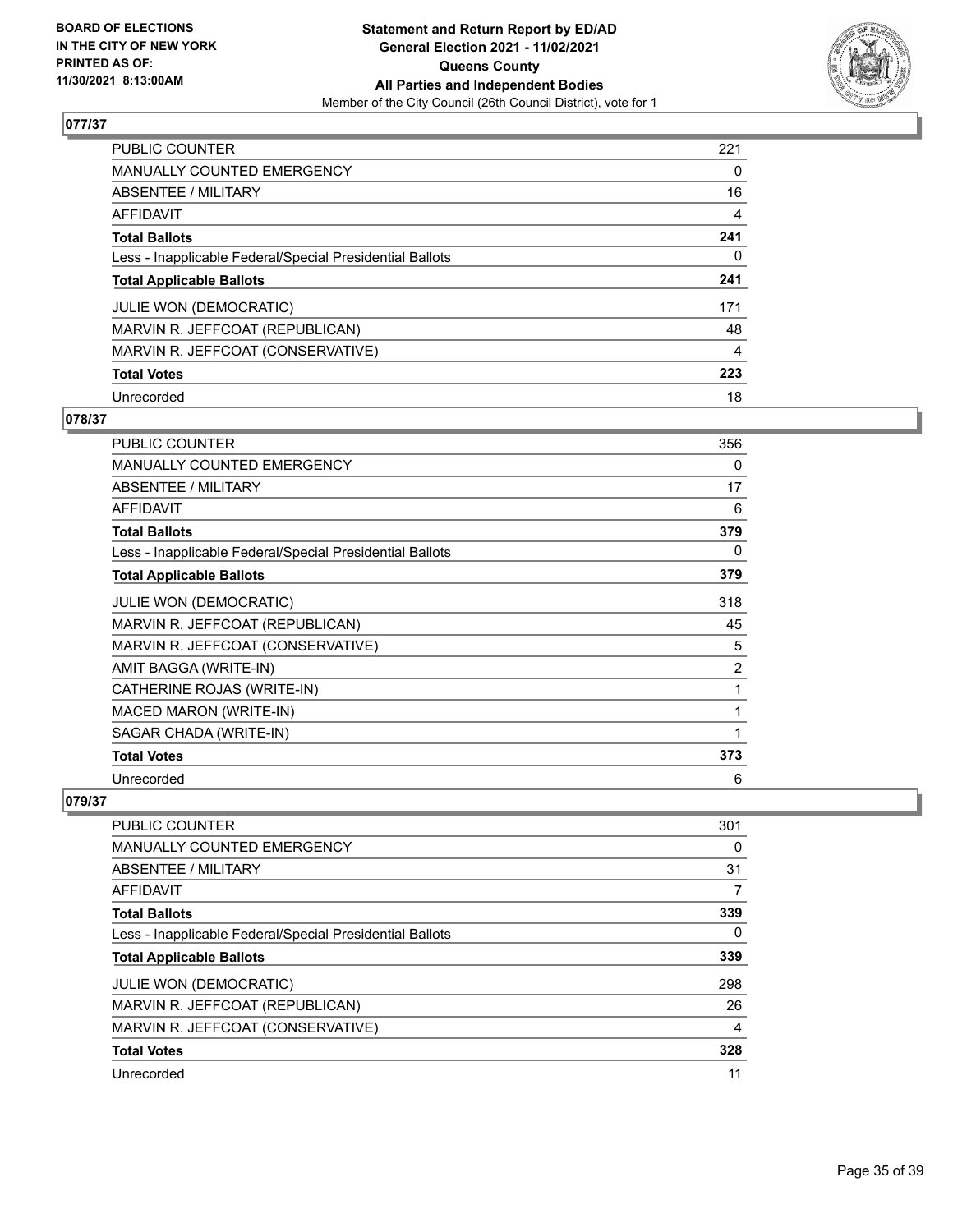

| <b>PUBLIC COUNTER</b>                                    | 262      |
|----------------------------------------------------------|----------|
| <b>MANUALLY COUNTED EMERGENCY</b>                        | $\Omega$ |
| ABSENTEE / MILITARY                                      | 16       |
| AFFIDAVIT                                                | 10       |
| <b>Total Ballots</b>                                     | 288      |
| Less - Inapplicable Federal/Special Presidential Ballots | 0        |
| <b>Total Applicable Ballots</b>                          | 288      |
| JULIE WON (DEMOCRATIC)                                   | 249      |
| MARVIN R. JEFFCOAT (REPUBLICAN)                          | 23       |
| MARVIN R. JEFFCOAT (CONSERVATIVE)                        | 7        |
| <b>Total Votes</b>                                       | 279      |
| Unrecorded                                               | 9        |

# **081/37**

| PUBLIC COUNTER                                           | 129      |
|----------------------------------------------------------|----------|
| <b>MANUALLY COUNTED EMERGENCY</b>                        | 0        |
| ABSENTEE / MILITARY                                      | 34       |
| AFFIDAVIT                                                | 5        |
| <b>Total Ballots</b>                                     | 168      |
| Less - Inapplicable Federal/Special Presidential Ballots | $\Omega$ |
| <b>Total Applicable Ballots</b>                          | 168      |
| <b>JULIE WON (DEMOCRATIC)</b>                            | 140      |
| MARVIN R. JEFFCOAT (REPUBLICAN)                          | 15       |
| MARVIN R. JEFFCOAT (CONSERVATIVE)                        | 4        |
| DANIELLE BRECKER (WRITE-IN)                              |          |
| <b>Total Votes</b>                                       | 160      |
| Unrecorded                                               | 8        |

| <b>PUBLIC COUNTER</b>                                    | 244 |
|----------------------------------------------------------|-----|
| <b>MANUALLY COUNTED EMERGENCY</b>                        | 0   |
| ABSENTEE / MILITARY                                      | 8   |
| AFFIDAVIT                                                |     |
| <b>Total Ballots</b>                                     | 253 |
| Less - Inapplicable Federal/Special Presidential Ballots | 0   |
| <b>Total Applicable Ballots</b>                          | 253 |
| <b>JULIE WON (DEMOCRATIC)</b>                            | 184 |
| MARVIN R. JEFFCOAT (REPUBLICAN)                          | 49  |
| MARVIN R. JEFFCOAT (CONSERVATIVE)                        | 6   |
| <b>Total Votes</b>                                       | 239 |
| Unrecorded                                               | 14  |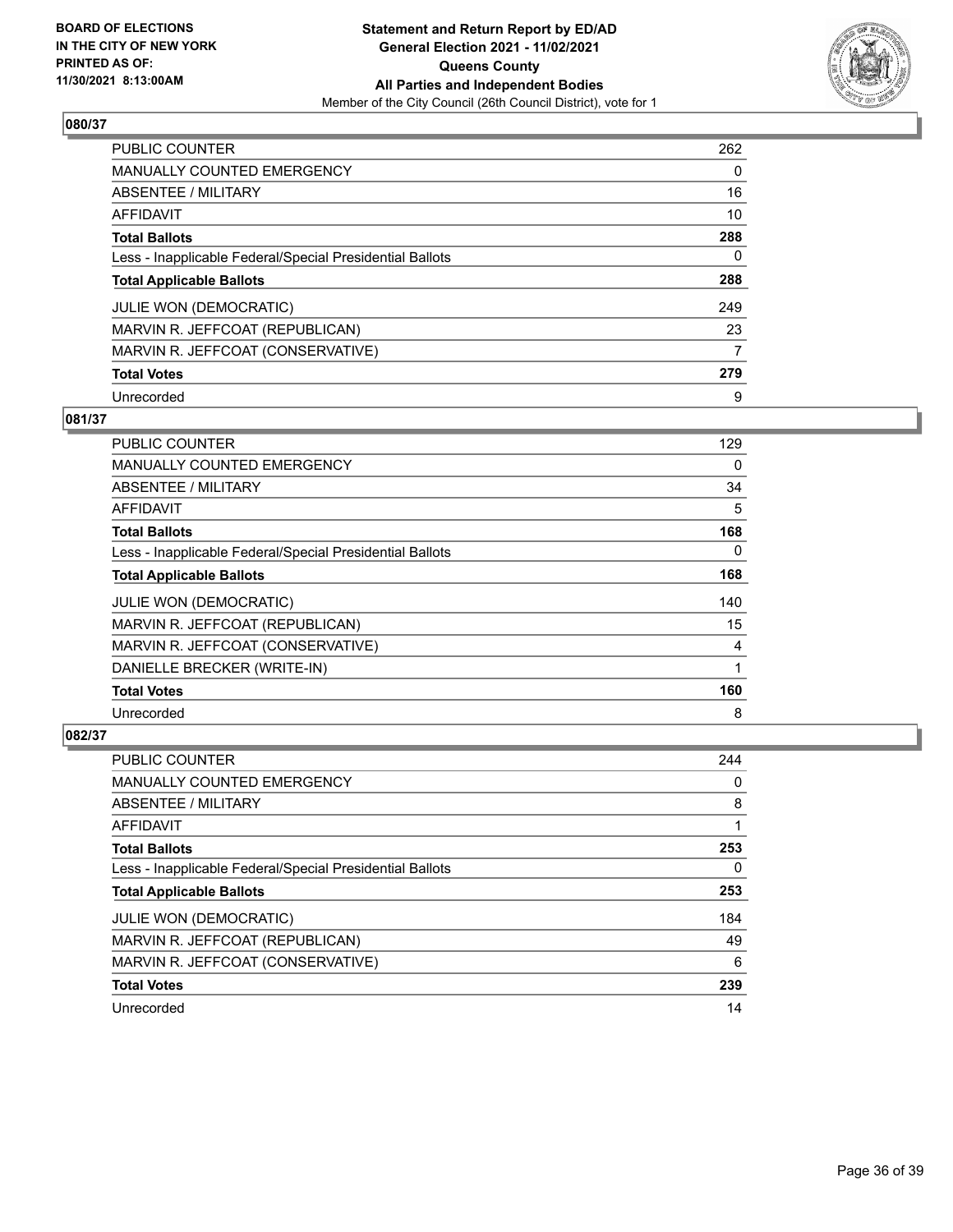

| <b>PUBLIC COUNTER</b>                                    | 298 |
|----------------------------------------------------------|-----|
| <b>MANUALLY COUNTED EMERGENCY</b>                        | 0   |
| ABSENTEE / MILITARY                                      | 21  |
| <b>AFFIDAVIT</b>                                         | 3   |
| <b>Total Ballots</b>                                     | 322 |
| Less - Inapplicable Federal/Special Presidential Ballots | 0   |
| <b>Total Applicable Ballots</b>                          | 322 |
| <b>JULIE WON (DEMOCRATIC)</b>                            | 225 |
| MARVIN R. JEFFCOAT (REPUBLICAN)                          | 70  |
| MARVIN R. JEFFCOAT (CONSERVATIVE)                        | 12  |
| DENISE KEEHAN SMITH (WRITE-IN)                           |     |
| <b>Total Votes</b>                                       | 308 |
| Unrecorded                                               | 14  |

| <b>PUBLIC COUNTER</b>                                    | 88       |
|----------------------------------------------------------|----------|
| <b>MANUALLY COUNTED EMERGENCY</b>                        | 0        |
| ABSENTEE / MILITARY                                      | 6        |
| AFFIDAVIT                                                | 4        |
| <b>Total Ballots</b>                                     | 98       |
| Less - Inapplicable Federal/Special Presidential Ballots | $\Omega$ |
| <b>Total Applicable Ballots</b>                          | 98       |
| <b>JULIE WON (DEMOCRATIC)</b>                            | 66       |
| MARVIN R. JEFFCOAT (REPUBLICAN)                          | 20       |
| MARVIN R. JEFFCOAT (CONSERVATIVE)                        | 4        |
| JESSE LAYMON (WRITE-IN)                                  |          |
| <b>Total Votes</b>                                       | 91       |
| Unrecorded                                               | 7        |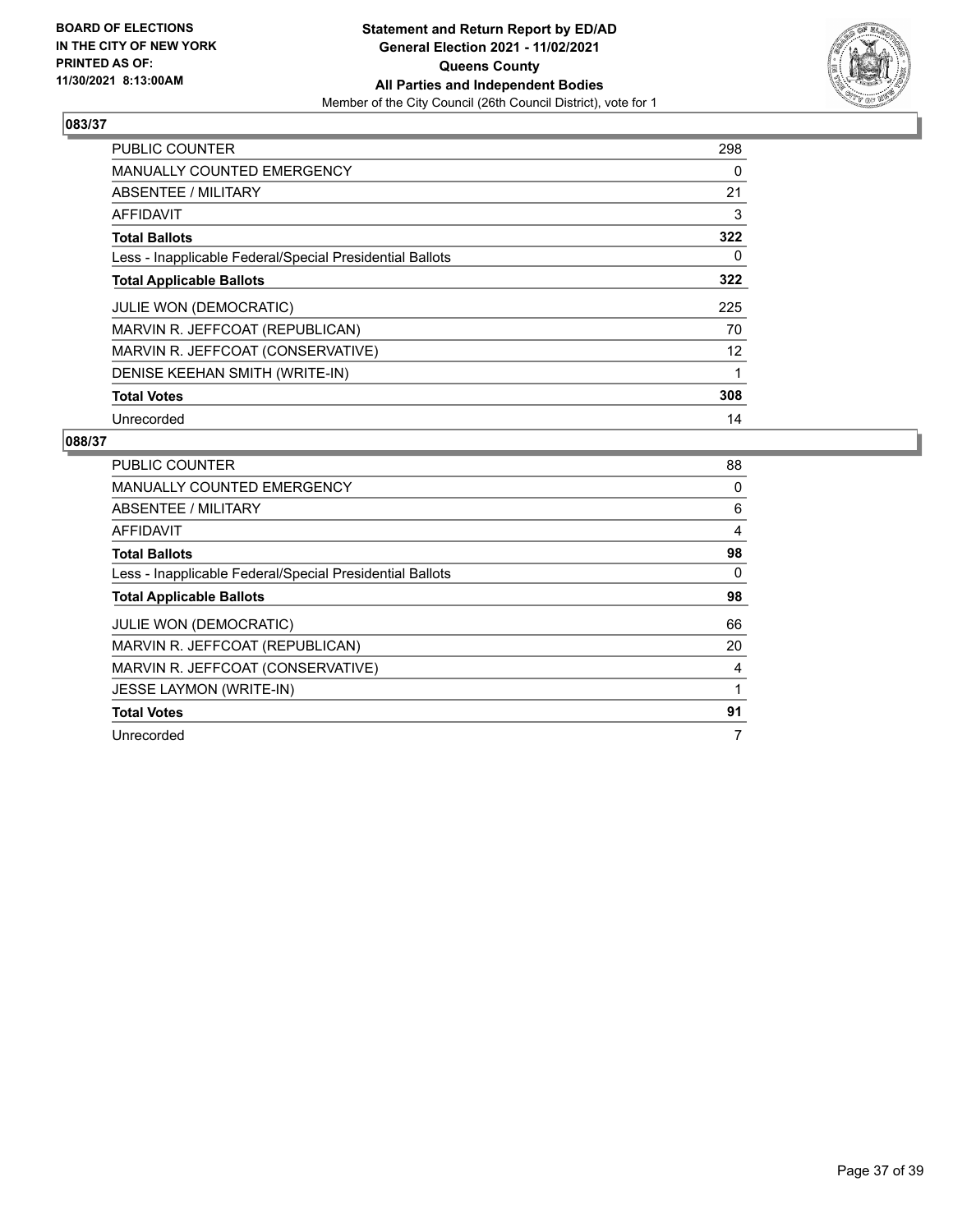

| <b>PUBLIC COUNTER</b>                                    | 66       |
|----------------------------------------------------------|----------|
| <b>MANUALLY COUNTED EMERGENCY</b>                        | 0        |
| ABSENTEE / MILITARY                                      | 4        |
| <b>AFFIDAVIT</b>                                         | 0        |
| <b>Total Ballots</b>                                     | 70       |
| Less - Inapplicable Federal/Special Presidential Ballots | $\Omega$ |
| <b>Total Applicable Ballots</b>                          | 70       |
| <b>JULIE WON (DEMOCRATIC)</b>                            | 49       |
| MARVIN R. JEFFCOAT (REPUBLICAN)                          | 16       |
| MARVIN R. JEFFCOAT (CONSERVATIVE)                        | $\Omega$ |
| <b>Total Votes</b>                                       | 65       |
| Unrecorded                                               | 5        |